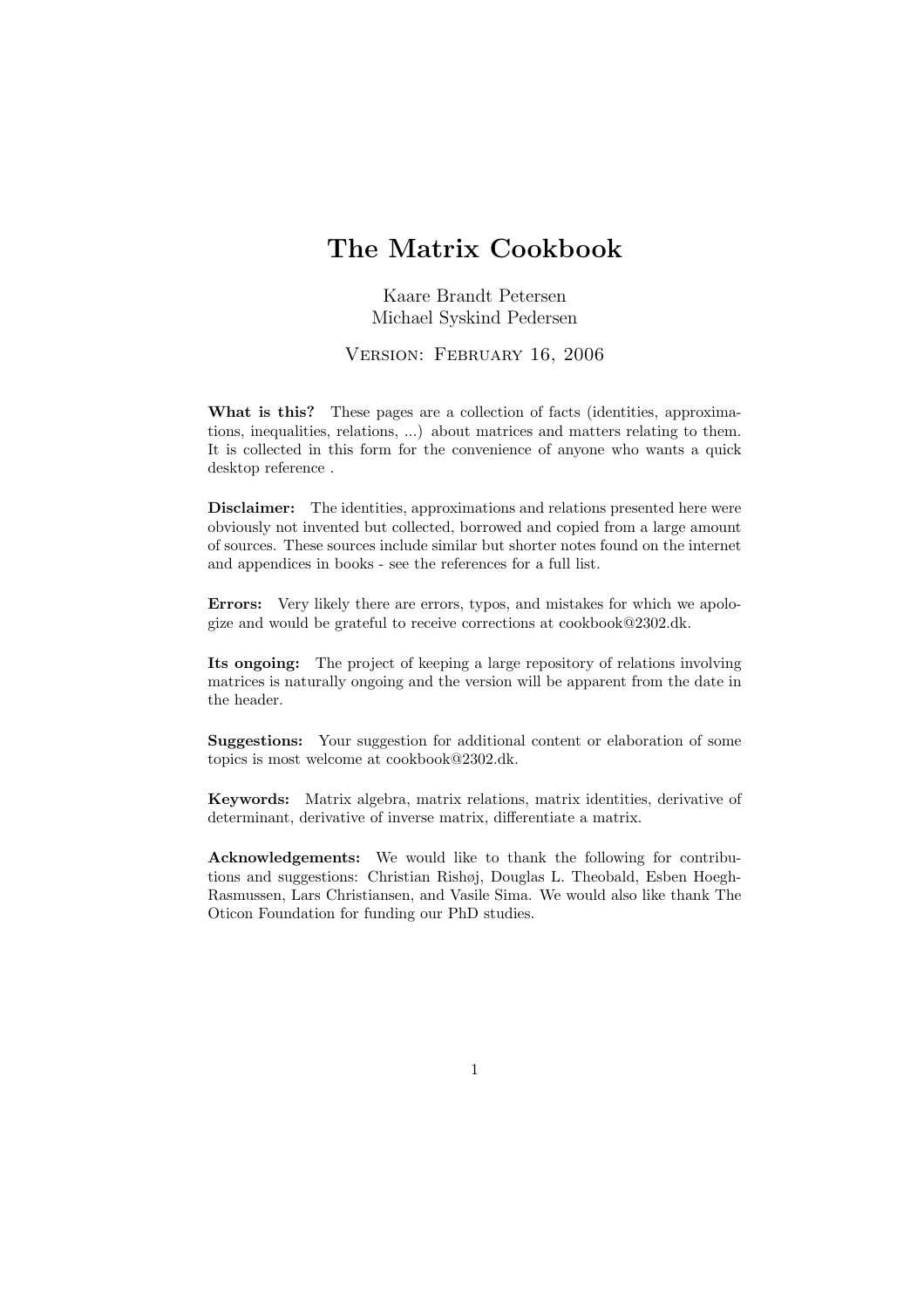# Contents

| 1                       | <b>Basics</b><br>5                                                                              |  |  |  |  |  |
|-------------------------|-------------------------------------------------------------------------------------------------|--|--|--|--|--|
|                         | $\overline{5}$<br>1.1                                                                           |  |  |  |  |  |
|                         | 1.2<br>$\overline{5}$                                                                           |  |  |  |  |  |
|                         |                                                                                                 |  |  |  |  |  |
| <b>Derivatives</b><br>2 |                                                                                                 |  |  |  |  |  |
|                         | $\overline{7}$<br>2.1                                                                           |  |  |  |  |  |
|                         | 8<br>2.2<br>Derivatives of an Inverse $\ldots \ldots \ldots \ldots \ldots \ldots \ldots \ldots$ |  |  |  |  |  |
|                         | Derivatives of Matrices, Vectors and Scalar Forms<br>2.3<br>9                                   |  |  |  |  |  |
|                         | 2.4<br>11                                                                                       |  |  |  |  |  |
|                         | Derivatives of Structured Matrices<br>2.5<br>12                                                 |  |  |  |  |  |
|                         |                                                                                                 |  |  |  |  |  |
| 3                       | 15<br><b>Inverses</b>                                                                           |  |  |  |  |  |
|                         | 3.1<br>15                                                                                       |  |  |  |  |  |
|                         | 3.2<br>16                                                                                       |  |  |  |  |  |
|                         | 3.3<br>17                                                                                       |  |  |  |  |  |
|                         | 3.4<br>17                                                                                       |  |  |  |  |  |
|                         | 3.5<br>17                                                                                       |  |  |  |  |  |
|                         | 3.6<br>17                                                                                       |  |  |  |  |  |
|                         |                                                                                                 |  |  |  |  |  |
| 4                       | <b>Complex Matrices</b><br>19                                                                   |  |  |  |  |  |
|                         | 19<br>4.1                                                                                       |  |  |  |  |  |
|                         |                                                                                                 |  |  |  |  |  |
| 5                       | 22<br>Decompositions                                                                            |  |  |  |  |  |
|                         | 22<br>5.1                                                                                       |  |  |  |  |  |
|                         | Singular Value Decomposition $\ldots \ldots \ldots \ldots \ldots \ldots$<br>22<br>5.2           |  |  |  |  |  |
|                         | 5.3<br>24                                                                                       |  |  |  |  |  |
|                         |                                                                                                 |  |  |  |  |  |
| 6                       | <b>Statistics and Probability</b><br>25                                                         |  |  |  |  |  |
|                         | 6.1<br>25                                                                                       |  |  |  |  |  |
|                         | 6.2<br>Expectation of Linear Combinations<br>26                                                 |  |  |  |  |  |
|                         | 6.3<br>27                                                                                       |  |  |  |  |  |
|                         |                                                                                                 |  |  |  |  |  |
| 7                       | Gaussians<br>28                                                                                 |  |  |  |  |  |
|                         | 28<br>7.1<br><b>Basics</b>                                                                      |  |  |  |  |  |
|                         | 7.2<br>30<br>Moments                                                                            |  |  |  |  |  |
|                         | 7.3<br>32                                                                                       |  |  |  |  |  |
|                         | 7.4<br>33                                                                                       |  |  |  |  |  |
|                         |                                                                                                 |  |  |  |  |  |
| 8                       | <b>Special Matrices</b><br>34                                                                   |  |  |  |  |  |
|                         | 8.1<br>34                                                                                       |  |  |  |  |  |
|                         | 8.2<br>35                                                                                       |  |  |  |  |  |
|                         | $\!\!\!\!\!8.3$<br>$37\,$                                                                       |  |  |  |  |  |
|                         | 8.4<br>$37\,$                                                                                   |  |  |  |  |  |
|                         |                                                                                                 |  |  |  |  |  |
|                         | $8.5\,$<br>$38\,$                                                                               |  |  |  |  |  |
|                         | 8.6<br>39                                                                                       |  |  |  |  |  |

Petersen & Pedersen, The Matrix Cookbook, Version: February 16, 2006, Page 2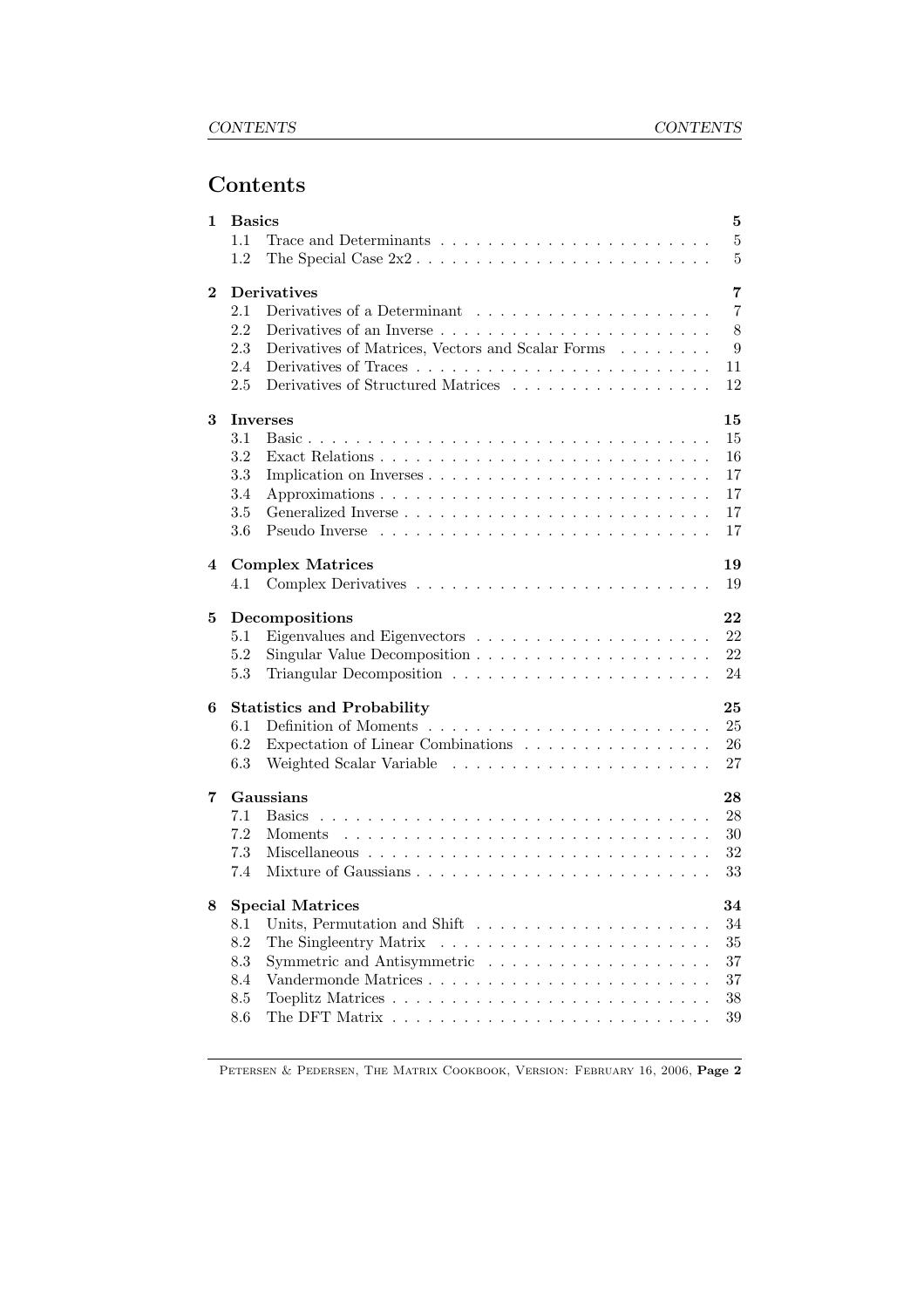|   | 8.7<br>8.8     |                                          | 41 |
|---|----------------|------------------------------------------|----|
| 9 |                | <b>Functions and Operators</b>           | 43 |
|   | 9.1            |                                          | 43 |
|   | 9.2            | Kronecker and Vec Operator               | 44 |
|   | 9.3            | Solutions to Systems of Equations        | 45 |
|   | 9.4            |                                          | 47 |
|   | 9.5            |                                          | 48 |
|   | 9.6            | Integral Involving Dirac Delta Functions | 48 |
|   | 9.7            |                                          | 49 |
|   |                | A One-dimensional Results                | 50 |
|   | A 1            |                                          | 50 |
|   | A <sub>2</sub> | One Dimensional Mixture of Gaussians     | 51 |
| R |                | <b>Proofs and Details</b>                | 53 |
|   |                |                                          | 53 |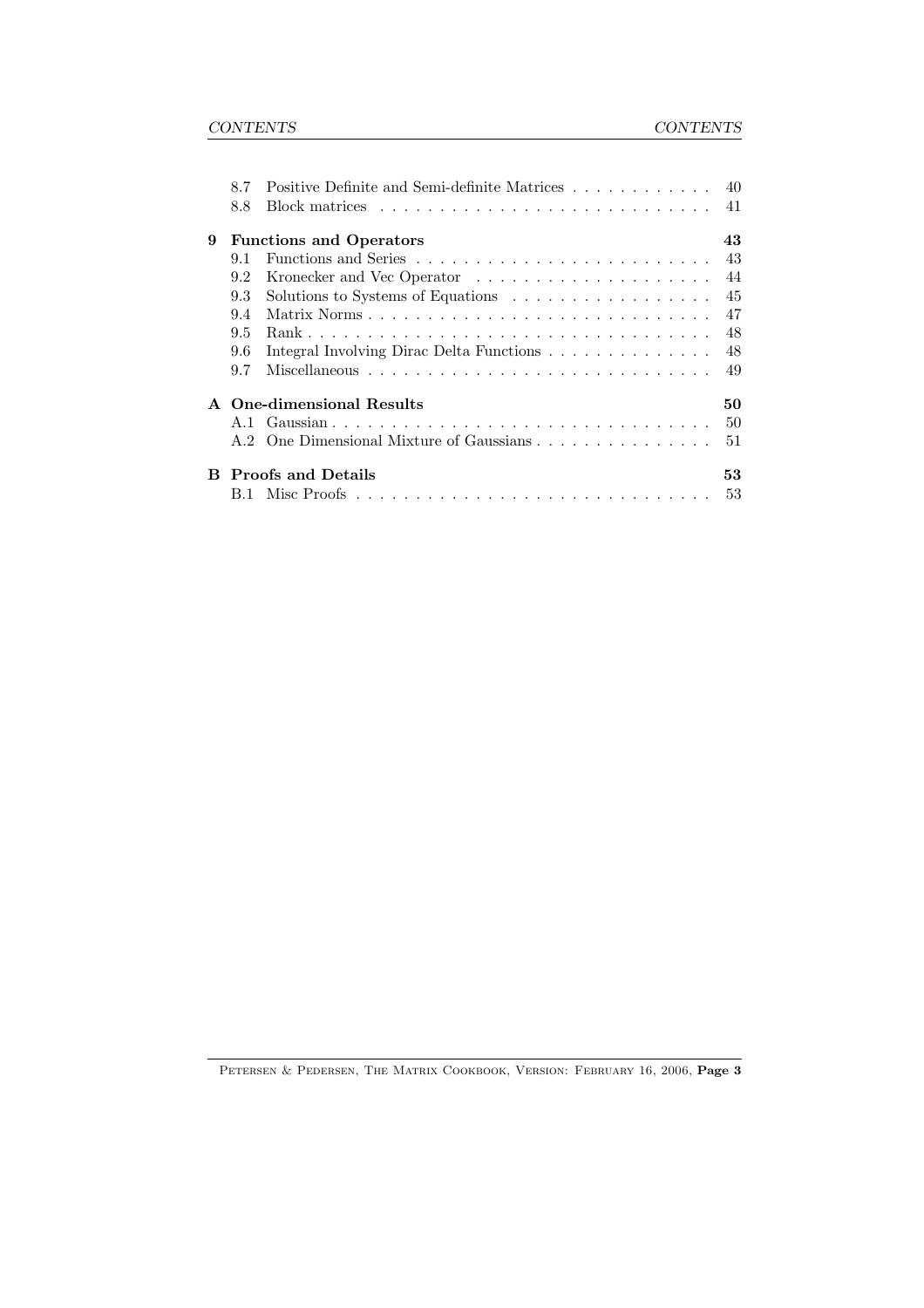# Notation and Nomenclature

- A Matrix
- A*ij* Matrix indexed for some purpose
- $\mathbf{A}_i$  Matrix indexed for some purpose<br> $\mathbf{A}^{ij}$  Matrix indexed for some purpose
- A*ij* Matrix indexed for some purpose
- A*<sup>n</sup>* Matrix indexed for some purpose or
- The n.th power of a square matrix
- $A^{-1}$  The inverse matrix of the matrix **A**<br> $A^{+}$  The pseudo inverse matrix of the m
- $A^+$  The pseudo inverse matrix of the matrix **A** (see Sec. 3.6)<br> $A^{1/2}$  The square root of a matrix (if unique), not elementwise
- The square root of a matrix (if unique), not elementwise  $(A)_{ij}$  The  $(i, j)$ .th entry of the matrix **A**
- $A_{ij}$  The  $(i, j)$ .th entry of the matrix **A**
- $[\mathbf{A}]_{ij}$  The *ij*-submatrix, i.e. **A** with i.th row and j.th column deleted
- a Vector
- a*<sup>i</sup>* Vector indexed for some purpose
- *a<sup>i</sup>* The i.th element of the vector a
- *a* Scalar
- $\Re z$  Real part of a scalar<br> $\Re z$  Real part of a vector
- $\Re$ **z** Real part of a vector<br> $\Re$ **Z** Real part of a matrix
- $\Re$ **Z** Real part of a matrix<br> $\Im z$  Imaginary part of a set
- $\Im z$  Imaginary part of a scalar<br> $\Im z$  Imaginary part of a vector
- $\Im$ **z** Imaginary part of a vector<br> $\Im$ **Z** Imaginary part of a matrix
- Imaginary part of a matrix
- $det(\mathbf{A})$  Determinant of  $\mathbf{A}$
- $Tr(A)$  Trace of the matrix **A**
- diag(**A**) Diagonal matrix of the matrix **A**, i.e.  $(\text{diag}(\mathbf{A}))_{ij} = \delta_{ij} A_{ij}$
- $vec(\mathbf{A})$  The vector-version of the matrix **A** (see Sec. 9.2.2)
- *|*|**A***|*| Matrix norm (subscript if any denotes what norm)  $A<sup>T</sup>$  Transposed matrix
- $A^T$  Transposed matrix<br> $A^*$  Complex conjugate
- 
- $\begin{array}{ll} \mathbf{A}^{*} & \text{Complex conjugated matrix}\\ \mathbf{A}^{H} & \text{Transposed and complex constants} \end{array}$ A*<sup>H</sup>* Transposed and complex conjugated matrix (Hermitian)
- $A \circ B$  Hadamard (elementwise) product<br> $A \otimes B$  Kronecker product
- Kronecker product
	- 0 The null matrix. Zero in all entries.
	- I The identity matrix
	- $J^{ij}$  The single-entry matrix, 1 at  $(i, j)$  and zero elsewhere
- $\Sigma$  A positive definite matrix
- $\Lambda$  A diagonal matrix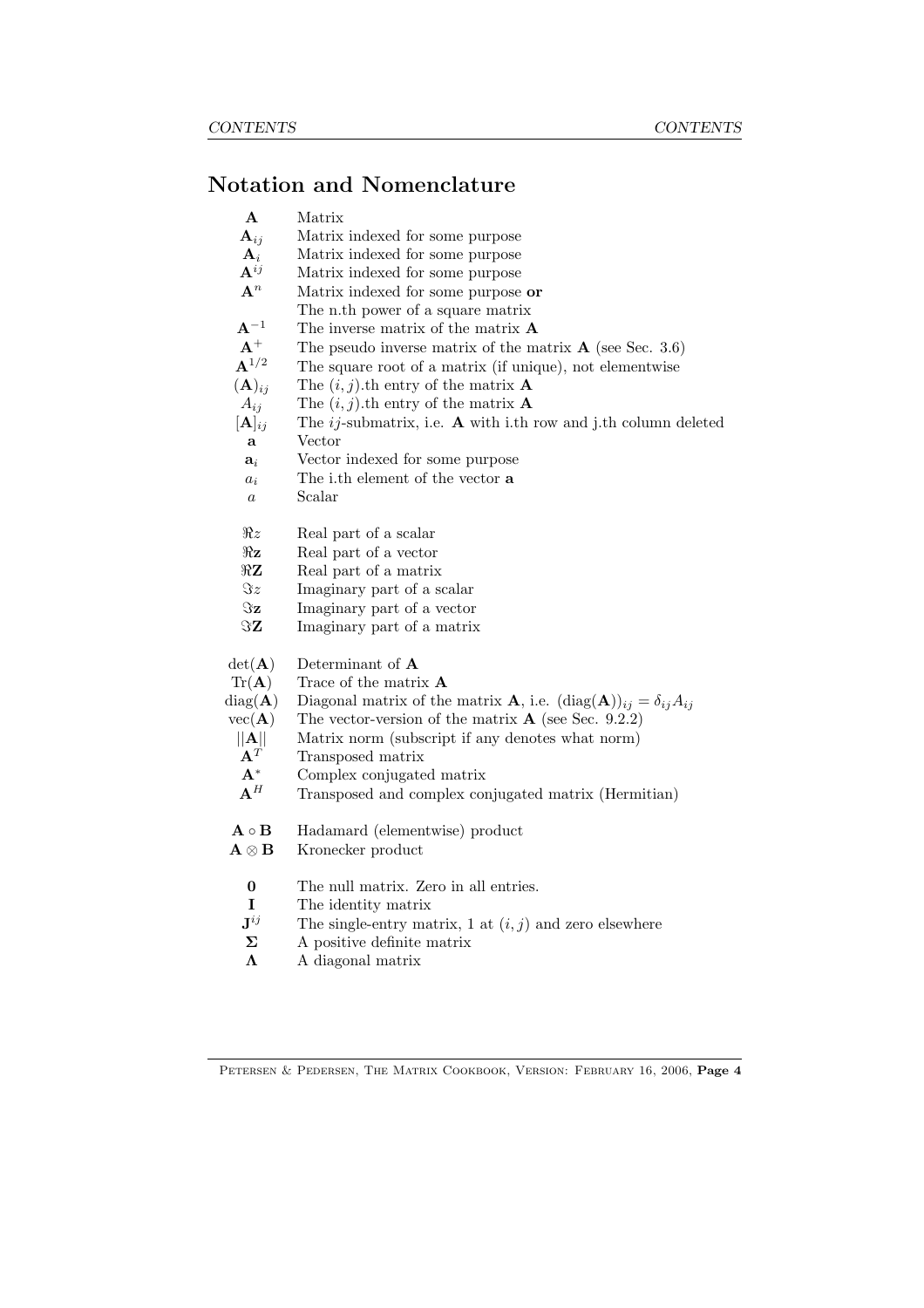# 1 Basics

$$
(\mathbf{AB})^{-1} = \mathbf{B}^{-1} \mathbf{A}^{-1}
$$
  
\n
$$
(\mathbf{ABC...})^{-1} = ... \mathbf{C}^{-1} \mathbf{B}^{-1} \mathbf{A}^{-1}
$$
  
\n
$$
(\mathbf{A}^{T})^{-1} = (\mathbf{A}^{-1})^{T}
$$
  
\n
$$
(\mathbf{A} + \mathbf{B})^{T} = \mathbf{A}^{T} + \mathbf{B}^{T}
$$
  
\n
$$
(\mathbf{ABC...})^{T} = ... \mathbf{C}^{T} \mathbf{B}^{T} \mathbf{A}^{T}
$$
  
\n
$$
(\mathbf{A}^{H})^{-1} = (\mathbf{A}^{-1})^{H}
$$
  
\n
$$
(\mathbf{A} + \mathbf{B})^{H} = \mathbf{A}^{H} + \mathbf{B}^{H}
$$
  
\n
$$
(\mathbf{ABC...})^{H} = \mathbf{B}^{H} \mathbf{A}^{H}
$$
  
\n
$$
(\mathbf{ABC...})^{H} = ... \mathbf{C}^{H} \mathbf{B}^{H} \mathbf{A}^{H}
$$

# 1.1 Trace and Determinants

$$
\text{Tr}(\mathbf{A}) = \sum_{i} \mathbf{A}_{ii}
$$
\n
$$
\text{Tr}(\mathbf{A}) = \sum_{i} \lambda_{i}, \qquad \lambda_{i} = \text{eig}(\mathbf{A})
$$
\n
$$
\text{Tr}(\mathbf{A}) = \text{Tr}(\mathbf{A}^{T})
$$
\n
$$
\text{Tr}(\mathbf{A}\mathbf{B}) = \text{Tr}(\mathbf{B}\mathbf{A})
$$
\n
$$
\text{Tr}(\mathbf{A} + \mathbf{B}) = \text{Tr}(\mathbf{A}) + \text{Tr}(\mathbf{B})
$$
\n
$$
\text{Tr}(\mathbf{A}\mathbf{B}\mathbf{C}) = \text{Tr}(\mathbf{B}\mathbf{C}\mathbf{A}) = \text{Tr}(\mathbf{C}\mathbf{A}\mathbf{B})
$$
\n
$$
\text{det}(\mathbf{A}) = \prod_{i} \lambda_{i} \qquad \lambda_{i} = \text{eig}(\mathbf{A})
$$
\n
$$
\text{det}(\mathbf{A}\mathbf{B}) = \text{det}(\mathbf{A})\text{det}(\mathbf{B})
$$
\n
$$
\text{det}(\mathbf{I} + \mathbf{u}\mathbf{v}^{T}) = 1 + \mathbf{u}^{T}\mathbf{v}
$$

# 1.2 The Special Case 2x2

Consider the matrix A

$$
\mathbf{A} = \left[ \begin{array}{cc} A_{11} & A_{12} \\ A_{21} & A_{22} \end{array} \right]
$$

Determinant and trace

$$
det(\mathbf{A}) = A_{11}A_{22} - A_{12}A_{21}
$$

$$
Tr(\mathbf{A}) = A_{11} + A_{22}
$$

Eigenvalues

$$
\lambda^2 - \lambda \cdot \text{Tr}(\mathbf{A}) + \det(\mathbf{A}) = 0
$$

PETERSEN & PEDERSEN, THE MATRIX COOKBOOK, VERSION: FEBRUARY 16, 2006, Page 5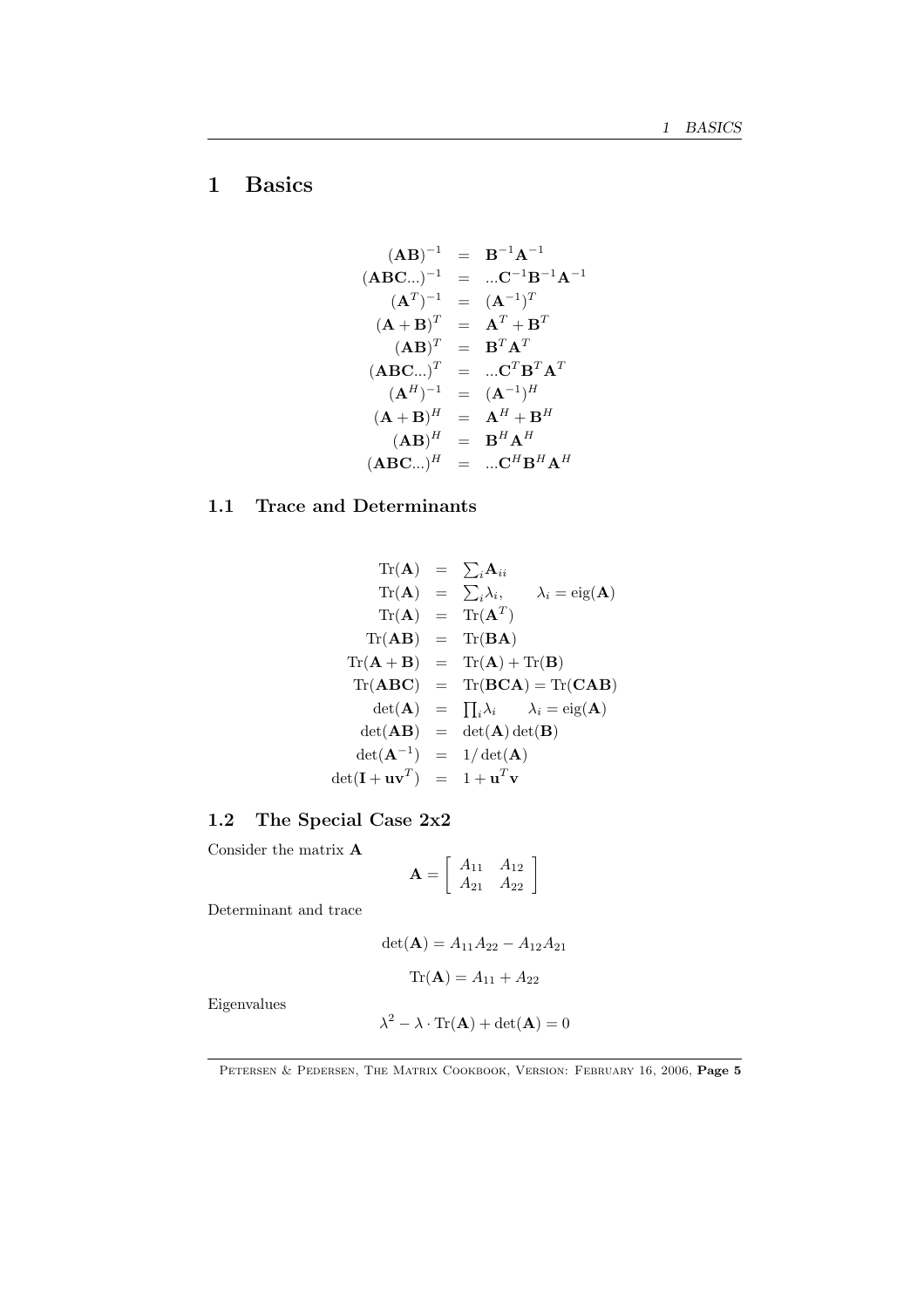$$
\lambda_1 = \frac{\text{Tr}(\mathbf{A}) + \sqrt{\text{Tr}(\mathbf{A})^2 - 4 \det(\mathbf{A})}}{2} \qquad \lambda_2 = \frac{\text{Tr}(\mathbf{A}) - \sqrt{\text{Tr}(\mathbf{A})^2 - 4 \det(\mathbf{A})}}{2}
$$
  
 
$$
\lambda_1 + \lambda_2 = \text{Tr}(\mathbf{A}) \qquad \lambda_1 \lambda_2 = \det(\mathbf{A})
$$
  
Eigenvectors  

$$
\mathbf{v}_1 \propto \begin{bmatrix} A_{12} \\ \lambda_1 - A_{11} \end{bmatrix} \qquad \mathbf{v}_2 \propto \begin{bmatrix} A_{12} \\ \lambda_2 - A_{11} \end{bmatrix}
$$
  
Inverse  

$$
\mathbf{A}^{-1} = \frac{1}{\det(\mathbf{A})} \begin{bmatrix} A_{22} & -A_{12} \\ -A_{21} & A_{11} \end{bmatrix}
$$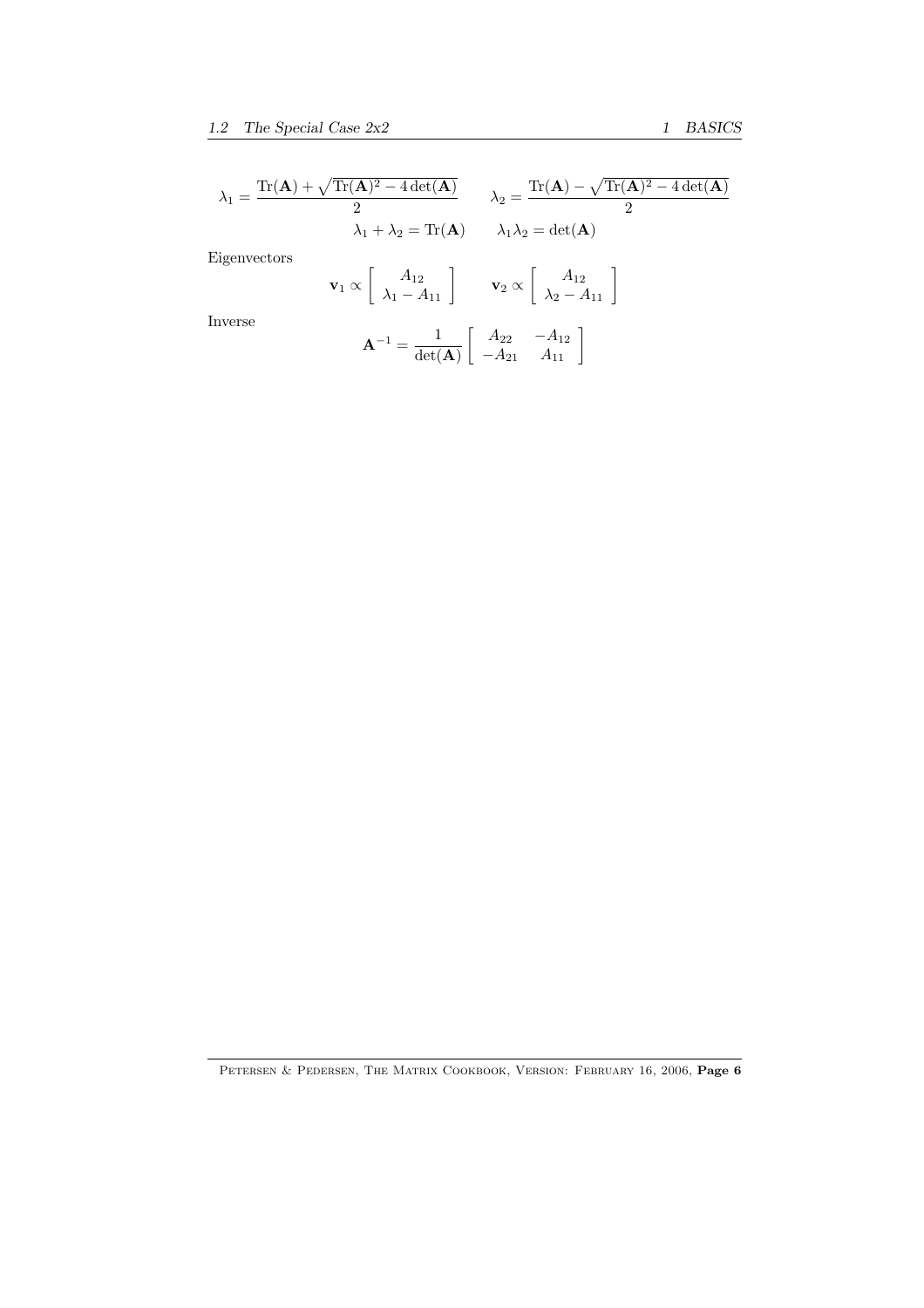# 2 Derivatives

This section is covering differentiation of a number of expressions with respect to a matrix X. Note that it is always assumed that X has *no special structure*, i.e. that the elements of  $X$  are independent (e.g. not symmetric, Toeplitz, positive definite). See section 2.5 for differentiation of structured matrices. The basic assumptions can be written in a formula as

$$
\frac{\partial X_{kl}}{\partial X_{ij}} = \delta_{ik}\delta_{lj}
$$

that is for e.g. vector forms,

$$
\left[\frac{\partial \mathbf{x}}{\partial y}\right]_i = \frac{\partial x_i}{\partial y} \qquad \left[\frac{\partial x}{\partial \mathbf{y}}\right]_i = \frac{\partial x}{\partial y_i} \qquad \left[\frac{\partial \mathbf{x}}{\partial \mathbf{y}}\right]_{ij} = \frac{\partial x_i}{\partial y_j}
$$

The following rules are general and very useful when deriving the differential of an expression ([13]):

| $\partial \mathbf{A} = 0$                                                        |                                                                                                                            | $(A$ is a constant) | (1)  |
|----------------------------------------------------------------------------------|----------------------------------------------------------------------------------------------------------------------------|---------------------|------|
| $\partial(\alpha X) = \alpha \partial X$                                         |                                                                                                                            |                     | (2)  |
| $\partial (X + Y) = \partial X + \partial Y$                                     |                                                                                                                            |                     | (3)  |
| $\partial(\text{Tr}(\mathbf{X})) = \text{Tr}(\partial \mathbf{X})$               |                                                                                                                            |                     | (4)  |
|                                                                                  | $\partial (XY) = (\partial X)Y + X(\partial Y)$                                                                            |                     | (5)  |
|                                                                                  | $\partial (\mathbf{X} \circ \mathbf{Y}) = (\partial \mathbf{X}) \circ \mathbf{Y} + \mathbf{X} \circ (\partial \mathbf{Y})$ |                     | (6)  |
|                                                                                  | $\partial (X \otimes Y) = (\partial X) \otimes Y + X \otimes (\partial Y)$                                                 |                     | (7)  |
|                                                                                  | $\partial (X^{-1}) = -X^{-1}(\partial X)X^{-1}$                                                                            |                     | (8)  |
|                                                                                  | $\partial(\det(\mathbf{X})) = \det(\mathbf{X}) \text{Tr}(\mathbf{X}^{-1} \partial \mathbf{X})$                             |                     | (9)  |
| $\partial(\ln(\det(\mathbf{X}))) = \text{Tr}(\mathbf{X}^{-1}\partial\mathbf{X})$ |                                                                                                                            |                     | (10) |
| $\partial \textbf{X}^T$                                                          | $= (\partial \mathbf{X})^T$                                                                                                |                     | (11) |
| $\partial \textbf{X}^{H}$                                                        | $= (\partial \mathbf{X})^H$                                                                                                |                     | (12) |

# 2.1 Derivatives of a Determinant

# 2.1.1 General form

$$
\frac{\partial \det(\mathbf{Y})}{\partial x} = \det(\mathbf{Y}) \text{Tr} \left[ \mathbf{Y}^{-1} \frac{\partial \mathbf{Y}}{\partial x} \right]
$$

# 2.1.2 Linear forms

$$
\frac{\partial \det(\mathbf{X})}{\partial \mathbf{X}} = \det(\mathbf{X})(\mathbf{X}^{-1})^T
$$

$$
\frac{\partial \det(\mathbf{A}\mathbf{X}\mathbf{B})}{\partial \mathbf{X}} = \det(\mathbf{A}\mathbf{X}\mathbf{B})(\mathbf{X}^{-1})^T = \det(\mathbf{A}\mathbf{X}\mathbf{B})(\mathbf{X}^T)^{-1}
$$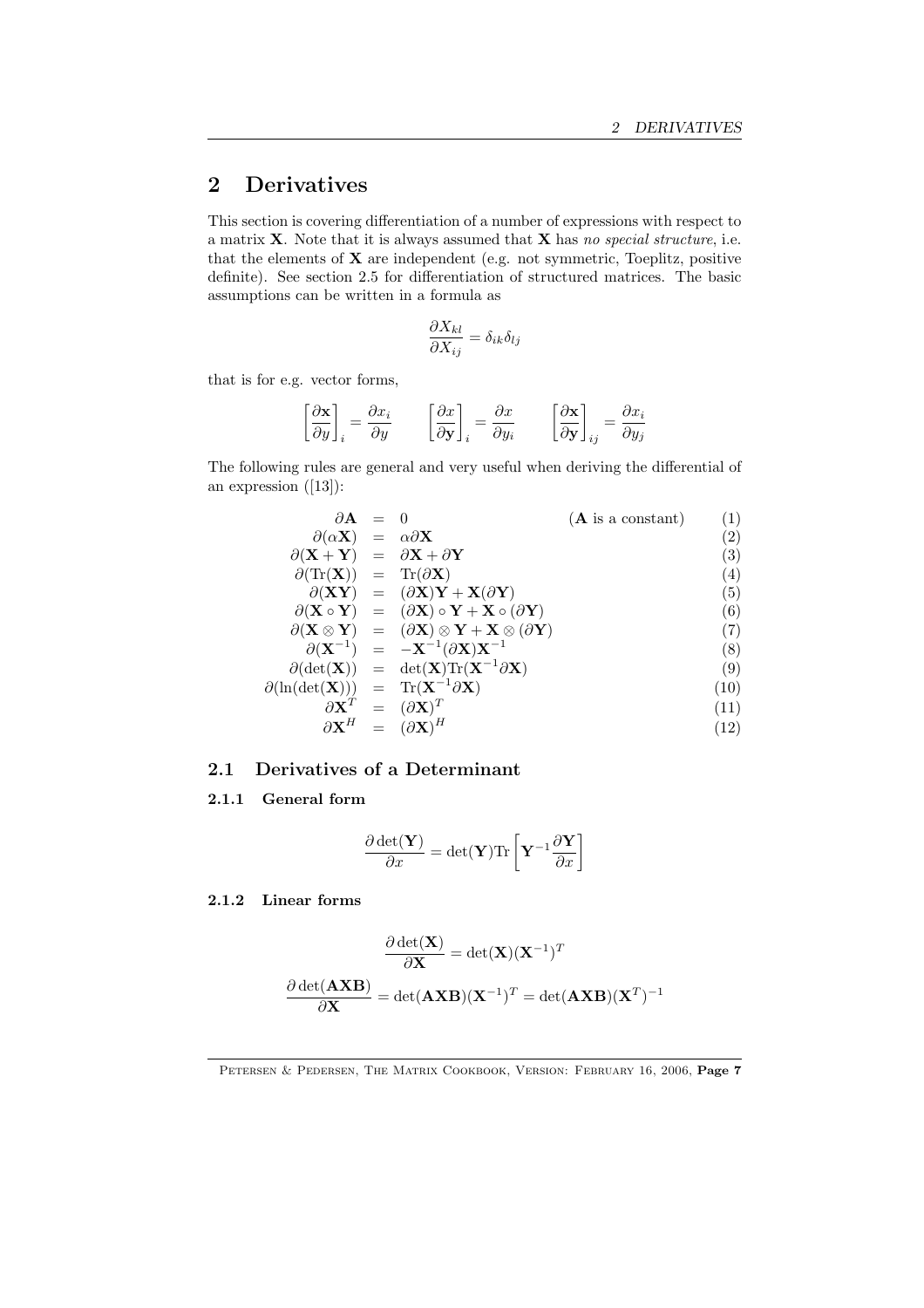# 2.1.3 Square forms

If  $X$  is square and invertible, then

$$
\frac{\partial \det(\mathbf{X}^T \mathbf{A} \mathbf{X})}{\partial \mathbf{X}} = 2 \det(\mathbf{X}^T \mathbf{A} \mathbf{X}) \mathbf{X}^{-T}
$$

If  $\mathbf X$  is not square but  $\mathbf A$  is symmetric, then

$$
\frac{\partial \det(\mathbf{X}^T \mathbf{A} \mathbf{X})}{\partial \mathbf{X}} = 2 \det(\mathbf{X}^T \mathbf{A} \mathbf{X}) \mathbf{A} \mathbf{X} (\mathbf{X}^T \mathbf{A} \mathbf{X})^{-1}
$$

If  $X$  is not square and  $A$  is not symmetric, then

$$
\frac{\partial \det(\mathbf{X}^T \mathbf{A} \mathbf{X})}{\partial \mathbf{X}} = \det(\mathbf{X}^T \mathbf{A} \mathbf{X}) (\mathbf{A} \mathbf{X} (\mathbf{X}^T \mathbf{A} \mathbf{X})^{-1} + \mathbf{A}^T \mathbf{X} (\mathbf{X}^T \mathbf{A}^T \mathbf{X})^{-1}) \tag{13}
$$

# 2.1.4 Other nonlinear forms

Some special cases are (See [8, 7])

$$
\frac{\partial \ln \det(\mathbf{X}^T \mathbf{X})|}{\partial \mathbf{X}} = 2(\mathbf{X}^+)^T
$$
\n
$$
\frac{\partial \ln \det(\mathbf{X}^T \mathbf{X})}{\partial \mathbf{X}^+} = -2\mathbf{X}^T
$$
\n
$$
\frac{\partial \ln |\det(\mathbf{X})|}{\partial \mathbf{X}} = (\mathbf{X}^{-1})^T = (\mathbf{X}^T)^{-1}
$$
\n
$$
\frac{\partial \det(\mathbf{X}^k)}{\partial \mathbf{X}} = k \det(\mathbf{X}^k) \mathbf{X}^{-T}
$$

# 2.2 Derivatives of an Inverse

From [19] we have the basic identity

$$
\frac{\partial \mathbf{Y}^{-1}}{\partial x} = -\mathbf{Y}^{-1} \frac{\partial \mathbf{Y}}{\partial x} \mathbf{Y}^{-1}
$$

from which it follows

$$
\frac{\partial (\mathbf{X}^{-1})_{kl}}{\partial X_{ij}} = -(\mathbf{X}^{-1})_{ki} (\mathbf{X}^{-1})_{jl}
$$
\n
$$
\frac{\partial \mathbf{a}^T \mathbf{X}^{-1} \mathbf{b}}{\partial \mathbf{X}} = -\mathbf{X}^{-T} \mathbf{a} \mathbf{b}^T \mathbf{X}^{-T}
$$
\n
$$
\frac{\partial \det(\mathbf{X}^{-1})}{\partial \mathbf{X}} = -\det(\mathbf{X}^{-1})(\mathbf{X}^{-1})^T
$$
\n
$$
\frac{\partial \text{Tr}(\mathbf{A} \mathbf{X}^{-1} \mathbf{B})}{\partial \mathbf{X}} = -(\mathbf{X}^{-1} \mathbf{B} \mathbf{A} \mathbf{X}^{-1})^T
$$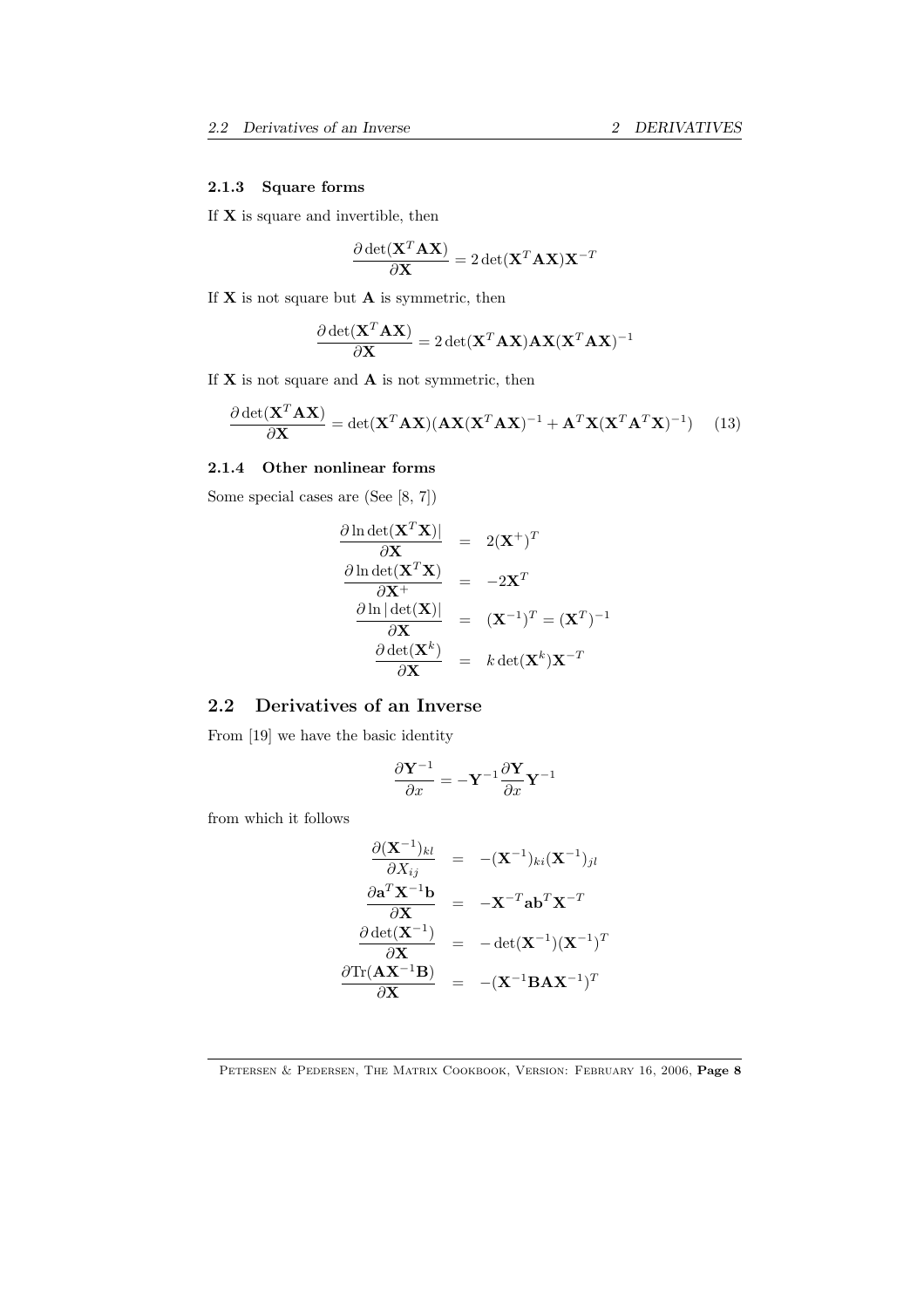# 2.3 Derivatives of Matrices, Vectors and Scalar Forms

# 2.3.1 First Order

$$
\frac{\partial \mathbf{x}^{T} \mathbf{a}}{\partial \mathbf{x}} = \frac{\partial \mathbf{a}^{T} \mathbf{x}}{\partial \mathbf{x}} = \mathbf{a}
$$
\n
$$
\frac{\partial \mathbf{a}^{T} \mathbf{X} \mathbf{b}}{\partial \mathbf{X}} = \mathbf{a} \mathbf{b}^{T}
$$
\n
$$
\frac{\partial \mathbf{a}^{T} \mathbf{X}^{T} \mathbf{b}}{\partial \mathbf{X}} = \mathbf{b} \mathbf{a}^{T}
$$
\n
$$
\frac{\partial \mathbf{a}^{T} \mathbf{X} \mathbf{a}}{\partial \mathbf{X}} = \frac{\partial \mathbf{a}^{T} \mathbf{X}^{T} \mathbf{a}}{\partial \mathbf{X}} = \mathbf{a} \mathbf{a}^{T}
$$
\n
$$
\frac{\partial \mathbf{X}}{\partial X_{ij}} = \mathbf{J}^{ij}
$$
\n
$$
\frac{\partial (\mathbf{X} \mathbf{A})_{ij}}{\partial X_{mn}} = \delta_{im} (\mathbf{A})_{nj} = (\mathbf{J}^{mn} \mathbf{A})_{ij}
$$
\n
$$
\frac{\partial (\mathbf{X}^{T} \mathbf{A})_{ij}}{\partial X_{mn}} = \delta_{in} (\mathbf{A})_{mj} = (\mathbf{J}^{nm} \mathbf{A})_{ij}
$$

# 2.3.2 Second Order

$$
\frac{\partial}{\partial X_{ij}} \sum_{klmn} X_{kl} X_{mn} = 2 \sum_{kl} X_{kl}
$$
\n
$$
\frac{\partial \mathbf{b}^T \mathbf{X}^T \mathbf{X} \mathbf{c}}{\partial \mathbf{X}} = \mathbf{X} (\mathbf{b} \mathbf{c}^T + \mathbf{c} \mathbf{b}^T)
$$
\n
$$
\frac{\partial (\mathbf{Bx} + \mathbf{b})^T \mathbf{C} (\mathbf{Dx} + \mathbf{d})}{\partial \mathbf{x}} = \mathbf{B}^T \mathbf{C} (\mathbf{Dx} + \mathbf{d}) + \mathbf{D}^T \mathbf{C}^T (\mathbf{Bx} + \mathbf{b})
$$
\n
$$
\frac{\partial (\mathbf{X}^T \mathbf{Bx})_{kl}}{\partial X_{ij}} = \delta_{lj} (\mathbf{X}^T \mathbf{B})_{ki} + \delta_{kj} (\mathbf{Bx})_{il}
$$
\n
$$
\frac{\partial (\mathbf{X}^T \mathbf{Bx})}{\partial X_{ij}} = \mathbf{X}^T \mathbf{B} \mathbf{J}^{ij} + \mathbf{J}^{ji} \mathbf{Bx} \qquad (\mathbf{J}^{ij})_{kl} = \delta_{ik} \delta_{jl}
$$

See Sec 8.2 for useful properties of the Single-entry matrix  $J^{ij}$ 

$$
\frac{\partial \mathbf{x}^T \mathbf{B} \mathbf{x}}{\partial \mathbf{x}} = (\mathbf{B} + \mathbf{B}^T) \mathbf{x}
$$

$$
\frac{\partial \mathbf{b}^T \mathbf{X}^T \mathbf{D} \mathbf{X} \mathbf{c}}{\partial \mathbf{X}} = \mathbf{D}^T \mathbf{X} \mathbf{b} \mathbf{c}^T + \mathbf{D} \mathbf{X} \mathbf{c} \mathbf{b}^T
$$

$$
\frac{\partial}{\partial \mathbf{X}} (\mathbf{X} \mathbf{b} + \mathbf{c})^T \mathbf{D} (\mathbf{X} \mathbf{b} + \mathbf{c}) = (\mathbf{D} + \mathbf{D}^T) (\mathbf{X} \mathbf{b} + \mathbf{c}) \mathbf{b}^T
$$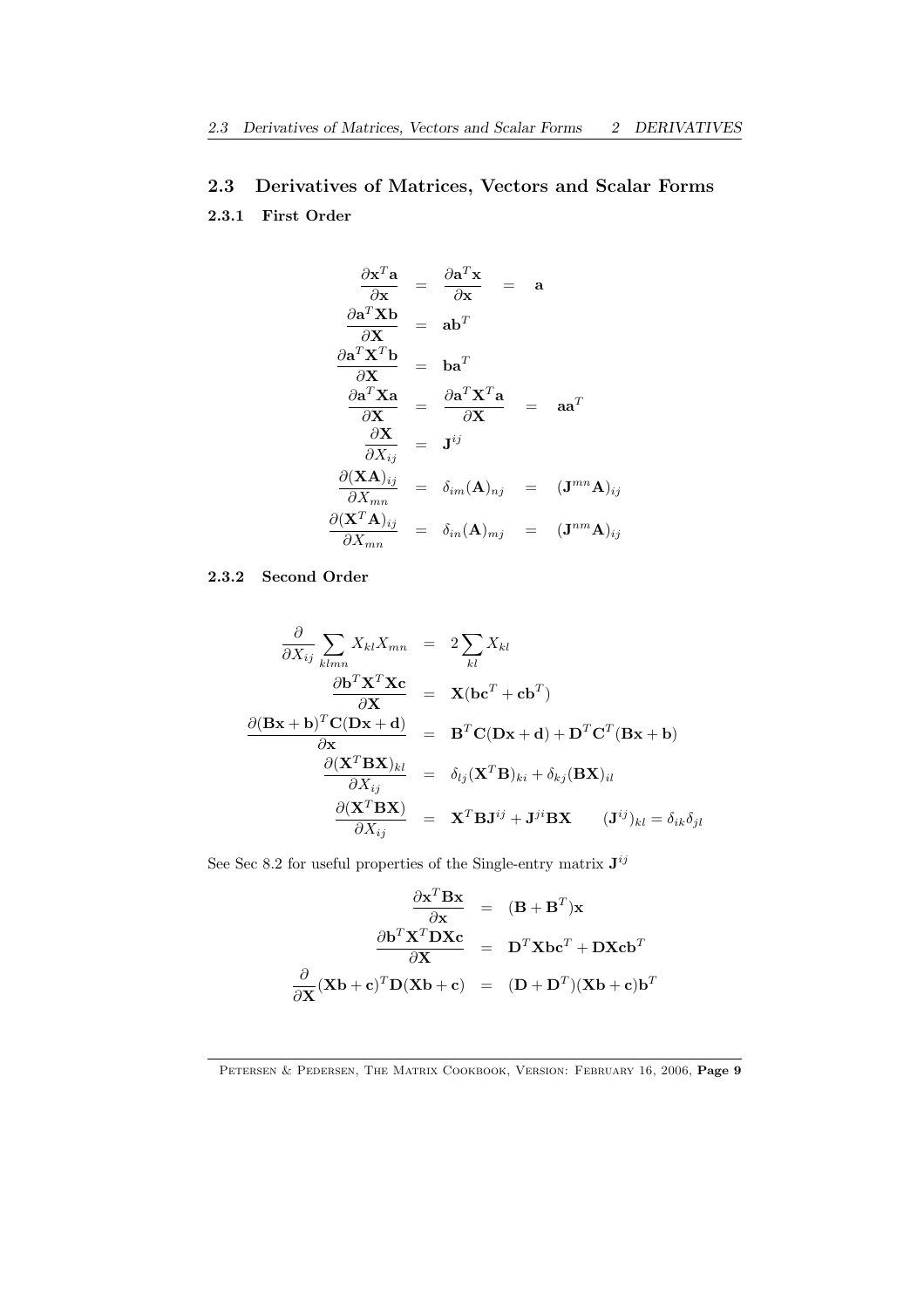Assume W is symmetric, then

$$
\frac{\partial}{\partial s}(\mathbf{x} - \mathbf{A}\mathbf{s})^T \mathbf{W}(\mathbf{x} - \mathbf{A}\mathbf{s}) = -2\mathbf{A}^T \mathbf{W}(\mathbf{x} - \mathbf{A}\mathbf{s})
$$
\n
$$
\frac{\partial}{\partial s}(\mathbf{x} - \mathbf{s})^T \mathbf{W}(\mathbf{x} - \mathbf{s}) = -2\mathbf{W}(\mathbf{x} - \mathbf{s})
$$
\n
$$
\frac{\partial}{\partial x}(\mathbf{x} - \mathbf{A}\mathbf{s})^T \mathbf{W}(\mathbf{x} - \mathbf{A}\mathbf{s}) = 2\mathbf{W}(\mathbf{x} - \mathbf{A}\mathbf{s})
$$
\n
$$
\frac{\partial}{\partial \mathbf{A}}(\mathbf{x} - \mathbf{A}\mathbf{s})^T \mathbf{W}(\mathbf{x} - \mathbf{A}\mathbf{s}) = -2\mathbf{W}(\mathbf{x} - \mathbf{A}\mathbf{s})\mathbf{s}^T
$$

# 2.3.3 Higher order and non-linear

$$
\frac{\partial}{\partial \mathbf{X}} \mathbf{a}^T \mathbf{X}^n \mathbf{b} = \sum_{r=0}^{n-1} (\mathbf{X}^r)^T \mathbf{a} \mathbf{b}^T (\mathbf{X}^{n-1-r})^T
$$
(14)

$$
\frac{\partial}{\partial \mathbf{X}} \mathbf{a}^T (\mathbf{X}^n)^T \mathbf{X}^n \mathbf{b} = \sum_{r=0}^{n-1} \left[ \mathbf{X}^{n-1-r} \mathbf{a} \mathbf{b}^T (\mathbf{X}^n)^T \mathbf{X}^r + (\mathbf{X}^r)^T \mathbf{X}^n \mathbf{a} \mathbf{b}^T (\mathbf{X}^{n-1-r})^T \right]
$$
(15)

See B.1.1 for a proof.

Assume s and r are functions of x, i.e.  $s = s(x), r = r(x)$ , and that A is a constant, then

$$
\frac{\partial}{\partial \mathbf{x}} \mathbf{s}^T \mathbf{A} \mathbf{r} = \begin{bmatrix} \frac{\partial \mathbf{s}}{\partial \mathbf{x}} \end{bmatrix}^T \mathbf{A} \mathbf{r} + \mathbf{s}^T \mathbf{A} \begin{bmatrix} \frac{\partial \mathbf{r}}{\partial \mathbf{x}} \end{bmatrix}
$$

# 2.3.4 Gradient and Hessian

Using the above we have for the gradient and the hessian

$$
f = \mathbf{x}^{T} \mathbf{A} \mathbf{x} + \mathbf{b}^{T} \mathbf{x}
$$

$$
\nabla_{\mathbf{x}} f = \frac{\partial f}{\partial \mathbf{x}} = (\mathbf{A} + \mathbf{A}^{T}) \mathbf{x} + \mathbf{b}
$$

$$
\frac{\partial^{2} f}{\partial \mathbf{x} \partial \mathbf{x}^{T}} = \mathbf{A} + \mathbf{A}^{T}
$$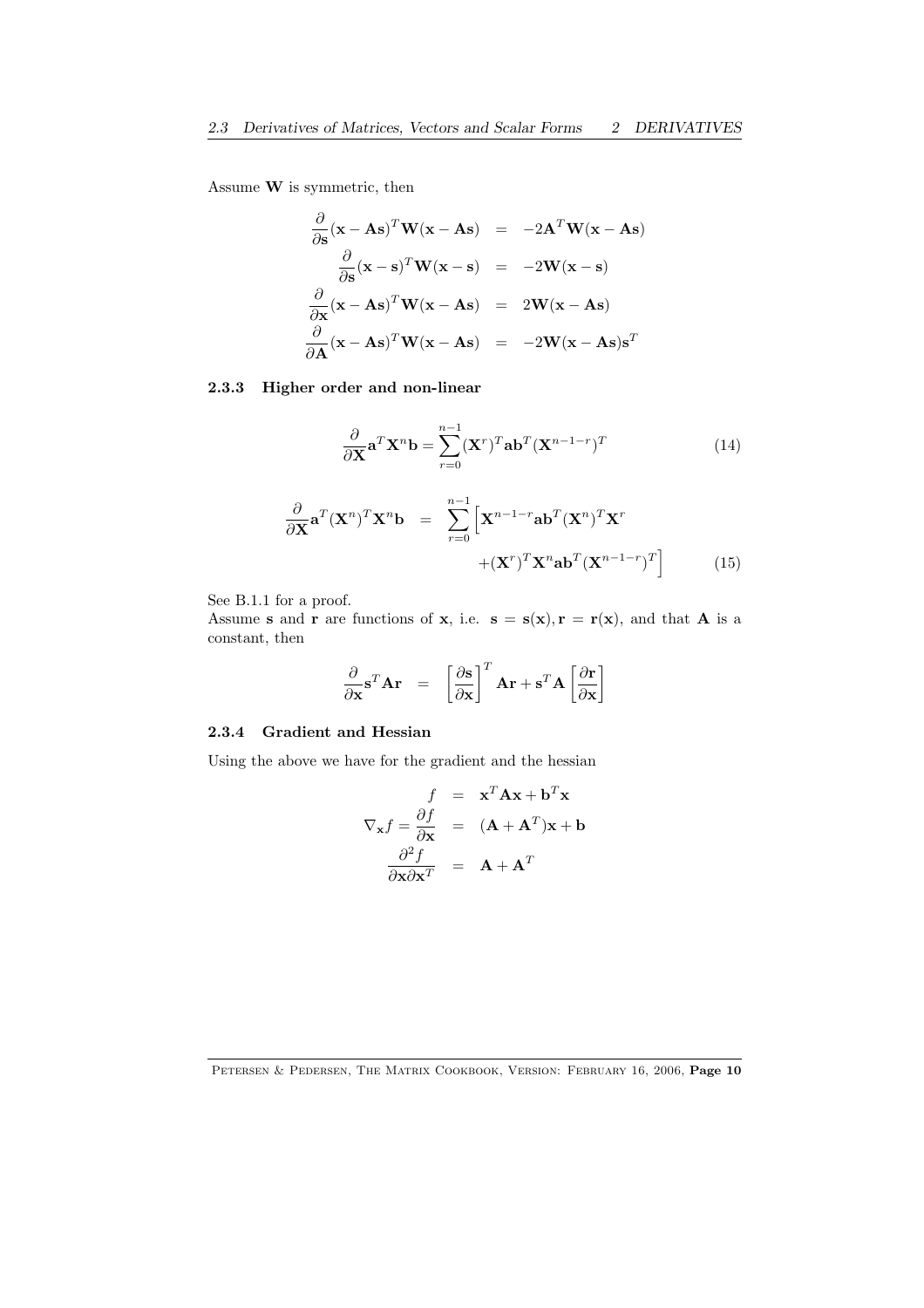# 2.4 Derivatives of Traces

# 2.4.1 First Order

$$
\frac{\partial}{\partial \mathbf{X}} \text{Tr}(\mathbf{X}) = \mathbf{I}
$$
\n
$$
\frac{\partial}{\partial \mathbf{X}} \text{Tr}(\mathbf{X} \mathbf{A}) = \mathbf{A}^T
$$
\n
$$
\frac{\partial}{\partial \mathbf{X}} \text{Tr}(\mathbf{A} \mathbf{X} \mathbf{B}) = \mathbf{A}^T \mathbf{B}^T
$$
\n
$$
\frac{\partial}{\partial \mathbf{X}} \text{Tr}(\mathbf{A} \mathbf{X}^T \mathbf{B}) = \mathbf{B} \mathbf{A}
$$
\n
$$
\frac{\partial}{\partial \mathbf{X}} \text{Tr}(\mathbf{X}^T \mathbf{A}) = \mathbf{A}
$$
\n
$$
\frac{\partial}{\partial \mathbf{X}} \text{Tr}(\mathbf{A} \mathbf{X}^T) = \mathbf{A}
$$
\n(16)

2.4.2 Second Order

$$
\frac{\partial}{\partial \mathbf{X}} \text{Tr}(\mathbf{X}^2) = 2\mathbf{X}^T
$$
\n
$$
\frac{\partial}{\partial \mathbf{X}} \text{Tr}(\mathbf{X}^2 \mathbf{B}) = (\mathbf{X}\mathbf{B} + \mathbf{B}\mathbf{X})^T
$$
\n
$$
\frac{\partial}{\partial \mathbf{X}} \text{Tr}(\mathbf{X}^T \mathbf{B}\mathbf{X}) = \mathbf{B}\mathbf{X} + \mathbf{B}^T \mathbf{X}
$$
\n
$$
\frac{\partial}{\partial \mathbf{X}} \text{Tr}(\mathbf{X}\mathbf{B}\mathbf{X}^T) = \mathbf{X}\mathbf{B}^T + \mathbf{X}\mathbf{B}
$$
\n
$$
\frac{\partial}{\partial \mathbf{X}} \text{Tr}(\mathbf{A}\mathbf{X}\mathbf{B}\mathbf{X}) = \mathbf{A}^T \mathbf{X}^T \mathbf{B}^T + \mathbf{B}^T \mathbf{X}^T \mathbf{A}^T
$$
\n
$$
\frac{\partial}{\partial \mathbf{X}} \text{Tr}(\mathbf{X}^T \mathbf{X}) = 2\mathbf{X}
$$
\n
$$
\frac{\partial}{\partial \mathbf{X}} \text{Tr}(\mathbf{B}\mathbf{X}\mathbf{X}^T) = (\mathbf{B} + \mathbf{B}^T)\mathbf{X}
$$
\n
$$
\frac{\partial}{\partial \mathbf{X}} \text{Tr}(\mathbf{B}^T \mathbf{X}^T \mathbf{C}\mathbf{X}\mathbf{B}) = \mathbf{C}^T \mathbf{X}\mathbf{B}\mathbf{B}^T + \mathbf{C}\mathbf{X}\mathbf{B}\mathbf{B}^T
$$
\n
$$
\frac{\partial}{\partial \mathbf{X}} \text{Tr}[\mathbf{X}^T \mathbf{B}\mathbf{X}\mathbf{C}] = \mathbf{B}\mathbf{X}\mathbf{C} + \mathbf{B}^T \mathbf{X}\mathbf{C}^T
$$
\n
$$
\frac{\partial}{\partial \mathbf{X}} \text{Tr}(\mathbf{A}\mathbf{X}\mathbf{B}\mathbf{X}^T \mathbf{C}) = \mathbf{A}^T \mathbf{C}^T \mathbf{X}\mathbf{B}^T + \mathbf{C}\mathbf{A}\
$$

See [7].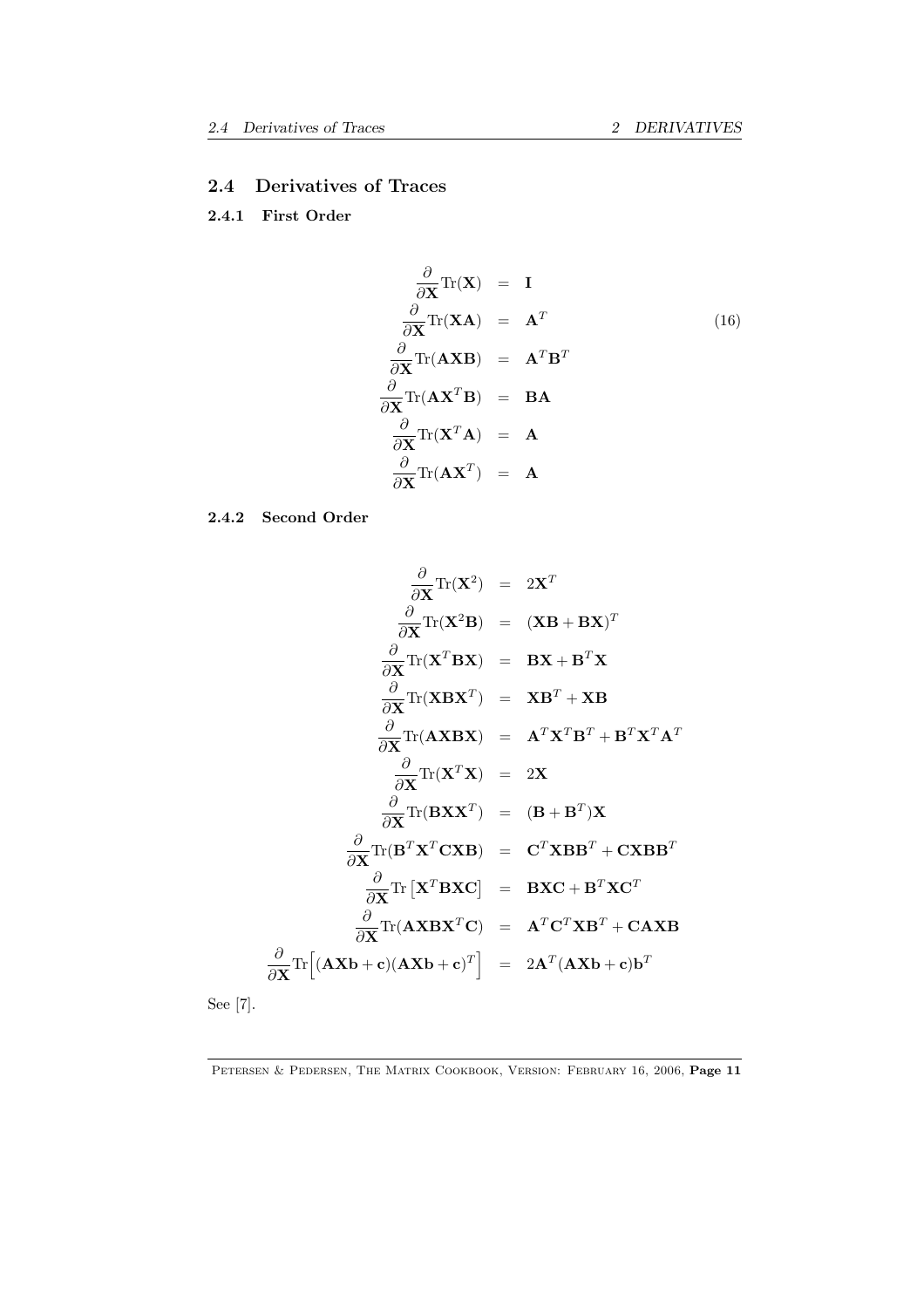#### 2.4.3 Higher Order

$$
\frac{\partial}{\partial \mathbf{X}} \text{Tr}(\mathbf{X}^k) = k(\mathbf{X}^{k-1})^T
$$
\n
$$
\frac{\partial}{\partial \mathbf{X}} \text{Tr}(\mathbf{A}\mathbf{X}^k) = \sum_{r=0}^{k-1} (\mathbf{X}^r \mathbf{A}\mathbf{X}^{k-r-1})^T
$$
\n
$$
\frac{\partial}{\partial \mathbf{X}} \text{Tr} [\mathbf{B}^T \mathbf{X}^T \mathbf{C}\mathbf{X}\mathbf{X}^T \mathbf{C}\mathbf{X}\mathbf{B}] = \mathbf{C}\mathbf{X}\mathbf{X}^T \mathbf{C}\mathbf{X}\mathbf{B}\mathbf{B}^T
$$
\n
$$
+ \mathbf{C}^T \mathbf{X} \mathbf{B} \mathbf{B}^T \mathbf{X}^T \mathbf{C}^T \mathbf{X}
$$
\n
$$
+ \mathbf{C}\mathbf{X}\mathbf{B}\mathbf{B}^T \mathbf{X}^T \mathbf{C}^T \mathbf{X}\mathbf{B}\mathbf{B}^T
$$

#### 2.4.4 Other

$$
\frac{\partial}{\partial \mathbf{X}} \text{Tr}(\mathbf{A} \mathbf{X}^{-1} \mathbf{B}) = -(\mathbf{X}^{-1} \mathbf{B} \mathbf{A} \mathbf{X}^{-1})^T = -\mathbf{X}^{-T} \mathbf{A}^T \mathbf{B}^T \mathbf{X}^{-T}
$$

Assume B and C to be symmetric, then

$$
\frac{\partial}{\partial \mathbf{X}} \text{Tr} \left[ (\mathbf{X}^T \mathbf{C} \mathbf{X})^{-1} \mathbf{A} \right] = -(\mathbf{C} \mathbf{X} (\mathbf{X}^T \mathbf{C} \mathbf{X})^{-1}) (\mathbf{A} + \mathbf{A}^T) (\mathbf{X}^T \mathbf{C} \mathbf{X})^{-1}
$$

$$
\frac{\partial}{\partial \mathbf{X}} \text{Tr} \left[ (\mathbf{X}^T \mathbf{C} \mathbf{X})^{-1} (\mathbf{X}^T \mathbf{B} \mathbf{X}) \right] = -2 \mathbf{C} \mathbf{X} (\mathbf{X}^T \mathbf{C} \mathbf{X})^{-1} \mathbf{X}^T \mathbf{B} \mathbf{X} (\mathbf{X}^T \mathbf{C} \mathbf{X})^{-1}
$$

$$
+ 2 \mathbf{B} \mathbf{X} (\mathbf{X}^T \mathbf{C} \mathbf{X})^{-1}
$$

See [7].

# 2.5 Derivatives of Structured Matrices

Assume that the matrix A has some structure, i.e. symmetric, toeplitz, etc. In that case the derivatives of the previous section does not apply in general. Instead, consider the following general rule for differentiating a scalar function  $f(\mathbf{A})$ 

$$
\frac{df}{dA_{ij}} = \sum_{kl} \frac{\partial f}{\partial A_{kl}} \frac{\partial A_{kl}}{\partial A_{ij}} = \text{Tr} \left[ \left[ \frac{\partial f}{\partial \mathbf{A}} \right]^T \frac{\partial \mathbf{A}}{\partial A_{ij}} \right]
$$

The matrix differentiated with respect to itself is in this document referred to as the *structure matrix* of A and is defined simply by

$$
\frac{\partial \mathbf{A}}{\partial A_{ij}}=\mathbf{S}^{ij}
$$

If **A** has no special structure we have simply  $S^{ij} = J^{ij}$ , that is, the structure matrix is simply the singleentry matrix. Many structures have a representation in singleentry matrices, see Sec. 8.2.6 for more examples of structure matrices.

PETERSEN & PEDERSEN, THE MATRIX COOKBOOK, VERSION: FEBRUARY 16, 2006, Page 12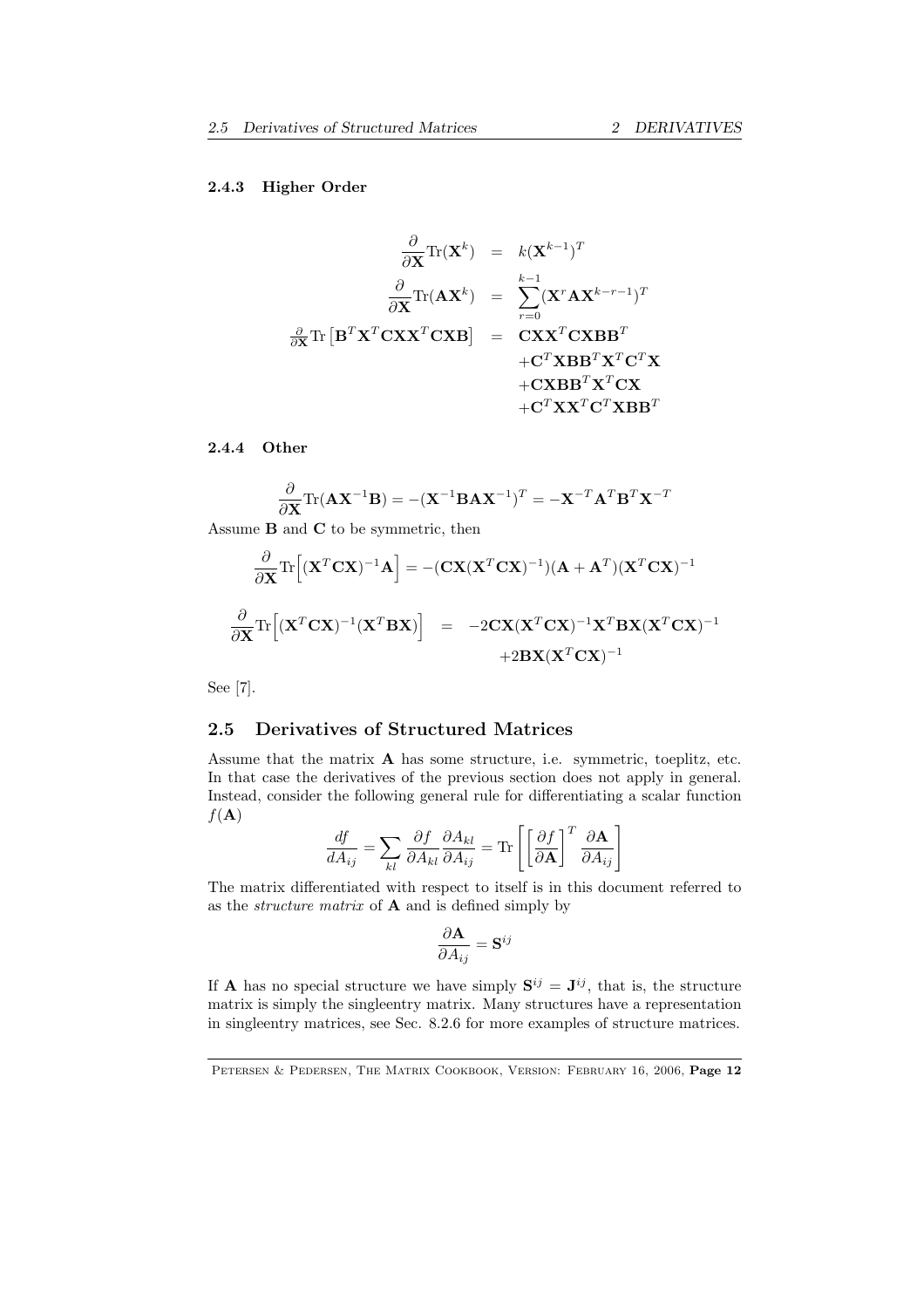#### 2.5.1 The Chain Rule

Sometimes the objective is to find the derivative of a matrix which is a function of another matrix. Let  $U = f(X)$ , the goal is to find the derivative of the function  $g(U)$  with respect to **X**:

$$
\frac{\partial g(\mathbf{U})}{\partial \mathbf{X}} = \frac{\partial g(f(\mathbf{X}))}{\partial \mathbf{X}}
$$
(17)

Then the Chain Rule can then be written the following way:

$$
\frac{\partial g(\mathbf{U})}{\partial \mathbf{X}} = \frac{\partial g(\mathbf{U})}{\partial x_{ij}} = \sum_{k=1}^{M} \sum_{l=1}^{N} \frac{\partial g(\mathbf{U})}{\partial u_{kl}} \frac{\partial u_{kl}}{\partial x_{ij}}
$$
(18)

Using matrix notation, this can be written as:

$$
\frac{\partial g(\mathbf{U})}{\partial X_{ij}} = \text{Tr}\Big[ \left(\frac{\partial g(\mathbf{U})}{\partial \mathbf{U}}\right)^T \frac{\partial \mathbf{U}}{\partial X_{ij}} \Big].
$$
\n(19)

## 2.5.2 Symmetric

If **A** is symmetric, then  $S^{ij} = J^{ij} + J^{ji} - J^{ij}J^{ij}$  and therefore

$$
\frac{df}{d\mathbf{A}} = \left[\frac{\partial f}{\partial \mathbf{A}}\right] + \left[\frac{\partial f}{\partial \mathbf{A}}\right]^T - \text{diag}\left[\frac{\partial f}{\partial \mathbf{A}}\right]
$$

That is, e.g.,  $([5], [20])$ :

$$
\frac{\partial \text{Tr}(\mathbf{A}\mathbf{X})}{\partial \mathbf{X}} = \mathbf{A} + \mathbf{A}^T - (\mathbf{A} \circ \mathbf{I}), \text{ see (23)}
$$
\n(20)

$$
\frac{\partial \det(\mathbf{X})}{\partial \mathbf{X}} = \det(\mathbf{X})(2\mathbf{X}^{-1} - (\mathbf{X}^{-1} \circ \mathbf{I})) \tag{21}
$$

$$
\frac{\partial \ln \det(\mathbf{X})}{\partial \mathbf{X}} = 2\mathbf{X}^{-1} - (\mathbf{X}^{-1} \circ \mathbf{I})
$$
\n(22)

# 2.5.3 Diagonal

If  $X$  is diagonal, then  $([13])$ :

$$
\frac{\partial \text{Tr}(\mathbf{A}\mathbf{X})}{\partial \mathbf{X}} = \mathbf{A} \circ \mathbf{I}
$$
 (23)

#### 2.5.4 Toeplitz

Like symmetric matrices and diagonal matrices also Toeplitz matrices has a special structure which should be taken into account when the derivative with respect to a matrix with Toeplitz structure.

PETERSEN & PEDERSEN, THE MATRIX COOKBOOK, VERSION: FEBRUARY 16, 2006, Page 13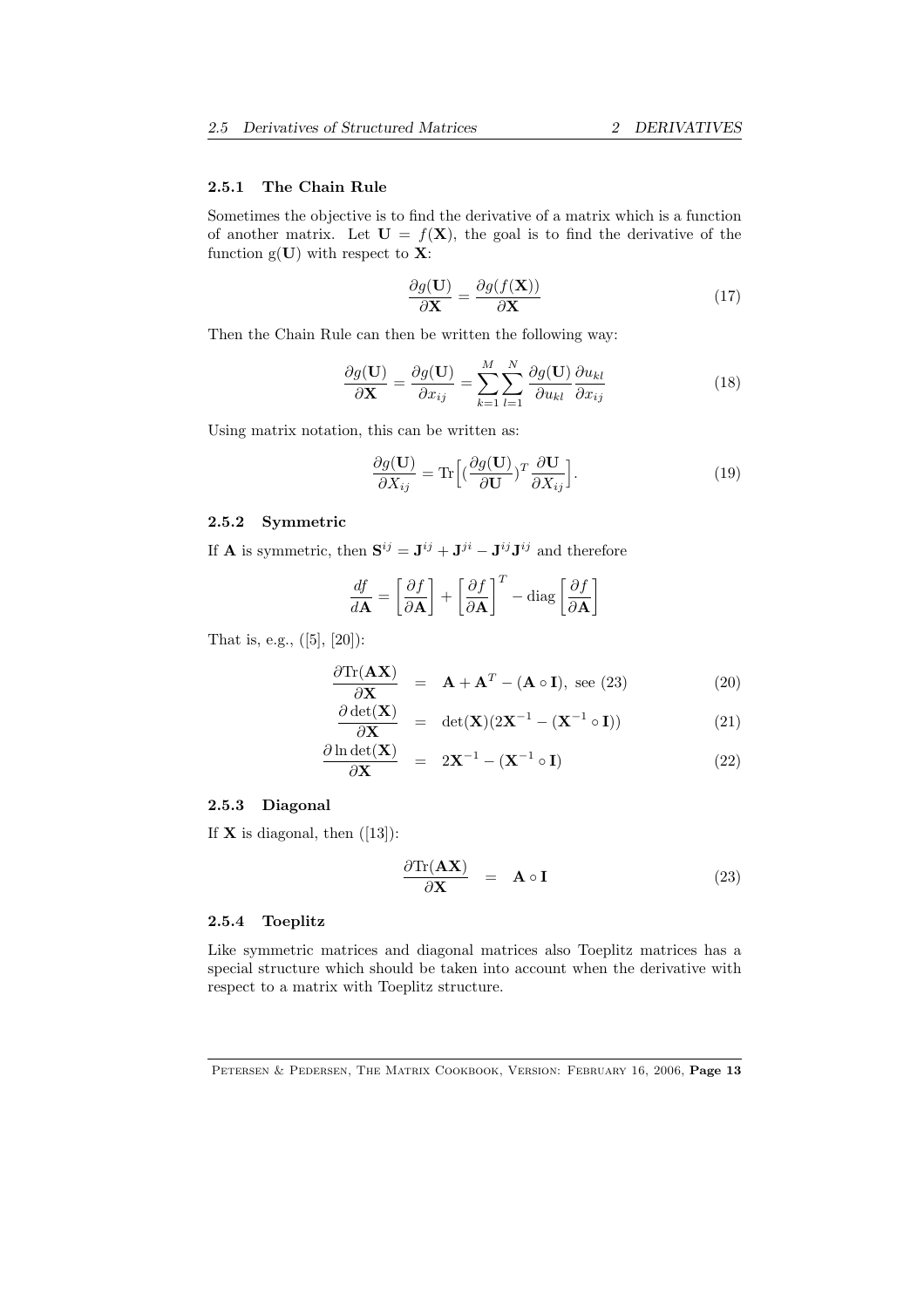

As it can be seen, the derivative  $\alpha(A)$  also has a Toeplitz structure. Each value in the diagonal is the sum of all the diagonal valued in A, the values in the diagonals next to the main diagonal equal the sum of the diagonal next to the main diagonal in  $A<sup>T</sup>$ . This result is only valid for the unconstrained Toeplitz matrix. If the Toeplitz matrix also is symmetric, the same derivative yields

$$
\frac{\partial \text{Tr}(\mathbf{AT})}{\partial \mathbf{T}} = \frac{\partial \text{Tr}(\mathbf{TA})}{\partial \mathbf{T}} \n= \alpha(\mathbf{A}) + \alpha(\mathbf{A})^T - \alpha(\mathbf{A}) \circ \mathbf{I}
$$
\n(25)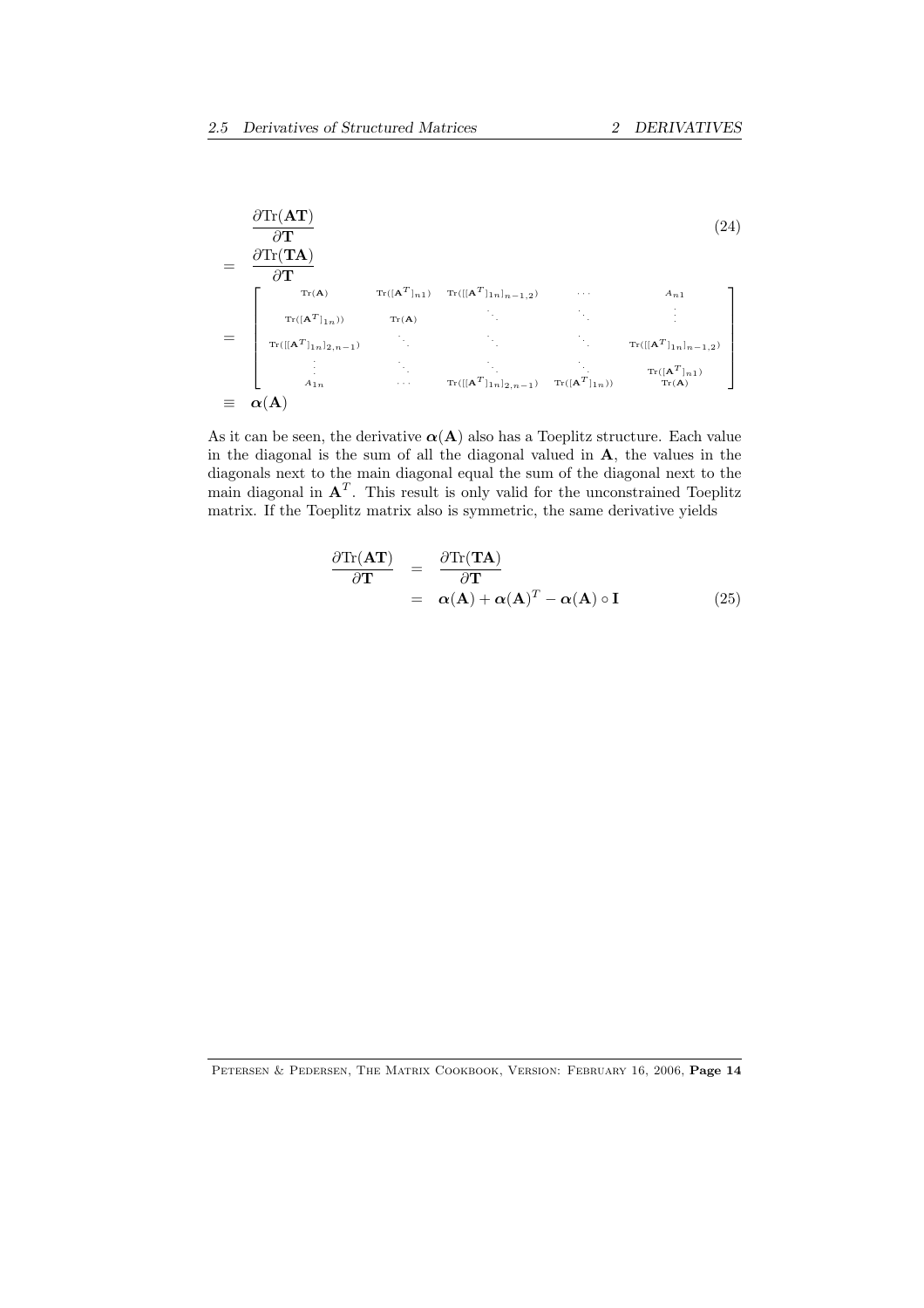# 3 Inverses

#### 3.1 Basic

# 3.1.1 Definition

The *inverse*  $\mathbf{A}^{-1}$  of a matrix  $\mathbf{A} \in \mathbb{C}^{n \times n}$  is defined such that

$$
\mathbf{A}\mathbf{A}^{-1} = \mathbf{A}^{-1}\mathbf{A} = \mathbf{I},\tag{26}
$$

where **I** is the  $n \times n$  identity matrix. If  $A^{-1}$  exists, A is said to be *nonsingular*. Otherwise, A is said to be *singular* (see e.g. [9]).

# 3.1.2 Cofactors and Adjoint

The *submatrix* of a matrix **A**, denoted by  $[\mathbf{A}]_{ij}$  is a  $(n-1) \times (n-1)$  matrix obtained by deleting the *i*th row and the *j*th column of A. The (*i, j*) *cofactor* of a matrix is defined as

$$
\operatorname{cof}(\mathbf{A}, i, j) = (-1)^{i+j} \operatorname{det}([\mathbf{A}]_{ij}),\tag{27}
$$

The *matrix of cofactors* can be created from the cofactors

$$
\operatorname{cof}(\mathbf{A}) = \begin{bmatrix} \operatorname{cof}(\mathbf{A}, 1, 1) & \cdots & \operatorname{cof}(\mathbf{A}, 1, n) \\ \vdots & \operatorname{cof}(\mathbf{A}, i, j) & \vdots \\ \operatorname{cof}(\mathbf{A}, n, 1) & \cdots & \operatorname{cof}(\mathbf{A}, n, n) \end{bmatrix}
$$
(28)

The *adjoint* matrix is the transpose of the cofactor matrix

$$
adj(\mathbf{A}) = (cof(\mathbf{A}))^T,
$$
\n(29)

#### 3.1.3 Determinant

The *determinant* of a matrix  $\mathbf{A} \in \mathbb{C}^{n \times n}$  is defined as (see [9])

$$
\det(\mathbf{A}) = \sum_{j=1}^{n} (-1)^{j+1} A_{1j} \det([\mathbf{A}]_{1j})
$$

$$
= \sum_{j=1}^{n} A_{1j} \operatorname{cof}(\mathbf{A}, 1, j).
$$
(30)

#### 3.1.4 Construction

The inverse matrix can be constructed, using the adjoint matrix, by

$$
\mathbf{A}^{-1} = \frac{1}{\det(\mathbf{A})} \cdot \text{adj}(\mathbf{A}) \tag{31}
$$

PETERSEN & PEDERSEN, THE MATRIX COOKBOOK, VERSION: FEBRUARY 16, 2006, Page 15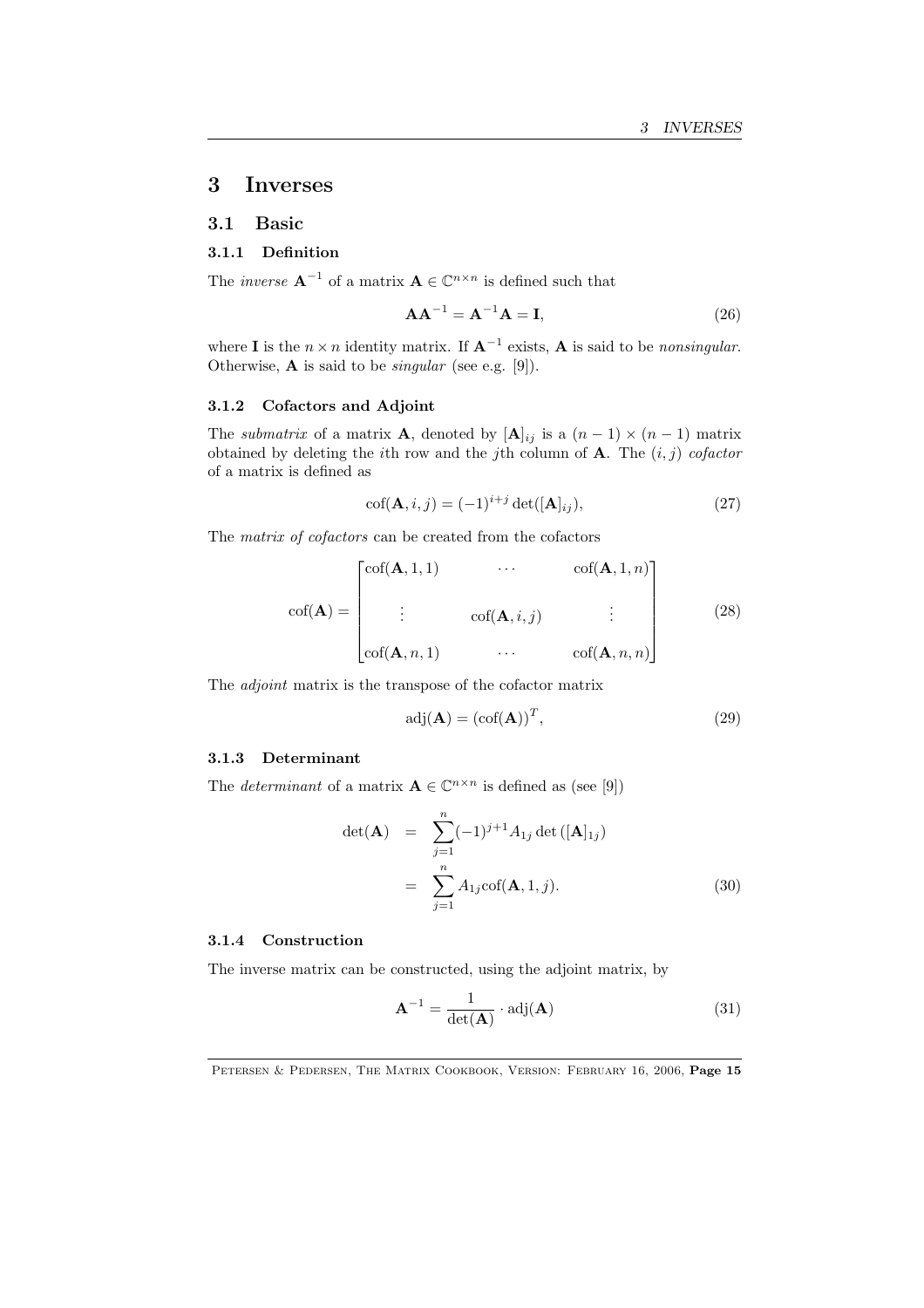#### 3.1.5 Condition number

The condition number of a matrix  $c(A)$  is the ratio between the largest and the smallest singular value of a matrix (see Section 5.2 on singular values),

$$
c(\mathbf{A}) = \frac{d_+}{d_-}
$$

The condition number can be used to measure how singular a matrix is. If the condition number is large, it indicates that the matrix is nearly singular. The condition number can also be estimated from the matrix norms. Here

$$
c(\mathbf{A}) = \|\mathbf{A}\| \cdot \|\mathbf{A}^{-1}\|,\tag{32}
$$

where  $\|\cdot\|$  is a norm such as e.g the 1-norm, the 2-norm, the  $\infty$ -norm or the Frobenius norm (see Sec 9.4 for more on matrix norms).

# 3.2 Exact Relations

#### 3.2.1 The Woodbury identity

$$
(\mathbf{A}+\mathbf{CBC}^T)^{-1}=\mathbf{A}^{-1}-\mathbf{A}^{-1}\mathbf{C}(\mathbf{B}^{-1}+\mathbf{C}^T\mathbf{A}^{-1}\mathbf{C})^{-1}\mathbf{C}^T\mathbf{A}^{-1}
$$

If P*,* R are positive definite, then (see [22])

$$
(\mathbf{P}^{-1} + \mathbf{B}^T \mathbf{R}^{-1} \mathbf{B})^{-1} \mathbf{B}^T \mathbf{R}^{-1} = \mathbf{P} \mathbf{B}^T (\mathbf{B} \mathbf{P} \mathbf{B}^T + \mathbf{R})^{-1}
$$

# 3.2.2 The Kailath Variant

$$
(\mathbf{A} + \mathbf{B}\mathbf{C})^{-1} = \mathbf{A}^{-1} - \mathbf{A}^{-1}\mathbf{B}(\mathbf{I} + \mathbf{C}\mathbf{A}^{-1}\mathbf{B})^{-1}\mathbf{C}\mathbf{A}^{-1}
$$

See [4] page 153.

# 3.2.3 The Searle Set of Identities

The following set of identities, can be found in [17], page 151,

$$
(\mathbf{I} + \mathbf{A}^{-1})^{-1} = \mathbf{A}(\mathbf{A} + \mathbf{I})^{-1}
$$

$$
(\mathbf{A} + \mathbf{B}\mathbf{B}^{T})^{-1}\mathbf{B} = \mathbf{A}^{-1}\mathbf{B}(\mathbf{I} + \mathbf{B}^{T}\mathbf{A}^{-1}\mathbf{B})^{-1}
$$

$$
(\mathbf{A}^{-1} + \mathbf{B}^{-1})^{-1} = \mathbf{A}(\mathbf{A} + \mathbf{B})^{-1}\mathbf{B} = \mathbf{B}(\mathbf{A} + \mathbf{B})^{-1}\mathbf{A}
$$

$$
\mathbf{A} - \mathbf{A}(\mathbf{A} + \mathbf{B})^{-1}\mathbf{A} = \mathbf{B} - \mathbf{B}(\mathbf{A} + \mathbf{B})^{-1}\mathbf{B}
$$

$$
\mathbf{A}^{-1} + \mathbf{B}^{-1} = \mathbf{A}^{-1}(\mathbf{A} + \mathbf{B})\mathbf{B}^{-1}
$$

$$
(\mathbf{I} + \mathbf{A}\mathbf{B})^{-1} = \mathbf{I} - \mathbf{A}(\mathbf{I} + \mathbf{B}\mathbf{A})^{-1}\mathbf{B}
$$

$$
(\mathbf{I} + \mathbf{A}\mathbf{B})^{-1}\mathbf{A} = \mathbf{A}(\mathbf{I} + \mathbf{B}\mathbf{A})^{-1}
$$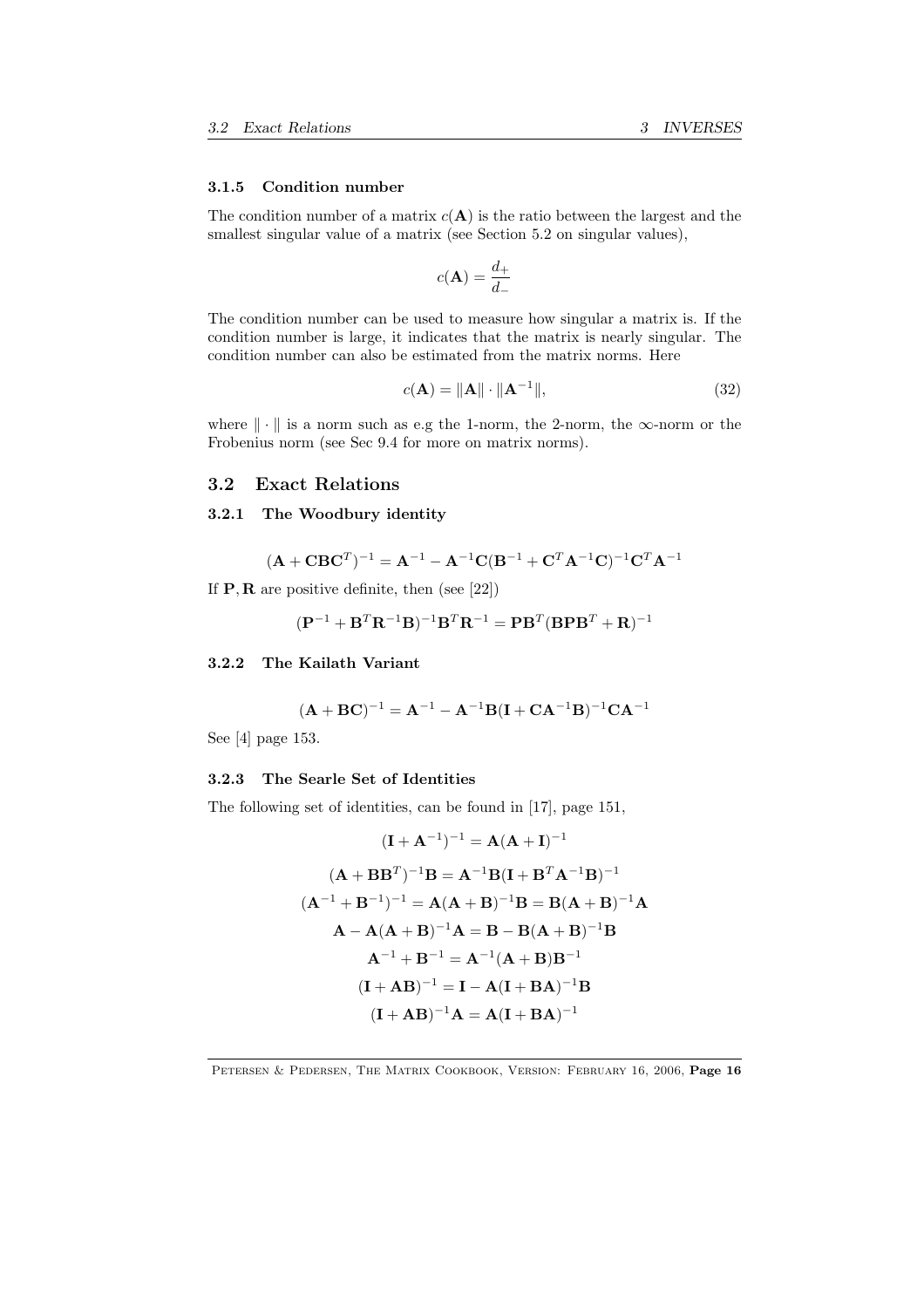# 3.3 Implication on Inverses

$$
(A + B)^{-1} = A^{-1} + B^{-1}
$$
  $\Rightarrow$   $AB^{-1}A = BA^{-1}B$ 

See [17].

# 3.3.1 A PosDef identity

Assume P*,* R to be positive definite and invertible, then

$$
(\mathbf{P}^{-1} + \mathbf{B}^T \mathbf{R}^{-1} \mathbf{B})^{-1} \mathbf{B}^T \mathbf{R}^{-1} = \mathbf{P} \mathbf{B}^T (\mathbf{B} \mathbf{P} \mathbf{B}^T + \mathbf{R})^{-1}
$$

See [22].

# 3.4 Approximations

$$
(\mathbf{I} + \mathbf{A})^{-1} = \mathbf{I} - \mathbf{A} + \mathbf{A}^2 - \mathbf{A}^3 + \dots
$$
  

$$
\mathbf{A} - \mathbf{A}(\mathbf{I} + \mathbf{A})^{-1}\mathbf{A} \cong \mathbf{I} - \mathbf{A}^{-1} \quad \text{if } \mathbf{A} \text{ large and symmetric}
$$

If  $\sigma^2$  is small then

$$
(\mathbf{Q} + \sigma^2 \mathbf{M})^{-1} \cong \mathbf{Q}^{-1} - \sigma^2 \mathbf{Q}^{-1} \mathbf{M} \mathbf{Q}^{-1}
$$

# 3.5 Generalized Inverse

# 3.5.1 Definition

A generalized inverse matrix of the matrix  $\bf{A}$  is any matrix  $\bf{A}^-$  such that (see [18])

 $AA^-A = A$ 

The matrix  $\mathbf{A}^-$  is not unique.

# 3.6 Pseudo Inverse

# 3.6.1 Definition

The pseudo inverse (or Moore-Penrose inverse) of a matrix  $A$  is the matrix  $A^+$ that fulfils

> I  $AA^+A = A$ II  $A^+AA^+ = A^+$ III  $AA^+$  symmetric IV  $\mathbf{A}^+ \mathbf{A}$  symmetric

The matrix  $A^+$  is unique and does always exist.

PETERSEN & PEDERSEN, THE MATRIX COOKBOOK, VERSION: FEBRUARY 16, 2006, Page 17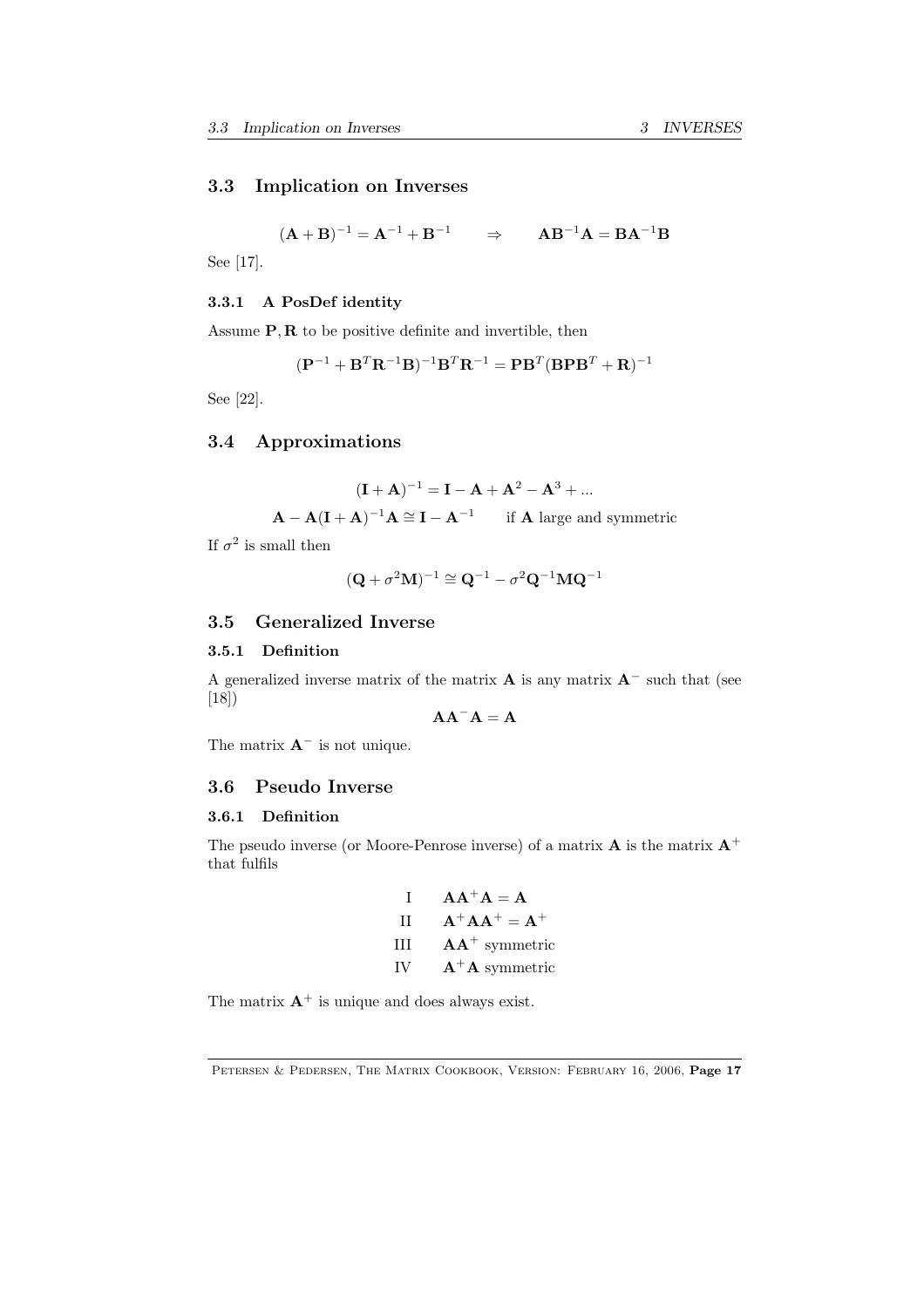## 3.6.2 Properties

Assume  $A^+$  to be the pseudo-inverse of A, then (See [3])

$$
(\mathbf{A}^+)^+ = \mathbf{A}
$$
  
\n
$$
(\mathbf{A}^T)^+ = (\mathbf{A}^+)^T
$$
  
\n
$$
(c\mathbf{A})^+ = (1/c)\mathbf{A}^+
$$
  
\n
$$
(\mathbf{A}^T\mathbf{A})^+ = \mathbf{A}^+(\mathbf{A}^T)^+
$$
  
\n
$$
(\mathbf{A}\mathbf{A}^T)^+ = (\mathbf{A}^T)^+\mathbf{A}^+
$$

Assume A to have full rank, then

$$
(\mathbf{A}\mathbf{A}^+)(\mathbf{A}\mathbf{A}^+) = \mathbf{A}\mathbf{A}^+
$$
  
\n
$$
(\mathbf{A}^+\mathbf{A})(\mathbf{A}^+\mathbf{A}) = \mathbf{A}^+\mathbf{A}
$$
  
\n
$$
\text{Tr}(\mathbf{A}\mathbf{A}^+) = \text{rank}(\mathbf{A}\mathbf{A}^+) \qquad \text{(See [18])}
$$
  
\n
$$
\text{Tr}(\mathbf{A}^+\mathbf{A}) = \text{rank}(\mathbf{A}^+\mathbf{A}) \qquad \text{(See [18])}
$$

# 3.6.3 Construction

Assume that A has full rank, then

**A** 
$$
n \times n
$$
 Square rank(**A**) =  $n \Rightarrow$  **A**<sup>+</sup> = **A**<sup>-1</sup>  
\n**A**  $n \times m$  Broad rank(**A**) =  $n \Rightarrow$  **A**<sup>+</sup> = **A**<sup>T</sup>(**AA**<sup>T</sup>)<sup>-1</sup>  
\n**A**  $n \times m$  Tall rank(**A**) =  $m \Rightarrow$  **A**<sup>+</sup> = (**A**<sup>T</sup>(**AA**<sup>T</sup>)<sup>-1</sup>**A**<sup>T</sup>

Assume **A** does not have full rank, i.e. **A** is  $n \times m$  and  $\text{rank}(\mathbf{A}) = r < \min(n, m)$ . The pseudo inverse  $A^+$  can be constructed from the singular value decomposition  $\mathbf{A} = \mathbf{U} \mathbf{D} \mathbf{V}^T$ , by

$$
\mathbf{A}^+ = \mathbf{V} \mathbf{D}^+ \mathbf{U}^T
$$

A different way is this: There does always exists two matrices  $C$  *n*  $\times$  *r* and **D**  $r \times m$  of rank *r*, such that  $\mathbf{A} = \mathbf{CD}$ . Using these matrices it holds that

$$
\mathbf{A}^+ = \mathbf{D}^T (\mathbf{D} \mathbf{D}^T)^{-1} (\mathbf{C}^T \mathbf{C})^{-1} \mathbf{C}^T
$$

See [3].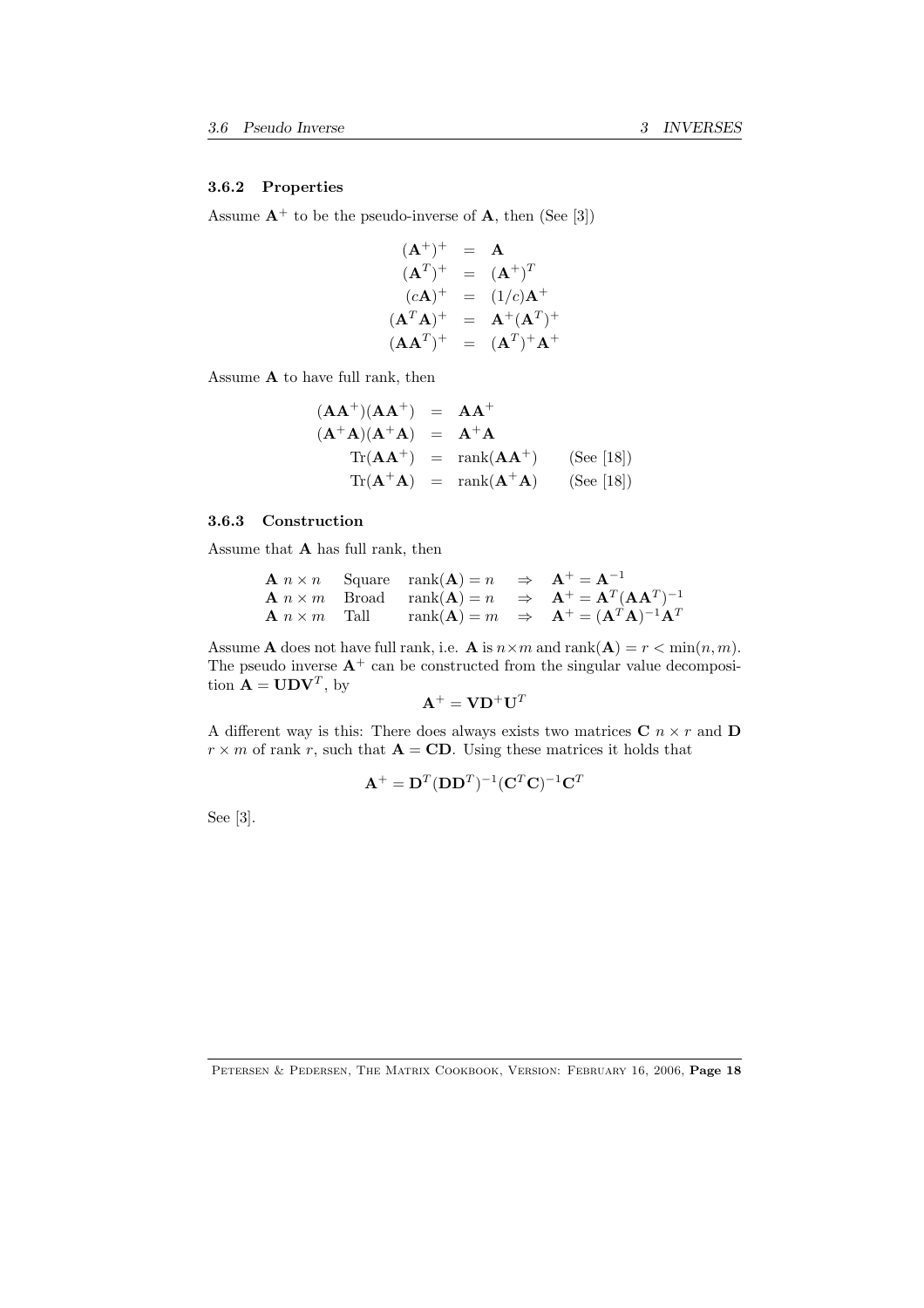# 4 Complex Matrices

# 4.1 Complex Derivatives

In order to differentiate an expression  $f(z)$  with respect to a complex *z*, the Cauchy-Riemann equations have to be satisfied ([7]):

$$
\frac{df(z)}{dz} = \frac{\partial \Re(f(z))}{\partial \Re z} + i \frac{\partial \Im(f(z))}{\partial \Re z} \tag{33}
$$

and

$$
\frac{df(z)}{dz} = -i \frac{\partial \Re(f(z))}{\partial \Im z} + \frac{\partial \Im(f(z))}{\partial \Im z} \tag{34}
$$

or in a more compact form:

$$
\frac{\partial f(z)}{\partial \Im z} = i \frac{\partial f(z)}{\partial \Re z}.
$$
\n(35)

A complex function that satisfies the Cauchy-Riemann equations for points in a region R is said yo be *analytic* in this region R. In general, expressions involving complex conjugate or conjugate transpose do not satisfy the Cauchy-Riemann equations. In order to avoid this problem, a more generalized definition of complex derivative is used ([16], [6]):

*•* Generalized Complex Derivative:

$$
\frac{df(z)}{dz} = \frac{1}{2} \left( \frac{\partial f(z)}{\partial \Re z} - i \frac{\partial f(z)}{\partial \Im z} \right).
$$
 (36)

*•* Conjugate Complex Derivative

$$
\frac{df(z)}{dz^*} = \frac{1}{2} \left( \frac{\partial f(z)}{\partial \Re z} + i \frac{\partial f(z)}{\partial \Im z} \right).
$$
 (37)

The Generalized Complex Derivative equals the normal derivative, when *f* is an analytic function. For a non-analytic function such as  $f(z) = z^*$ , the derivative equals zero. The Conjugate Complex Derivative equals zero, when *f* is an analytic function. The Conjugate Complex Derivative has e.g been used by [14] when deriving a complex gradient. Notice:

$$
\frac{df(z)}{dz} \neq \frac{\partial f(z)}{\partial \Re z} + i \frac{\partial f(z)}{\partial \Im z}.
$$
\n(38)

*•* Complex Gradient Vector: If *f* is a real function of a complex vector z, then the complex gradient vector is given by ([11, p. 798])

$$
\nabla f(\mathbf{z}) = 2 \frac{df(\mathbf{z})}{d\mathbf{z}^*} \n= \frac{\partial f(\mathbf{z})}{\partial \Re \mathbf{z}} + i \frac{\partial f(\mathbf{z})}{\partial \Im \mathbf{z}}.
$$
\n(39)

Petersen & Pedersen, The Matrix Cookbook, Version: February 16, 2006, Page 19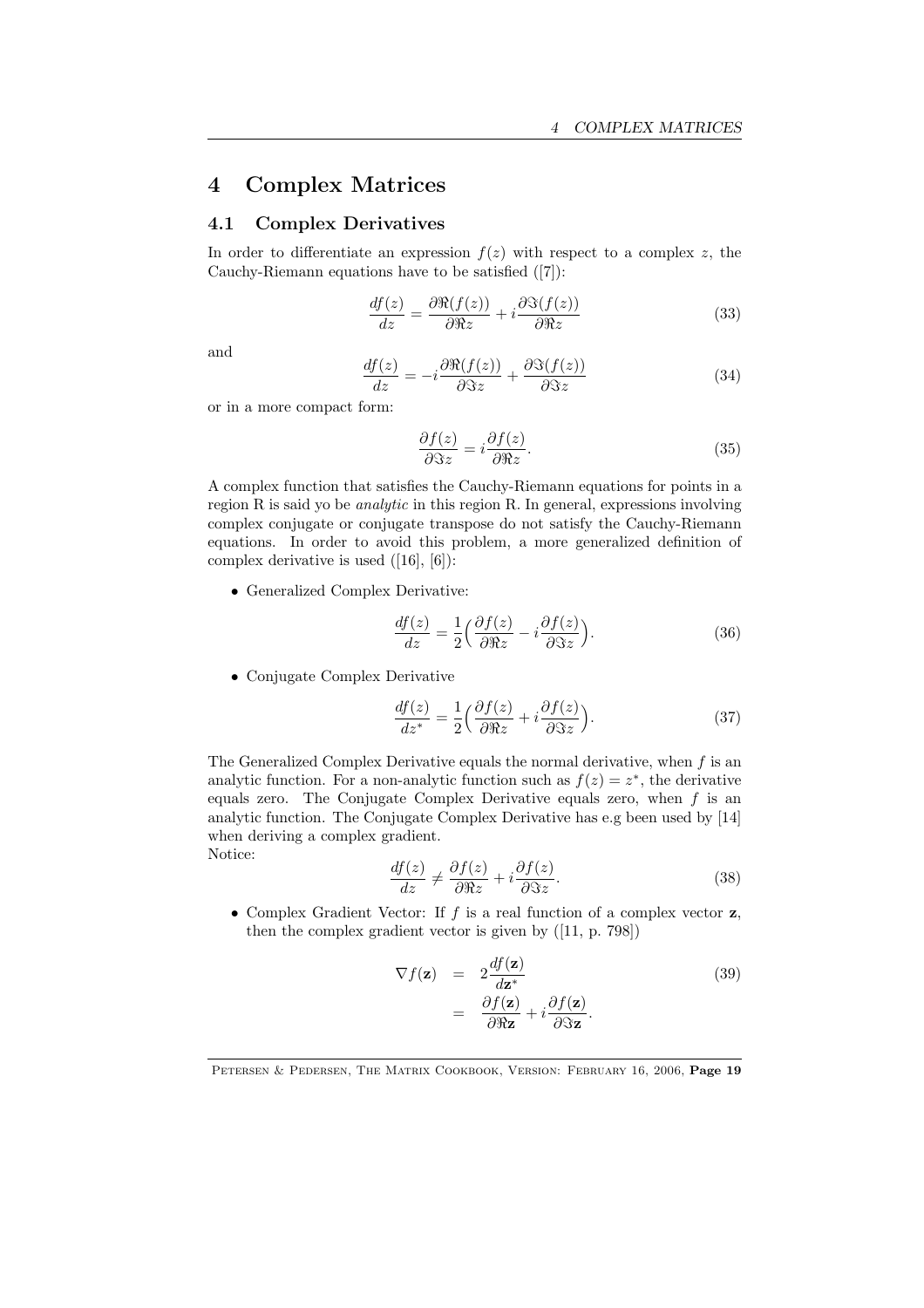*•* Complex Gradient Matrix: If *f* is a real function of a complex matrix Z, then the complex gradient matrix is given by ([2])

$$
\nabla f(\mathbf{Z}) = 2 \frac{df(\mathbf{Z})}{d\mathbf{Z}^*} \n= \frac{\partial f(\mathbf{Z})}{\partial \Re \mathbf{Z}} + i \frac{\partial f(\mathbf{Z})}{\partial \Im \mathbf{Z}}.
$$
\n(40)

These expressions can be used for gradient descent algorithms.

# 4.1.1 The Chain Rule for complex numbers

The chain rule is a little more complicated when the function of a complex  $u = f(x)$  is non-analytic. For a non-analytic function, the following chain rule can be applied ([7])

$$
\frac{\partial g(u)}{\partial x} = \frac{\partial g}{\partial u} \frac{\partial u}{\partial x} + \frac{\partial g}{\partial u^*} \frac{\partial u^*}{\partial x} \n= \frac{\partial g}{\partial u} \frac{\partial u}{\partial x} + \left(\frac{\partial g^*}{\partial u}\right)^* \frac{\partial u^*}{\partial x}
$$
\n(41)

Notice, if the function is analytic, the second term reduces to zero, and the function is reduced to the normal well-known chain rule. For the matrix derivative of a scalar function  $g(U)$ , the chain rule can be written the following way:

$$
\frac{\partial g(\mathbf{U})}{\partial \mathbf{X}} = \frac{\text{Tr}\left((\frac{\partial g(\mathbf{U})}{\partial \mathbf{U}})^T \partial \mathbf{U}\right)}{\partial \mathbf{X}} + \frac{\text{Tr}\left((\frac{\partial g(\mathbf{U})}{\partial \mathbf{U}^*})^T \partial \mathbf{U}^*\right)}{\partial \mathbf{X}}.
$$
(42)

#### 4.1.2 Complex Derivatives of Traces

If the derivatives involve complex numbers, the conjugate transpose is often involved. The most useful way to show complex derivative is to show the derivative with respect to the real and the imaginary part separately. An easy example is:

$$
\frac{\partial \text{Tr}(\mathbf{X}^*)}{\partial \Re \mathbf{X}} = \frac{\partial \text{Tr}(\mathbf{X}^H)}{\partial \Re \mathbf{X}} = \mathbf{I}
$$
(43)

$$
i\frac{\partial \text{Tr}(\mathbf{X}^*)}{\partial \Im \mathbf{X}} = i\frac{\partial \text{Tr}(\mathbf{X}^H)}{\partial \Im \mathbf{X}} = \mathbf{I}
$$
 (44)

Since the two results have the same sign, the conjugate complex derivative (37) should be used.

$$
\frac{\partial \text{Tr}(\mathbf{X})}{\partial \Re \mathbf{X}} = \frac{\partial \text{Tr}(\mathbf{X}^T)}{\partial \Re \mathbf{X}} = \mathbf{I}
$$
(45)

$$
i\frac{\partial \text{Tr}(\mathbf{X})}{\partial \Im \mathbf{X}} = i\frac{\partial \text{Tr}(\mathbf{X}^T)}{\partial \Im \mathbf{X}} = -\mathbf{I}
$$
 (46)

Here, the two results have different signs, the generalized complex derivative (36) should be used. Hereby, it can be seen that (16) holds even if  $X$  is a

PETERSEN & PEDERSEN, THE MATRIX COOKBOOK, VERSION: FEBRUARY 16, 2006, Page 20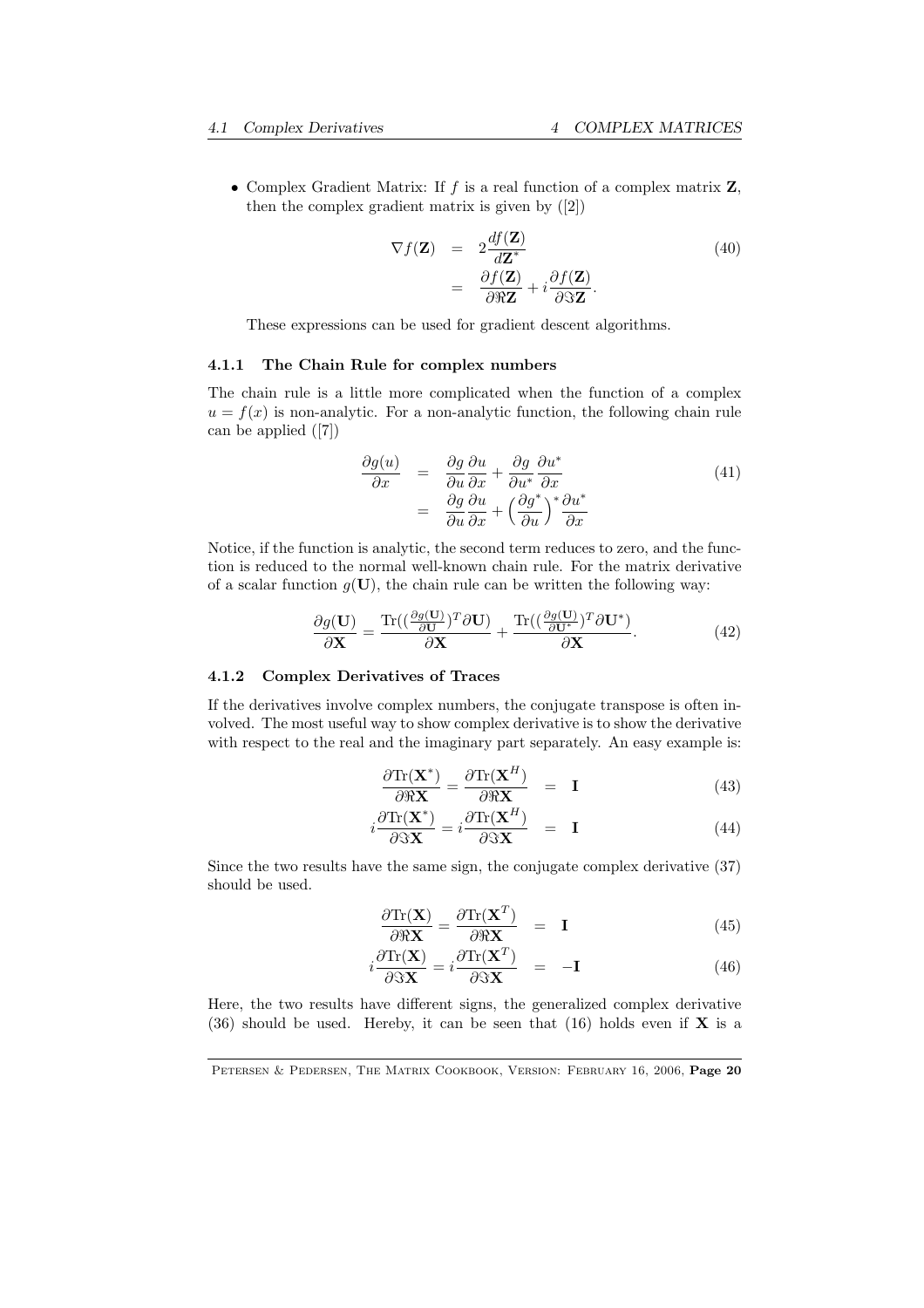complex number.

$$
\frac{\partial \text{Tr}(\mathbf{A}\mathbf{X}^H)}{\partial \Re \mathbf{X}} = \mathbf{A}
$$
 (47)

$$
i\frac{\partial \text{Tr}(\mathbf{A}\mathbf{X}^{H})}{\partial \mathfrak{F}\mathbf{X}} = \mathbf{A}
$$
 (48)

$$
\frac{\partial \text{Tr}(\mathbf{A}\mathbf{X}^*)}{\partial \Re \mathbf{X}} = \mathbf{A}^T
$$
\n(49)

$$
i\frac{\partial \text{Tr}(\mathbf{A}\mathbf{X}^*)}{\partial \Im \mathbf{X}} = \mathbf{A}^T \tag{50}
$$

$$
\frac{\partial \text{Tr}(\mathbf{X}\mathbf{X}^H)}{\partial \Re \mathbf{X}_H} = \frac{\partial \text{Tr}(\mathbf{X}^H \mathbf{X})}{\partial \Re \mathbf{X}_H} = 2\Re \mathbf{X}
$$
(51)

$$
i\frac{\partial \text{Tr}(\mathbf{X}\mathbf{X}^{H})}{\partial \Im \mathbf{X}} = i\frac{\partial \text{Tr}(\mathbf{X}^{H}\mathbf{X})}{\partial \Im \mathbf{X}} = i2\Im \mathbf{X}
$$
 (52)

By inserting  $(51)$  and  $(52)$  in  $(36)$  and  $(37)$ , it can be seen that

$$
\frac{\partial \text{Tr}(\mathbf{X}\mathbf{X}^H)}{\partial \mathbf{X}} = \mathbf{X}^*
$$
\n(53)

$$
\frac{\partial \text{Tr}(\mathbf{X} \mathbf{X}^H)}{\partial \mathbf{X}^*} = \mathbf{X}
$$
 (54)

Since the function  $\text{Tr}(\mathbf{X}\mathbf{X}^H)$  is a real function of the complex matrix **X**, the complex gradient matrix (40) is given by

$$
\nabla \text{Tr}(\mathbf{X} \mathbf{X}^H) = 2 \frac{\partial \text{Tr}(\mathbf{X} \mathbf{X}^H)}{\partial \mathbf{X}^*} = 2\mathbf{X}
$$
 (55)

# 4.1.3 Complex Derivative Involving Determinants

Here, a calculation example is provided. The objective is to find the derivative of det( $X^H A X$ ) with respect to  $X \in \mathbb{C}^{m \times n}$ . The derivative is found with respect to the real part and the imaginary part of **X**, by use of (9) and (5), det $(X^H A X)$ can be calculated as (see Sec. B.1.2 for details)

$$
\frac{\partial \det(\mathbf{X}^H \mathbf{A} \mathbf{X})}{\partial \mathbf{X}} = \frac{1}{2} \Big( \frac{\partial \det(\mathbf{X}^H \mathbf{A} \mathbf{X})}{\partial \Re \mathbf{X}} - i \frac{\partial \det(\mathbf{X}^H \mathbf{A} \mathbf{X})}{\partial \Im \mathbf{X}} \Big) \n= \det(\mathbf{X}^H \mathbf{A} \mathbf{X}) ((\mathbf{X}^H \mathbf{A} \mathbf{X})^{-1} \mathbf{X}^H \mathbf{A})^T
$$
\n(56)

and the complex conjugate derivative yields

$$
\frac{\partial \det(\mathbf{X}^H \mathbf{A} \mathbf{X})}{\partial \mathbf{X}^*} = \frac{1}{2} \Big( \frac{\partial \det(\mathbf{X}^H \mathbf{A} \mathbf{X})}{\partial \Re \mathbf{X}} + i \frac{\partial \det(\mathbf{X}^H \mathbf{A} \mathbf{X})}{\partial \Im \mathbf{X}} \Big) \n= \det(\mathbf{X}^H \mathbf{A} \mathbf{X}) \mathbf{A} \mathbf{X} (\mathbf{X}^H \mathbf{A} \mathbf{X})^{-1}
$$
\n(57)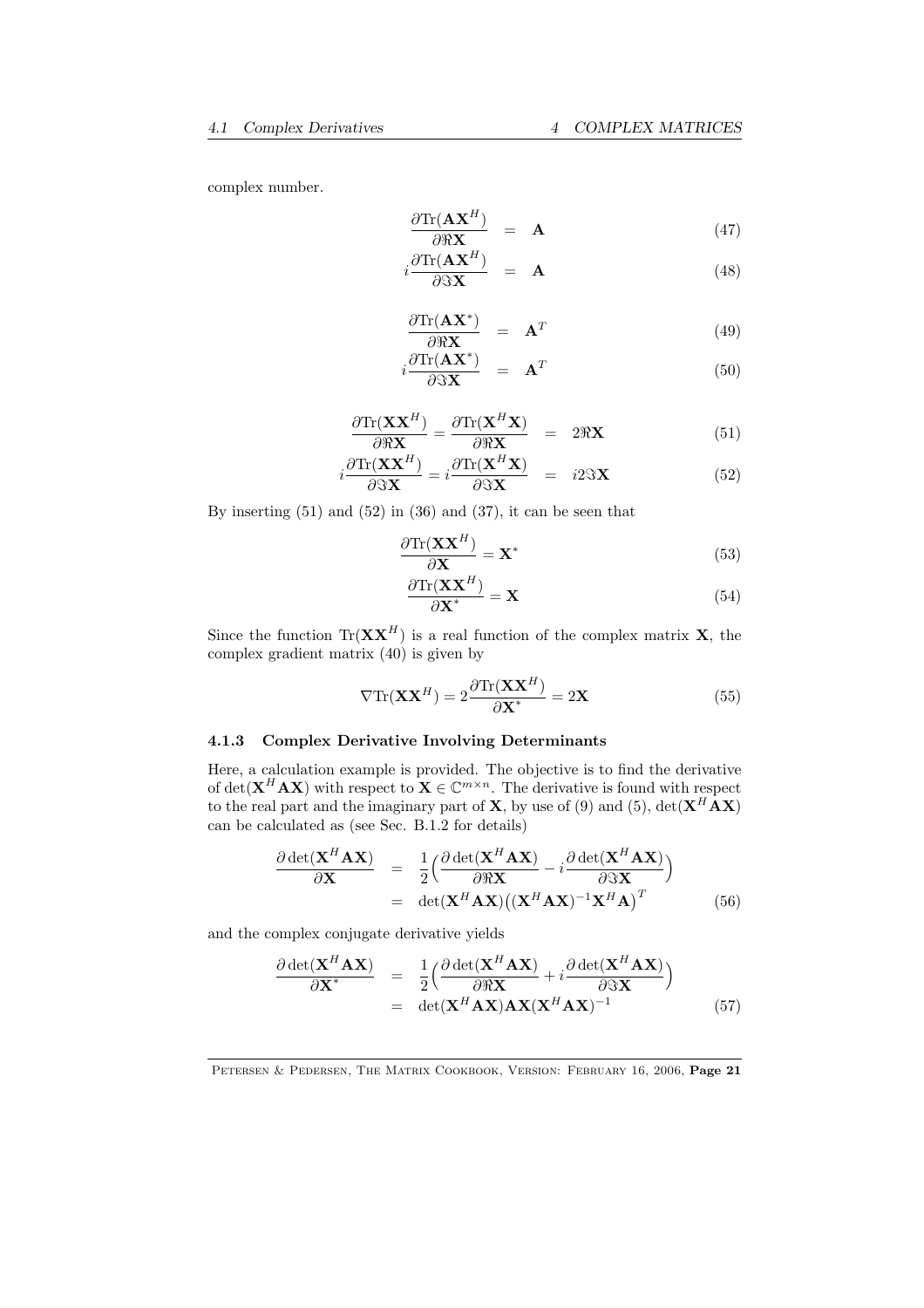# 5 Decompositions

# 5.1 Eigenvalues and Eigenvectors

# 5.1.1 Definition

The eigenvectors **v** and eigenvalues  $\lambda$  are the ones satisfying

$$
\mathbf{A} \mathbf{v}_i = \lambda_i \mathbf{v}_i
$$

$$
AV = VD, \t(D)_{ij} = \delta_{ij} \lambda_i
$$

where the columns of  ${\bf V}$  are the vectors  ${\bf v}_i$ 

# 5.1.2 General Properties

$$
eig(AB) = eig(BA)
$$
  
\n**A** is  $n \times m \Rightarrow$  At most min $(n, m)$  distinct  $\lambda_i$   
\n
$$
rank(A) = r \Rightarrow
$$
 At most  $r$  non-zero  $\lambda_i$ 

# 5.1.3 Symmetric

Assume A is symmetric, then

$$
\mathbf{V}\mathbf{V}^T = \mathbf{I} \quad \text{(i.e. } \mathbf{V} \text{ is orthogonal)}
$$
\n
$$
\lambda_i \in \mathbb{R} \quad \text{(i.e. } \lambda_i \text{ is real)}
$$
\n
$$
\text{Tr}(\mathbf{A}^p) = \sum_i \lambda_i^p
$$
\n
$$
\text{eig}(\mathbf{I} + c\mathbf{A}) = 1 + c\lambda_i
$$
\n
$$
\text{eig}(\mathbf{A} - c\mathbf{I}) = \lambda_i - c
$$
\n
$$
\text{eig}(\mathbf{A}^{-1}) = \lambda_i^{-1}
$$

For a symmetric, positive matrix A,

$$
eig(\mathbf{A}^T\mathbf{A}) = eig(\mathbf{A}\mathbf{A}^T) = eig(\mathbf{A}) \circ eig(\mathbf{A})
$$
\n(58)

# 5.2 Singular Value Decomposition

Any  $n \times m$  matrix **A** can be written as

$$
\mathbf{A} = \mathbf{U} \mathbf{D} \mathbf{V}^T
$$

where

$$
\begin{array}{rcl}\n\mathbf{U} & = & \text{eigenvectors of } \mathbf{A}\mathbf{A}^T & n \times n \\
\mathbf{D} & = & \sqrt{\text{diag}(\text{eig}(\mathbf{A}\mathbf{A}^T))} & n \times m \\
\mathbf{V} & = & \text{eigenvectors of } \mathbf{A}^T \mathbf{A} & m \times m\n\end{array}
$$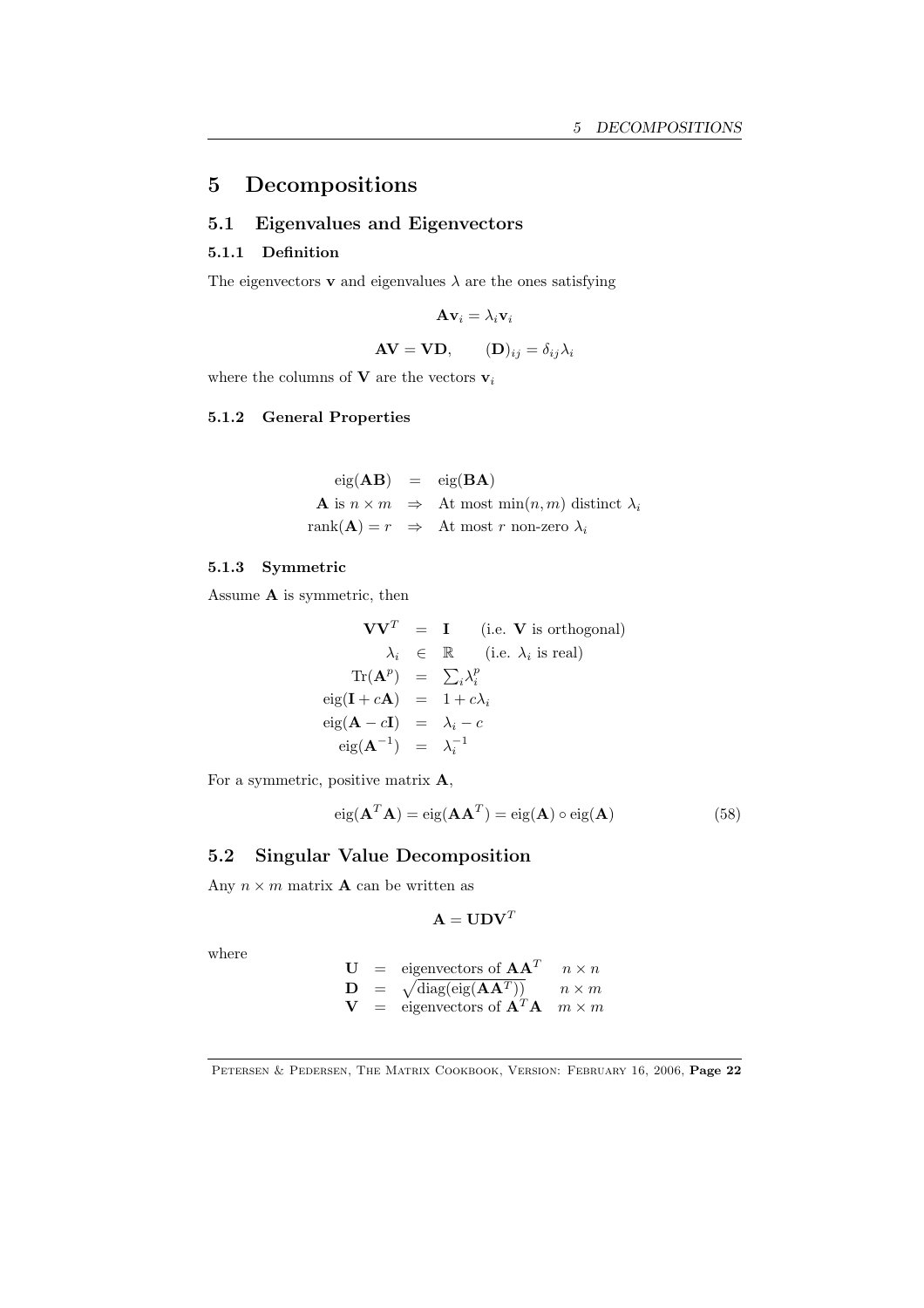#### 5.2.1 Symmetric Square decomposed into squares

Assume **A** to be  $n \times n$  and symmetric. Then

$$
\left[\begin{array}{c} \mathbf{A} \end{array}\right] = \left[\begin{array}{c} \mathbf{V} \end{array}\right] \left[\begin{array}{c} \mathbf{D} \end{array}\right] \left[\begin{array}{c} \mathbf{V}^T \end{array}\right]
$$

where  $\bf{D}$  is diagonal with the eigenvalues of  $\bf{A}$  and  $\bf{V}$  is orthogonal and the eigenvectors of A.

#### 5.2.2 Square decomposed into squares

Assume  $\mathbf{A} \in \mathbb{R}^{n \times n}$ . Then

$$
\left[\begin{array}{c} \mathbf{A} \end{array}\right] = \left[\begin{array}{c} \mathbf{V} \end{array}\right] \left[\begin{array}{c} \mathbf{D} \end{array}\right] \left[\begin{array}{c} \mathbf{U}^T \end{array}\right]
$$

where D is diagonal with the square root of the eigenvalues of AA*<sup>T</sup>* , V is the eigenvectors of  $\mathbf{A}\mathbf{A}^T$  and  $\mathbf{U}^T$  is the eigenvectors of  $\mathbf{A}^T\mathbf{A}$ .

#### 5.2.3 Square decomposed into rectangular

Assume  $\mathbf{V}_{*}\mathbf{D}_{*}\mathbf{U}_{*}^{T}=\mathbf{0}$  then we can expand the SVD of **A** into

$$
\left[\begin{array}{c} \mathbf{A} \end{array}\right] = \left[\begin{array}{c} \mathbf{V} & \mathbf{V}_{*} \end{array}\right] \left[\begin{array}{c} \mathbf{D} & \mathbf{0} \\ \hline \mathbf{0} & \mathbf{D}_{*} \end{array}\right] \left[\begin{array}{c} \mathbf{U}^{T} \\ \mathbf{U}_{*}^{T} \end{array}\right]
$$

where the SVD of **A** is  $A = VDU<sup>T</sup>$ .

#### 5.2.4 Rectangular decomposition I

Assume **A** is  $n \times m$ 

$$
\begin{bmatrix} \mathbf{A} \end{bmatrix} = \begin{bmatrix} \mathbf{V} \end{bmatrix} \begin{bmatrix} \mathbf{D} \end{bmatrix} \begin{bmatrix} \mathbf{U}^T \end{bmatrix}
$$

where **D** is diagonal with the square root of the eigenvalues of  $AA<sup>T</sup>$ , **V** is the eigenvectors of  $AA<sup>T</sup>$  and  $U<sup>T</sup>$  is the eigenvectors of  $A<sup>T</sup>A$ .

# 5.2.5 Rectangular decomposition II

Assume **A** is  $n \times m$ 

$$
\begin{bmatrix} \mathbf{A} \end{bmatrix} = \begin{bmatrix} \mathbf{V} \end{bmatrix} \begin{bmatrix} \mathbf{D} \end{bmatrix} \begin{bmatrix} \mathbf{U}^T \end{bmatrix}
$$

#### 5.2.6 Rectangular decomposition III

Assume **A** is  $n \times m$ 

$$
\begin{bmatrix} \mathbf{A} \end{bmatrix} = \begin{bmatrix} \mathbf{V} \end{bmatrix} \begin{bmatrix} \mathbf{D} \end{bmatrix} \begin{bmatrix} \mathbf{U}^T \end{bmatrix}
$$

where **D** is diagonal with the square root of the eigenvalues of  $AA<sup>T</sup>$ , **V** is the eigenvectors of  $\mathbf{A}\mathbf{A}^T$  and  $\mathbf{U}^T$  is the eigenvectors of  $\mathbf{A}^T\mathbf{A}$ .

PETERSEN & PEDERSEN, THE MATRIX COOKBOOK, VERSION: FEBRUARY 16, 2006, Page 23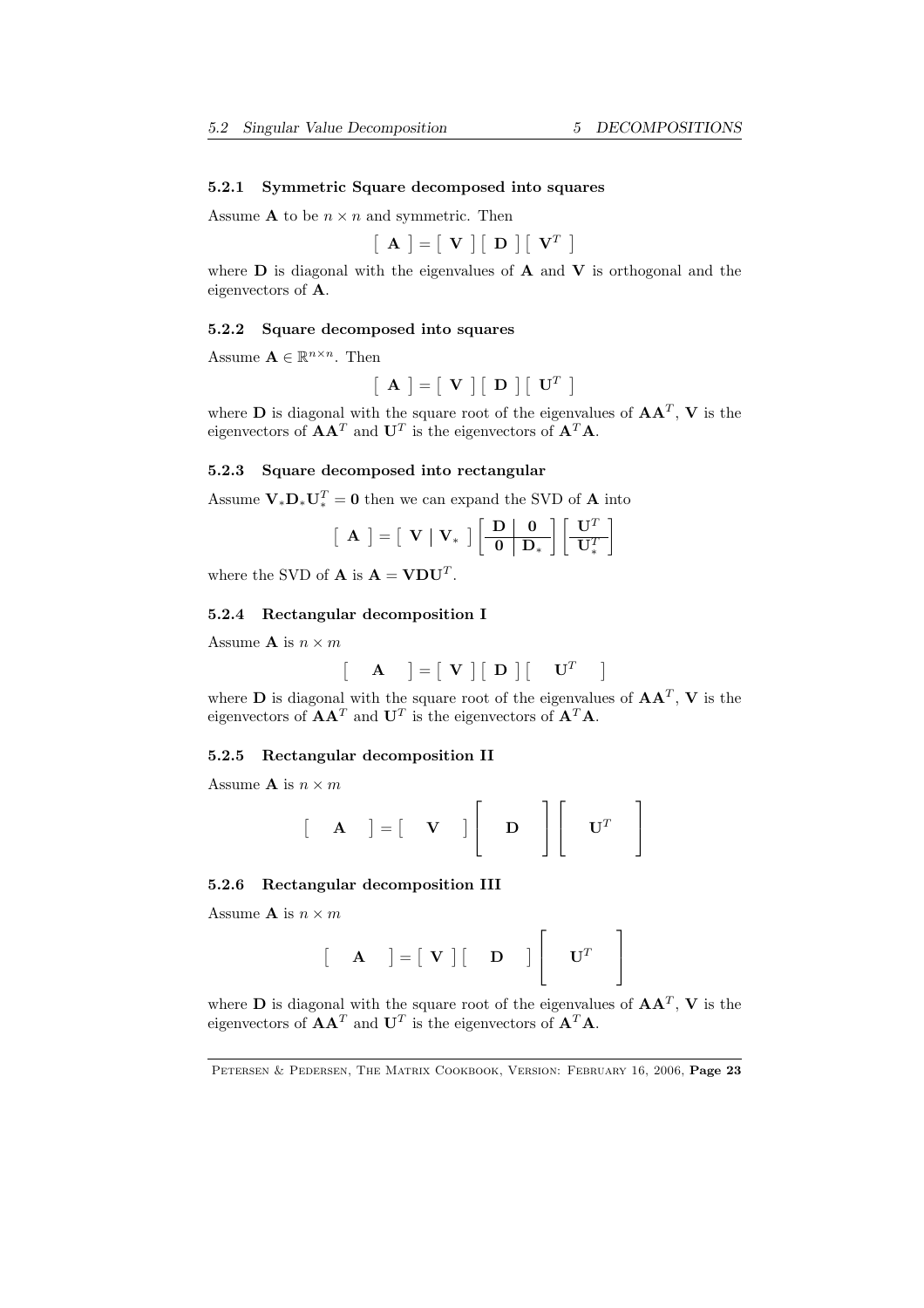# 5.3 Triangular Decomposition

# 5.3.1 Cholesky-decomposition

Assume  ${\bf A}$  is positive definite, then

$$
\mathbf{A} = \mathbf{B}^T \mathbf{B}
$$

where **B** is a unique upper triangular matrix.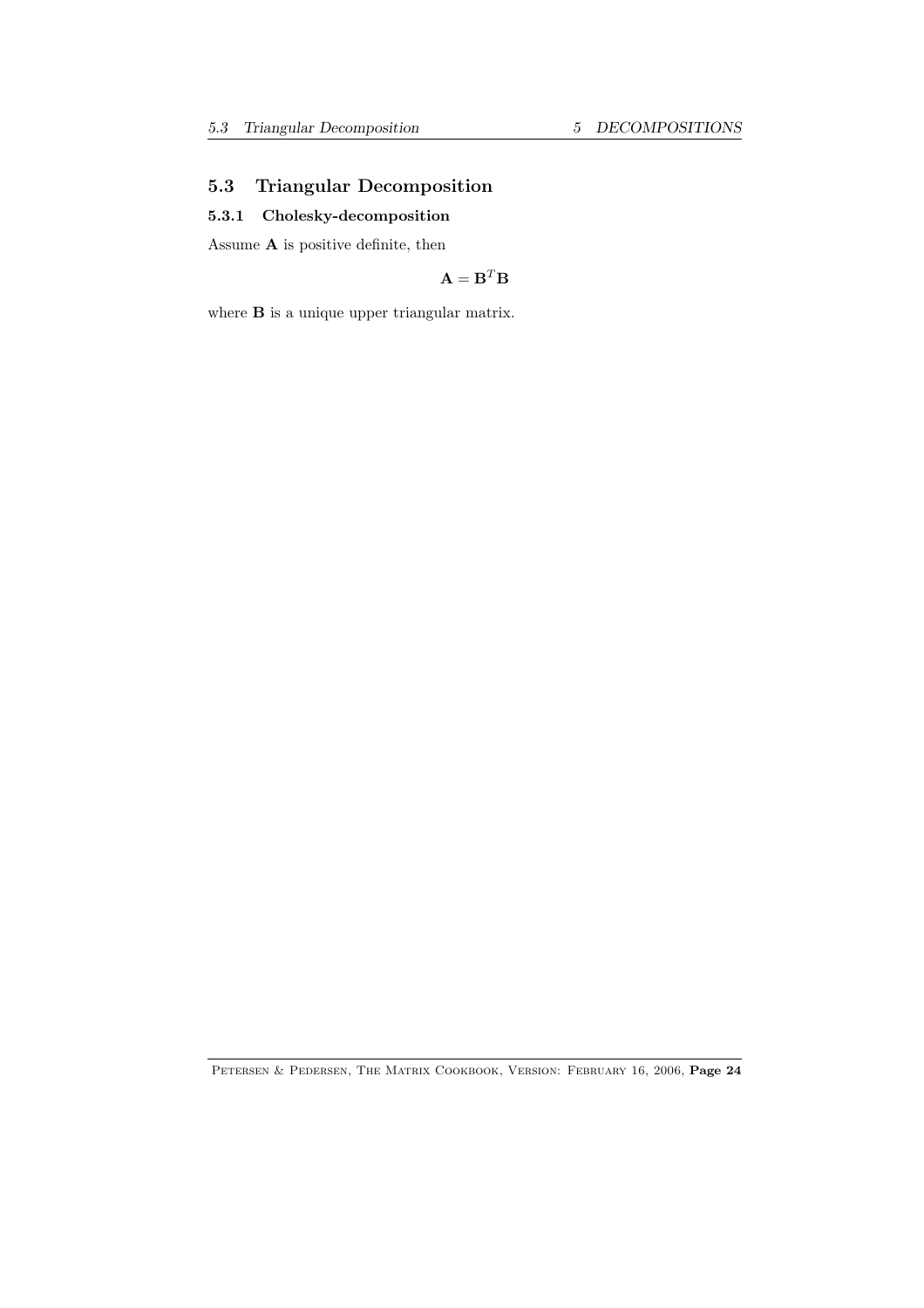# 6 Statistics and Probability

# 6.1 Definition of Moments

Assume  $\mathbf{x} \in \mathbb{R}^{n \times 1}$  is a random variable

# 6.1.1 Mean

The vector of means, m, is defined by

$$
(\mathbf{m})_i = \langle x_i \rangle
$$

#### 6.1.2 Covariance

The matrix of covariance M is defined by

$$
(\mathbf{M})_{ij} = \langle (x_i - \langle x_i \rangle)(x_j - \langle x_j \rangle) \rangle
$$

or alternatively as

$$
\mathbf{M} = \langle (\mathbf{x} - \mathbf{m})(\mathbf{x} - \mathbf{m})^T \rangle
$$

#### 6.1.3 Third moments

The matrix of third centralized moments – in some contexts referred to as coskewness – is defined using the notation

$$
m_{ijk}^{(3)} = \langle (x_i - \langle x_i \rangle)(x_j - \langle x_j \rangle)(x_k - \langle x_k \rangle) \rangle
$$

as

$$
\mathbf{M}_{3}=\left[m_{::1}^{(3)}m_{::2}^{(3)}...m_{::n}^{(3)}\right]
$$

where ':' denotes all elements within the given index.  $\mathbf{M}_3$  can alternatively be expressed as

$$
\mathbf{M}_3 = \langle (\mathbf{x} - \mathbf{m})(\mathbf{x} - \mathbf{m})^T \otimes (\mathbf{x} - \mathbf{m})^T \rangle
$$

# 6.1.4 Fourth moments

The matrix of fourth centralized moments – in some contexts referred to as cokurtosis – is defined using the notation

$$
m_{ijkl}^{(4)} = \langle (x_i - \langle x_i \rangle)(x_j - \langle x_j \rangle)(x_k - \langle x_k \rangle)(x_l - \langle x_l \rangle)\rangle
$$

as

$$
\mathbf{M}_4 = \left[ m^{(4)}_{::11} m^{(4)}_{::21} ... m^{(4)}_{::n1} | m^{(4)}_{::12} m^{(4)}_{::22} ... m^{(4)}_{::n2} |... | m^{(4)}_{::1n} m^{(4)}_{::2n} ... m^{(4)}_{::nn} \right]
$$

or alternatively as

$$
\mathbf{M}_4 = \langle (\mathbf{x} - \mathbf{m})(\mathbf{x} - \mathbf{m})^T \otimes (\mathbf{x} - \mathbf{m})^T \otimes (\mathbf{x} - \mathbf{m})^T \rangle
$$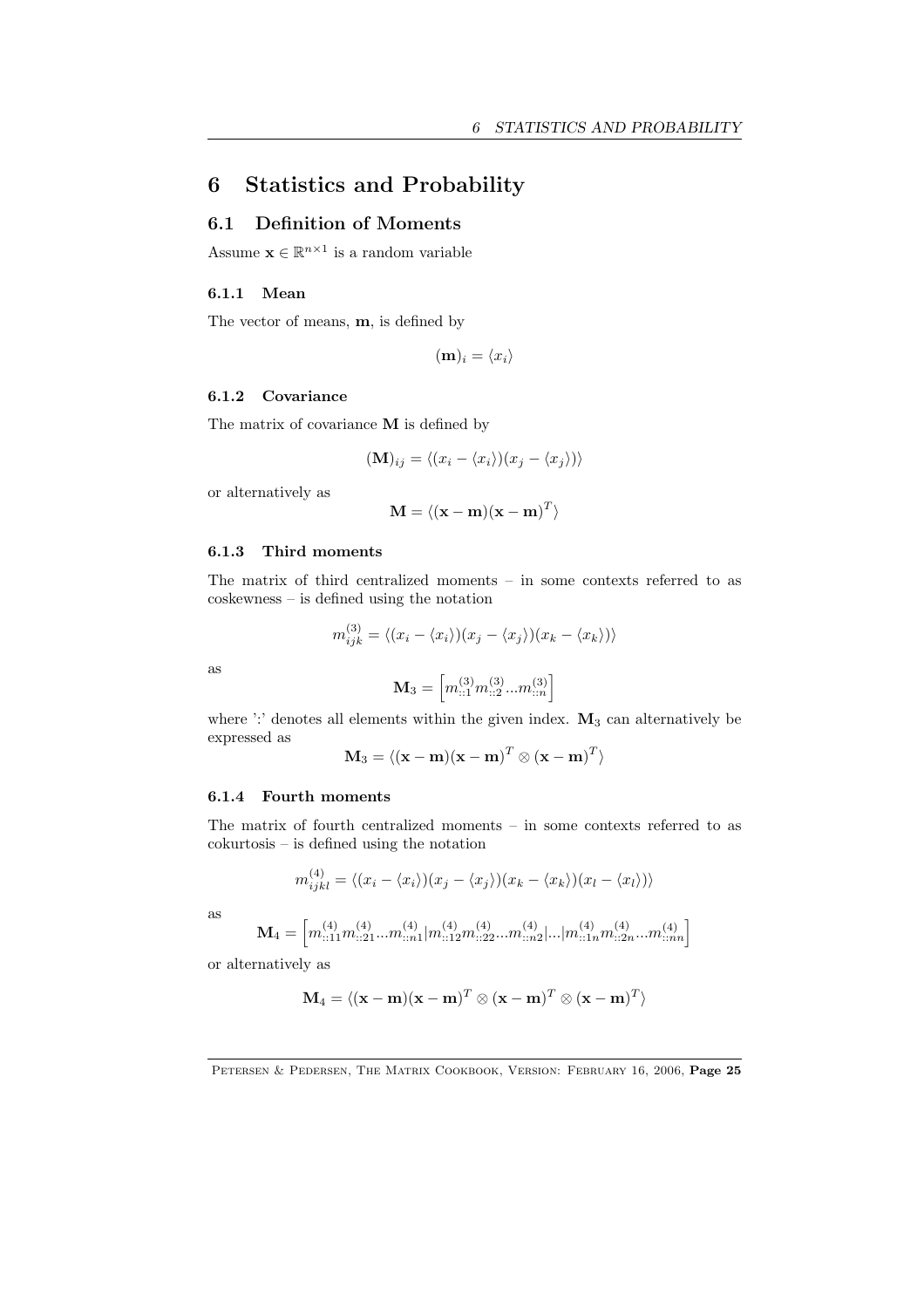# 6.2 Expectation of Linear Combinations

# 6.2.1 Linear Forms

Assume  $X$  and  $X$  to be a matrix and a vector of random variables. Then (see See [18])

$$
E[AXB + C] = AE[X] B + C
$$

$$
Var[Ax] = AVar[x] AT
$$

$$
Cov[Ax, By] = ACov[x, y] BT
$$

Assume  $x$  to be a stochastic vector with mean  $m$ , then (see [7])

$$
E[\mathbf{A}\mathbf{x} + \mathbf{b}] = \mathbf{A}\mathbf{m} + \mathbf{b}
$$
  

$$
E[\mathbf{A}\mathbf{x}] = \mathbf{A}\mathbf{m}
$$
  

$$
E[\mathbf{x} + \mathbf{b}] = \mathbf{m} + \mathbf{b}
$$

#### 6.2.2 Quadratic Forms

Assume **A** is symmetric,  $\mathbf{c} = E[\mathbf{x}]$  and  $\Sigma = Var[\mathbf{x}]$ . Assume also that all coordinates  $x_i$  are independent, have the same central moments  $\mu_1, \mu_2, \mu_3, \mu_4$ and denote  $\mathbf{a} = \text{diag}(\mathbf{A})$ . Then (See [18])

$$
E[\mathbf{x}^T \mathbf{A} \mathbf{x}] = \text{Tr}(\mathbf{A} \boldsymbol{\Sigma}) + \mathbf{c}^T \mathbf{A} \mathbf{c}
$$

$$
\text{Var}[\mathbf{x}^T \mathbf{A} \mathbf{x}] = 2\mu_2^2 \text{Tr}(\mathbf{A}^2) + 4\mu_2 \mathbf{c}^T \mathbf{A}^2 \mathbf{c} + 4\mu_3 \mathbf{c}^T \mathbf{A} \mathbf{a} + (\mu_4 - 3\mu_2^2) \mathbf{a}^T \mathbf{a}
$$

Also, assume x to be a stochastic vector with mean m, and covariance M. Then (see [7])

$$
E[(\mathbf{A}\mathbf{x} + \mathbf{a})(\mathbf{B}\mathbf{x} + \mathbf{b})^T] = \mathbf{A}\mathbf{M}\mathbf{B}^T + (\mathbf{A}\mathbf{m} + \mathbf{a})(\mathbf{B}\mathbf{m} + \mathbf{b})^T
$$
  
\n
$$
E[\mathbf{x}\mathbf{x}^T] = \mathbf{M} + \mathbf{m}\mathbf{m}^T
$$
  
\n
$$
E[\mathbf{x}\mathbf{a}^T\mathbf{x}] = (\mathbf{M} + \mathbf{m}\mathbf{m}^T)\mathbf{a}
$$
  
\n
$$
E[\mathbf{x}^T\mathbf{a}\mathbf{x}^T] = \mathbf{a}^T(\mathbf{M} + \mathbf{m}\mathbf{m}^T)
$$
  
\n
$$
E[(\mathbf{A}\mathbf{x})(\mathbf{A}\mathbf{x})^T] = \mathbf{A}(\mathbf{M} + \mathbf{m}\mathbf{m}^T)\mathbf{A}^T
$$
  
\n
$$
E[(\mathbf{x} + \mathbf{a})(\mathbf{x} + \mathbf{a})^T] = \mathbf{M} + (\mathbf{m} + \mathbf{a})(\mathbf{m} + \mathbf{a})^T
$$

$$
E[(\mathbf{A}\mathbf{x} + \mathbf{a})^T (\mathbf{B}\mathbf{x} + \mathbf{b})] = \text{Tr}(\mathbf{A}\mathbf{M}\mathbf{B}^T) + (\mathbf{A}\mathbf{m} + \mathbf{a})^T (\mathbf{B}\mathbf{m} + \mathbf{b})
$$
  
\n
$$
E[\mathbf{x}^T \mathbf{x}] = \text{Tr}(\mathbf{M}) + \mathbf{m}^T \mathbf{m}
$$
  
\n
$$
E[\mathbf{x}^T \mathbf{A}\mathbf{x}] = \text{Tr}(\mathbf{A}\mathbf{M}) + \mathbf{m}^T \mathbf{A}\mathbf{m}
$$
  
\n
$$
E[(\mathbf{A}\mathbf{x})^T (\mathbf{A}\mathbf{x})] = \text{Tr}(\mathbf{A}\mathbf{M}\mathbf{A}^T) + (\mathbf{A}\mathbf{m})^T (\mathbf{A}\mathbf{m})
$$
  
\n
$$
E[(\mathbf{x} + \mathbf{a})^T (\mathbf{x} + \mathbf{a})] = \text{Tr}(\mathbf{M}) + (\mathbf{m} + \mathbf{a})^T (\mathbf{m} + \mathbf{a})
$$

See [7].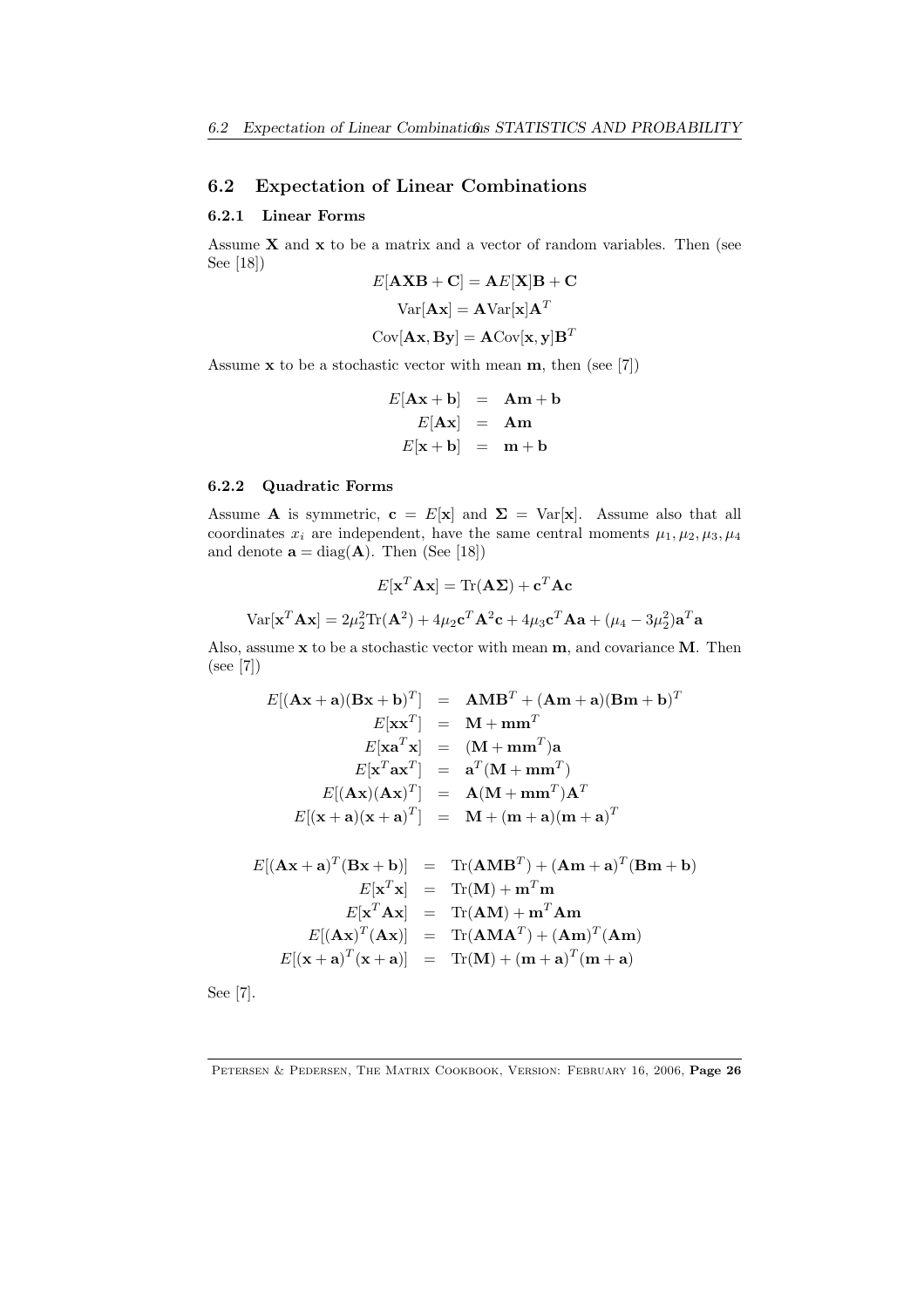# 6.2.3 Cubic Forms

Assume x to be a stochastic vector with independent coordinates, mean m, covariance **M** and central moments  $\mathbf{v}_3 = E[(\mathbf{x} - \mathbf{m})^3]$ . Then (see [7])

$$
E[(\mathbf{A}\mathbf{x} + \mathbf{a})(\mathbf{B}\mathbf{x} + \mathbf{b})^T(\mathbf{C}\mathbf{x} + \mathbf{c})] = \mathbf{A}\text{diag}(\mathbf{B}^T\mathbf{C})\mathbf{v}_3
$$
  
+Tr(\mathbf{B}\mathbf{M}\mathbf{C}^T)(\mathbf{A}\mathbf{m} + \mathbf{a})  
+AM\mathbf{C}^T(\mathbf{B}\mathbf{m} + \mathbf{b})  
+ (\mathbf{A}\mathbf{M}\mathbf{B}^T + (\mathbf{A}\mathbf{m} + \mathbf{a})(\mathbf{B}\mathbf{m} + \mathbf{b})^T)(\mathbf{C}\mathbf{m} + \mathbf{c})  

$$
E[\mathbf{x}\mathbf{x}^T\mathbf{x}] = \mathbf{v}_3 + 2M\mathbf{m} + (\text{Tr}(\mathbf{M}) + \mathbf{m}^T\mathbf{m})\mathbf{m}
$$
  

$$
E[(\mathbf{A}\mathbf{x} + \mathbf{a})(\mathbf{A}\mathbf{x} + \mathbf{a})^T(\mathbf{A}\mathbf{x} + \mathbf{a})] = \mathbf{A}\text{diag}(\mathbf{A}^T\mathbf{A})\mathbf{v}_3
$$
  
+ [2\mathbf{A}\mathbf{M}\mathbf{A}^T + (\mathbf{A}\mathbf{x} + \mathbf{a})(\mathbf{A}\mathbf{x} + \mathbf{a})^T](\mathbf{A}\mathbf{m} + \mathbf{a})  
+ \text{Tr}(\mathbf{A}\mathbf{M}\mathbf{A}^T)(\mathbf{A}\mathbf{m} + \mathbf{a})

$$
E[(\mathbf{A}\mathbf{x} + \mathbf{a})\mathbf{b}^T(\mathbf{C}\mathbf{x} + \mathbf{c})(\mathbf{D}\mathbf{x} + \mathbf{d})^T] = (\mathbf{A}\mathbf{x} + \mathbf{a})\mathbf{b}^T(\mathbf{C}\mathbf{M}\mathbf{D}^T + (\mathbf{C}\mathbf{m} + \mathbf{c})(\mathbf{D}\mathbf{m} + \mathbf{d})^T) + (\mathbf{A}\mathbf{M}\mathbf{C}^T + (\mathbf{A}\mathbf{m} + \mathbf{a})(\mathbf{C}\mathbf{m} + \mathbf{c})^T)\mathbf{b}(\mathbf{D}\mathbf{m} + \mathbf{d})^T
$$
  
+
$$
\mathbf{b}^T(\mathbf{C}\mathbf{m} + \mathbf{c})(\mathbf{A}\mathbf{M}\mathbf{D}^T - (\mathbf{A}\mathbf{m} + \mathbf{a})(\mathbf{D}\mathbf{m} + \mathbf{d})^T)
$$

# 6.3 Weighted Scalar Variable

Assume  $\mathbf{x} \in \mathbb{R}^{n \times 1}$  is a random variable,  $\mathbf{w} \in \mathbb{R}^{n \times 1}$  is a vector of constants and *y* is the linear combination  $y = \mathbf{w}^T \mathbf{x}$ . Assume further that  $\mathbf{m}, \mathbf{M}_2, \mathbf{M}_3, \mathbf{M}_4$ denotes the mean, covariance, and central third and fourth moment matrix of the variable x. Then it holds that

$$
\langle y \rangle = \mathbf{w}^T \mathbf{m}
$$
  

$$
\langle (y - \langle y \rangle)^2 \rangle = \mathbf{w}^T \mathbf{M}_2 \mathbf{w}
$$
  

$$
\langle (y - \langle y \rangle)^3 \rangle = \mathbf{w}^T \mathbf{M}_3 \mathbf{w} \otimes \mathbf{w}
$$
  

$$
\langle (y - \langle y \rangle)^4 \rangle = \mathbf{w}^T \mathbf{M}_4 \mathbf{w} \otimes \mathbf{w} \otimes \mathbf{w}
$$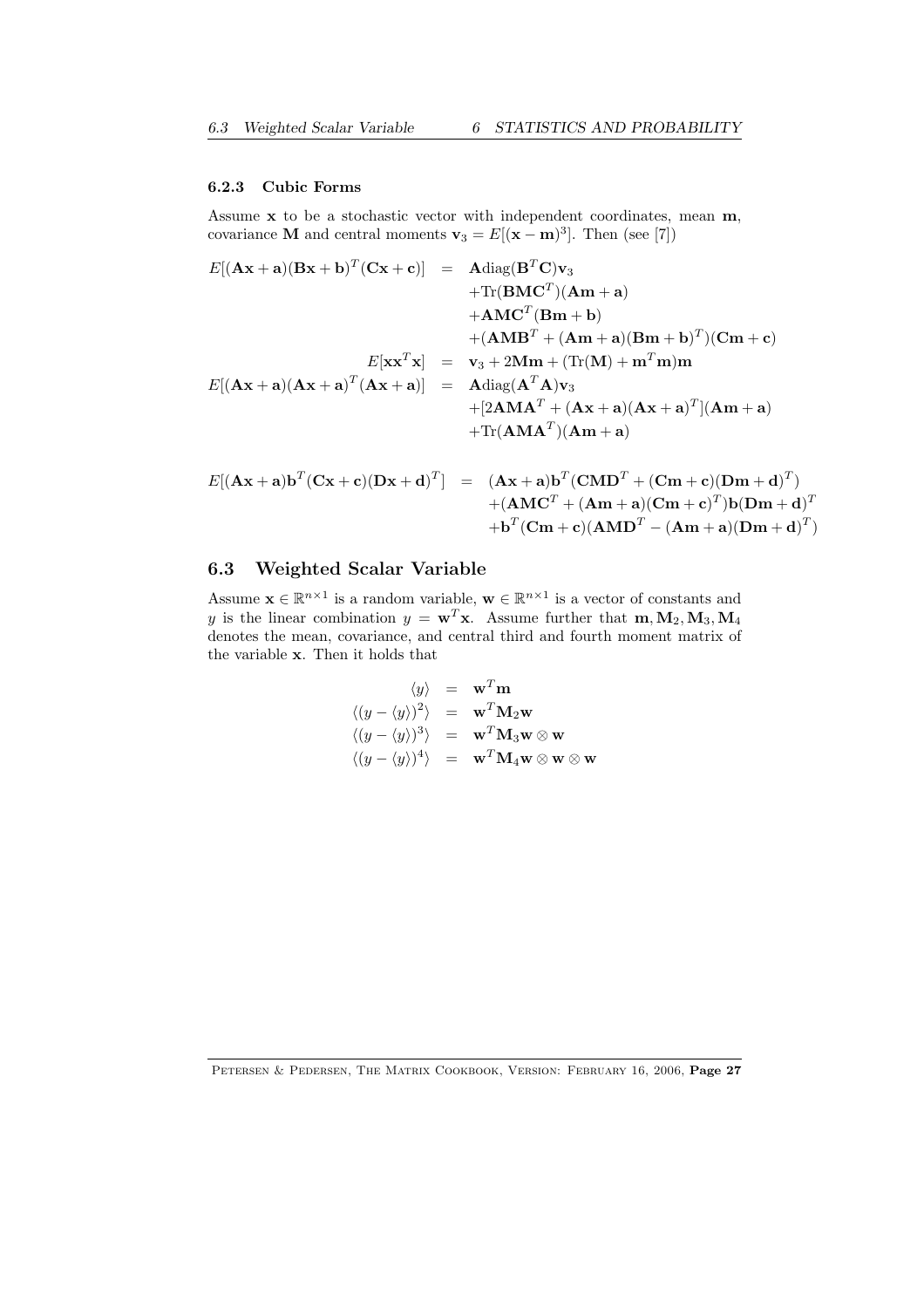# 7 Gaussians

# 7.1 Basics

# 7.1.1 Density and normalization

The density of  $\mathbf{x} \sim \mathcal{N}(\mathbf{m}, \mathbf{\Sigma})$  is

$$
p(\mathbf{x}) = \frac{1}{\sqrt{\det(2\pi\mathbf{\Sigma})}} \exp\left[-\frac{1}{2}(\mathbf{x} - \mathbf{m})^T \mathbf{\Sigma}^{-1}(\mathbf{x} - \mathbf{m})\right]
$$

Note that if **x** is *d*-dimensional, then  $\det(2\pi\Sigma) = (2\pi)^d \det(\Sigma)$ . Integration and normalization

$$
\int \exp\left[-\frac{1}{2}(\mathbf{x} - \mathbf{m})^T \Sigma^{-1}(\mathbf{x} - \mathbf{m})\right] d\mathbf{x} = \sqrt{\det(2\pi\Sigma)}
$$

$$
\int \exp\left[-\frac{1}{2}\mathbf{x}^T \mathbf{A} \mathbf{x} + \mathbf{b}^T \mathbf{x}\right] d\mathbf{x} = \sqrt{\det(2\pi\mathbf{A}^{-1})} \exp\left[\frac{1}{2}\mathbf{b}^T \mathbf{A}^{-1} \mathbf{b}\right]
$$

$$
\int \exp\left[-\frac{1}{2}\text{Tr}(\mathbf{S}^T \mathbf{A} \mathbf{S}) + \text{Tr}(\mathbf{B}^T \mathbf{S})\right] d\mathbf{S} = \sqrt{\det(2\pi\mathbf{A}^{-1})} \exp\left[\frac{1}{2}\text{Tr}(\mathbf{B}^T \mathbf{A}^{-1} \mathbf{B})\right]
$$

The derivatives of the density are

$$
\frac{\partial p(\mathbf{x})}{\partial \mathbf{x}} = -p(\mathbf{x})\mathbf{\Sigma}^{-1}(\mathbf{x} - \mathbf{m})
$$

$$
\frac{\partial^2 p}{\partial \mathbf{x} \partial \mathbf{x}^T} = p(\mathbf{x})\left(\mathbf{\Sigma}^{-1}(\mathbf{x} - \mathbf{m})(\mathbf{x} - \mathbf{m})^T \mathbf{\Sigma}^{-1} - \mathbf{\Sigma}^{-1}\right)
$$

# 7.1.2 Marginal Distribution

Assume  $\mathbf{x} \sim \mathcal{N}_{\mathbf{x}}(\mu, \Sigma)$  where

$$
\mathbf{x} = \begin{bmatrix} \mathbf{x}_a \\ \mathbf{x}_b \end{bmatrix} \qquad \boldsymbol{\mu} = \begin{bmatrix} \boldsymbol{\mu}_a \\ \boldsymbol{\mu}_b \end{bmatrix} \qquad \boldsymbol{\Sigma} = \begin{bmatrix} \boldsymbol{\Sigma}_a & \boldsymbol{\Sigma}_c \\ \boldsymbol{\Sigma}_c^T & \boldsymbol{\Sigma}_b \end{bmatrix}
$$

then

$$
p(\mathbf{x}_a) = \mathcal{N}_{\mathbf{x}_a}(\boldsymbol{\mu}_a, \boldsymbol{\Sigma}_a)
$$
  

$$
p(\mathbf{x}_b) = \mathcal{N}_{\mathbf{x}_b}(\boldsymbol{\mu}_b, \boldsymbol{\Sigma}_b)
$$

## 7.1.3 Conditional Distribution

Assume  $\mathbf{x} \sim \mathcal{N}_{\mathbf{x}}(\mu, \Sigma)$  where

$$
\mathbf{x} = \begin{bmatrix} \mathbf{x}_a \\ \mathbf{x}_b \end{bmatrix} \qquad \boldsymbol{\mu} = \begin{bmatrix} \boldsymbol{\mu}_a \\ \boldsymbol{\mu}_b \end{bmatrix} \qquad \boldsymbol{\Sigma} = \begin{bmatrix} \boldsymbol{\Sigma}_a & \boldsymbol{\Sigma}_c \\ \boldsymbol{\Sigma}_c^T & \boldsymbol{\Sigma}_b \end{bmatrix}
$$

PETERSEN & PEDERSEN, THE MATRIX COOKBOOK, VERSION: FEBRUARY 16, 2006, Page 28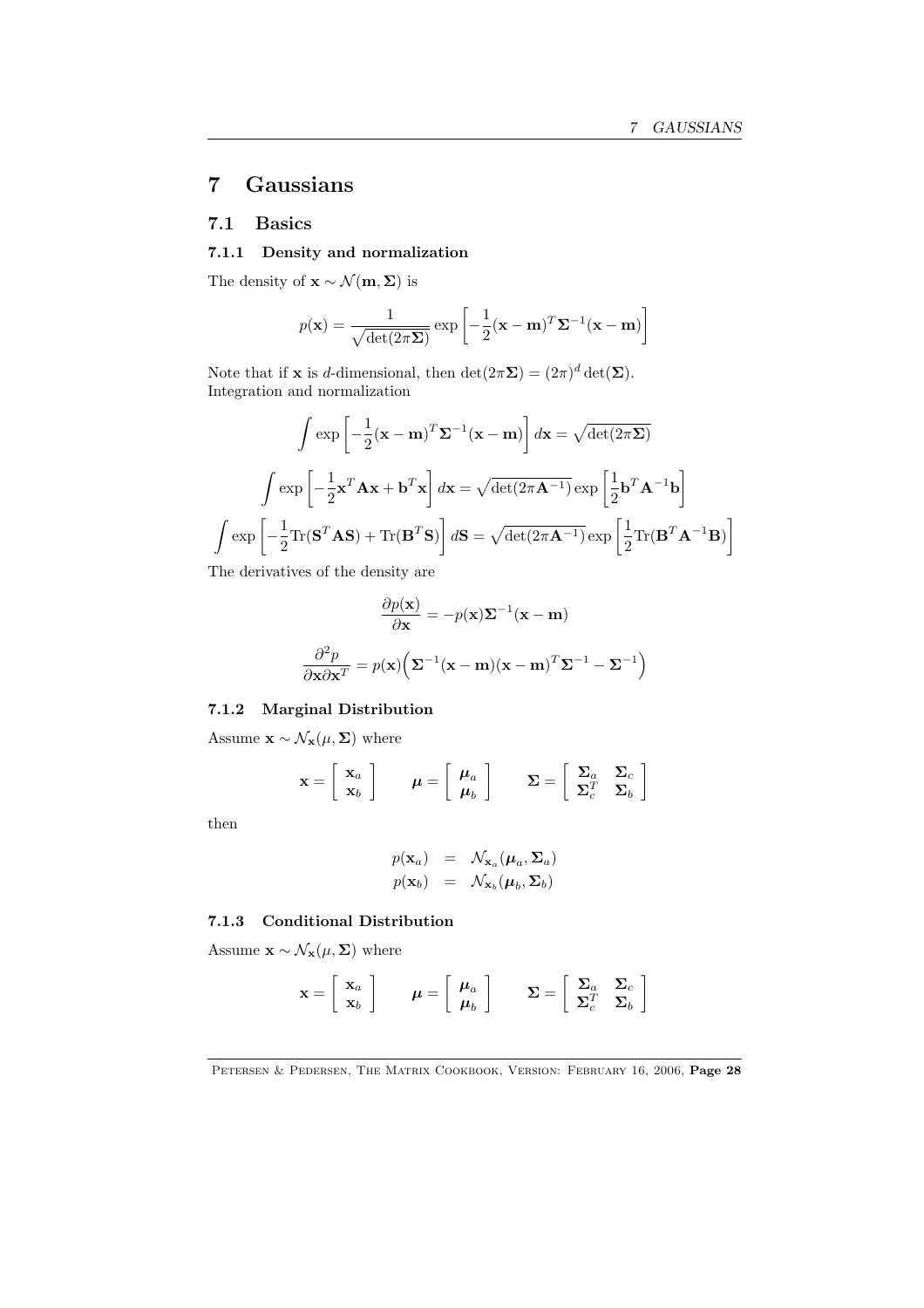then

$$
p(\mathbf{x}_a|\mathbf{x}_b) = \mathcal{N}_{\mathbf{x}_a}(\hat{\mu}_a, \hat{\Sigma}_a) \qquad \begin{cases} \hat{\mu}_a = \mu_a + \Sigma_c \Sigma_b^{-1}(\mathbf{x}_b - \mu_b) \\ \hat{\Sigma}_a = \Sigma_a - \Sigma_c \Sigma_b^{-1} \Sigma_c^T \end{cases}
$$

$$
p(\mathbf{x}_b|\mathbf{x}_a) = \mathcal{N}_{\mathbf{x}_b}(\hat{\mu}_b, \hat{\Sigma}_b) \qquad \begin{cases} \hat{\mu}_b = \mu_b + \Sigma_c^T \Sigma_a^{-1}(\mathbf{x}_a - \mu_a) \\ \hat{\Sigma}_b = \Sigma_b - \Sigma_c^T \Sigma_a^{-1} \Sigma_c \end{cases}
$$

# 7.1.4 Linear combination

Assume  $\mathbf{x} \sim \mathcal{N}(\mathbf{m}_x, \Sigma_x)$  and  $\mathbf{y} \sim \mathcal{N}(\mathbf{m}_y, \Sigma_y)$  then

$$
\mathbf{A}\mathbf{x} + \mathbf{B}\mathbf{y} + \mathbf{c} \sim \mathcal{N}(\mathbf{A}\mathbf{m}_x + \mathbf{B}\mathbf{m}_y + \mathbf{c}, \mathbf{A}\mathbf{\Sigma}_x\mathbf{A}^T + \mathbf{B}\mathbf{\Sigma}_y\mathbf{B}^T)
$$

# 7.1.5 Rearranging Means

$$
\mathcal{N}_{\mathbf{A}\mathbf{x}}[\mathbf{m},\boldsymbol{\Sigma}] = \frac{\sqrt{\det(2\pi(\mathbf{A}^T\boldsymbol{\Sigma}^{-1}\mathbf{A})^{-1})}}{\sqrt{\det(2\pi\boldsymbol{\Sigma})}} \mathcal{N}_{\mathbf{x}}[\mathbf{A}^{-1}\mathbf{m},(\mathbf{A}^T\boldsymbol{\Sigma}^{-1}\mathbf{A})^{-1}]
$$

# 7.1.6 Rearranging into squared form

If A is symmetric, then

$$
-\frac{1}{2}\mathbf{x}^T \mathbf{A} \mathbf{x} + \mathbf{b}^T \mathbf{x} = -\frac{1}{2}(\mathbf{x} - \mathbf{A}^{-1} \mathbf{b})^T \mathbf{A} (\mathbf{x} - \mathbf{A}^{-1} \mathbf{b}) + \frac{1}{2} \mathbf{b}^T \mathbf{A}^{-1} \mathbf{b}
$$

$$
-\frac{1}{2} \text{Tr}(\mathbf{X}^T \mathbf{A} \mathbf{X}) + \text{Tr}(\mathbf{B}^T \mathbf{X}) = -\frac{1}{2} \text{Tr}[(\mathbf{X} - \mathbf{A}^{-1} \mathbf{B})^T \mathbf{A} (\mathbf{X} - \mathbf{A}^{-1} \mathbf{B})] + \frac{1}{2} \text{Tr}(\mathbf{B}^T \mathbf{A}^{-1} \mathbf{B})
$$

# 7.1.7 Sum of two squared forms

In vector formulation (assuming  $\boldsymbol{\Sigma}_1, \boldsymbol{\Sigma}_2$  are symmetric)

$$
-\frac{1}{2}(\mathbf{x} - \mathbf{m}_1)^T \mathbf{\Sigma}_1^{-1}(\mathbf{x} - \mathbf{m}_1)
$$

$$
-\frac{1}{2}(\mathbf{x} - \mathbf{m}_2)^T \mathbf{\Sigma}_2^{-1}(\mathbf{x} - \mathbf{m}_2)
$$

$$
= -\frac{1}{2}(\mathbf{x} - \mathbf{m}_c)^T \mathbf{\Sigma}_c^{-1}(\mathbf{x} - \mathbf{m}_c) + C
$$

$$
\Sigma_c^{-1} = \Sigma_1^{-1} + \Sigma_2^{-1}
$$
  
\n
$$
\mathbf{m}_c = (\Sigma_1^{-1} + \Sigma_2^{-1})^{-1} (\Sigma_1^{-1} \mathbf{m}_1 + \Sigma_2^{-1} \mathbf{m}_2)
$$
  
\n
$$
C = \frac{1}{2} (\mathbf{m}_1^T \Sigma_1^{-1} + \mathbf{m}_2^T \Sigma_2^{-1}) (\Sigma_1^{-1} + \Sigma_2^{-1})^{-1} (\Sigma_1^{-1} \mathbf{m}_1 + \Sigma_2^{-1} \mathbf{m}_2)
$$
  
\n
$$
-\frac{1}{2} (\mathbf{m}_1^T \Sigma_1^{-1} \mathbf{m}_1 + \mathbf{m}_2^T \Sigma_2^{-1} \mathbf{m}_2)
$$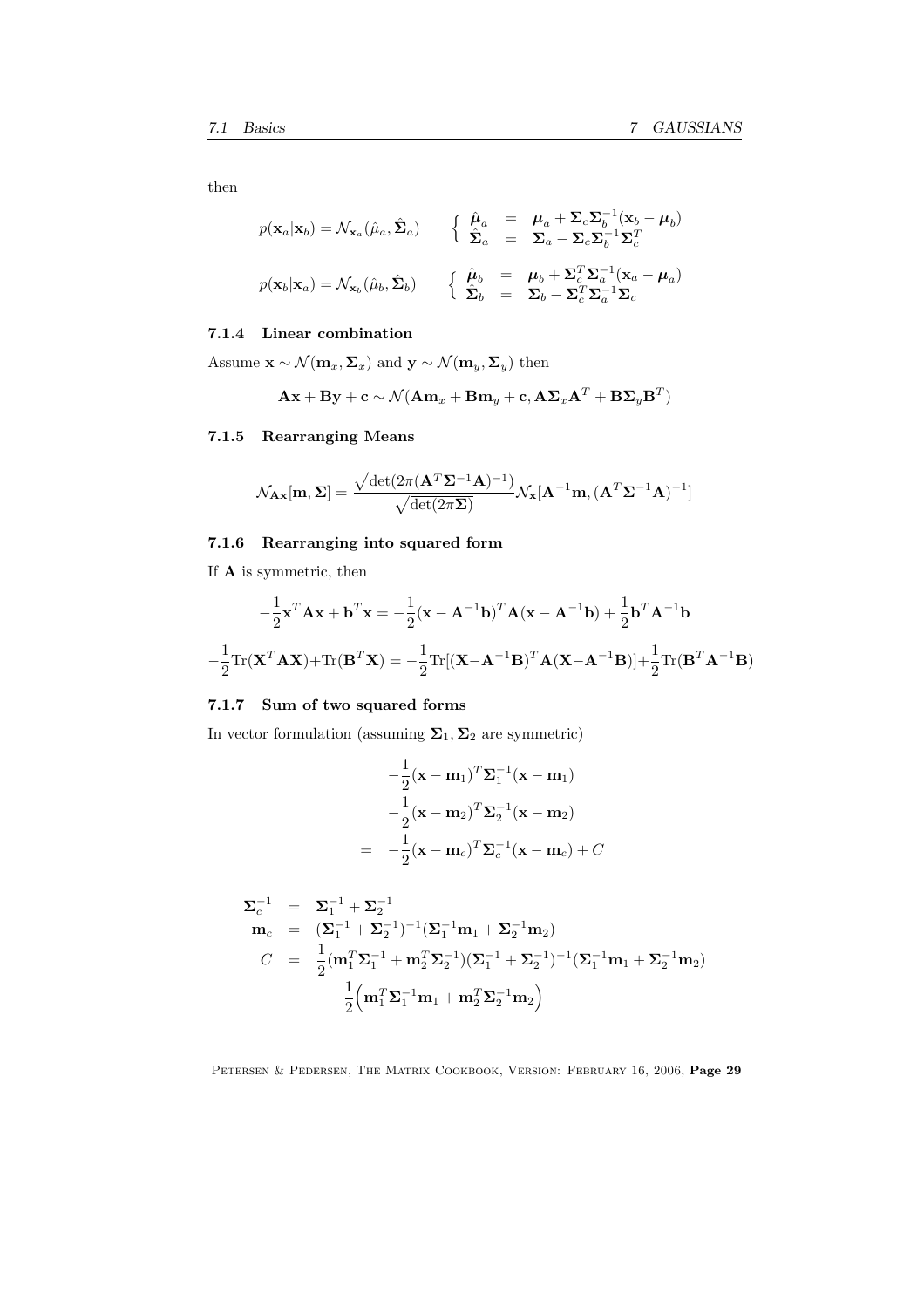In a trace formulation (assuming  $\Sigma_1, \Sigma_2$  are symmetric)

$$
-\frac{1}{2}\text{Tr}((\mathbf{X}-\mathbf{M}_1)^T\mathbf{\Sigma}_1^{-1}(\mathbf{X}-\mathbf{M}_1))
$$

$$
-\frac{1}{2}\text{Tr}((\mathbf{X}-\mathbf{M}_2)^T\mathbf{\Sigma}_2^{-1}(\mathbf{X}-\mathbf{M}_2))
$$

$$
=-\frac{1}{2}\text{Tr}[(\mathbf{X}-\mathbf{M}_c)^T\mathbf{\Sigma}_c^{-1}(\mathbf{X}-\mathbf{M}_c)] + C
$$

$$
\Sigma_c^{-1} = \Sigma_1^{-1} + \Sigma_2^{-1}
$$
  
\n
$$
\mathbf{M}_c = (\Sigma_1^{-1} + \Sigma_2^{-1})^{-1} (\Sigma_1^{-1} \mathbf{M}_1 + \Sigma_2^{-1} \mathbf{M}_2)
$$
  
\n
$$
C = \frac{1}{2} \text{Tr} \Big[ (\Sigma_1^{-1} \mathbf{M}_1 + \Sigma_2^{-1} \mathbf{M}_2)^T (\Sigma_1^{-1} + \Sigma_2^{-1})^{-1} (\Sigma_1^{-1} \mathbf{M}_1 + \Sigma_2^{-1} \mathbf{M}_2) \Big] - \frac{1}{2} \text{Tr}(\mathbf{M}_1^T \Sigma_1^{-1} \mathbf{M}_1 + \mathbf{M}_2^T \Sigma_2^{-1} \mathbf{M}_2)
$$

# 7.1.8 Product of gaussian densities

Let  $\mathcal{N}_{\mathbf{x}}(\mathbf{m}, \Sigma)$  denote a density of **x**, then

$$
\mathcal{N}_{\mathbf{x}}(\mathbf{m}_1, \mathbf{\Sigma}_1) \cdot \mathcal{N}_{\mathbf{x}}(\mathbf{m}_2, \mathbf{\Sigma}_2) = c_c \mathcal{N}_{\mathbf{x}}(\mathbf{m}_c, \mathbf{\Sigma}_c)
$$

$$
c_c = \mathcal{N}_{\mathbf{m}_1}(\mathbf{m}_2, (\Sigma_1 + \Sigma_2))
$$
  
= 
$$
\frac{1}{\sqrt{\det(2\pi(\Sigma_1 + \Sigma_2))}} \exp\left[-\frac{1}{2}(\mathbf{m}_1 - \mathbf{m}_2)^T(\Sigma_1 + \Sigma_2)^{-1}(\mathbf{m}_1 - \mathbf{m}_2)\right]
$$
  

$$
\mathbf{m}_c = (\Sigma_1^{-1} + \Sigma_2^{-1})^{-1}(\Sigma_1^{-1}\mathbf{m}_1 + \Sigma_2^{-1}\mathbf{m}_2)
$$
  

$$
\Sigma_c = (\Sigma_1^{-1} + \Sigma_2^{-1})^{-1}
$$

but note that the product is not normalized as a density of x.

# 7.2 Moments

# 7.2.1 Mean and covariance of linear forms

First and second moments. Assume  $\mathbf{x} \sim \mathcal{N}(\mathbf{m}, \Sigma)$ 

 $E(\mathbf{x}) = \mathbf{m}$ 

$$
Cov(\mathbf{x}, \mathbf{x}) = Var(\mathbf{x}) = \mathbf{\Sigma} = E(\mathbf{x}\mathbf{x}^T) - E(\mathbf{x})E(\mathbf{x}^T) = E(\mathbf{x}\mathbf{x}^T) - \mathbf{m}\mathbf{m}^T
$$

As for any other distribution is holds for gaussians that

$$
E[\mathbf{A}\mathbf{x}] = \mathbf{A}E[\mathbf{x}]
$$

$$
Var[\mathbf{A}\mathbf{x}] = \mathbf{A}Var[\mathbf{x}]\mathbf{A}^T
$$

$$
Cov[\mathbf{A}\mathbf{x}, \mathbf{B}\mathbf{y}] = \mathbf{A}Cov[\mathbf{x}, \mathbf{y}]\mathbf{B}^T
$$

PETERSEN & PEDERSEN, THE MATRIX COOKBOOK, VERSION: FEBRUARY 16, 2006, Page 30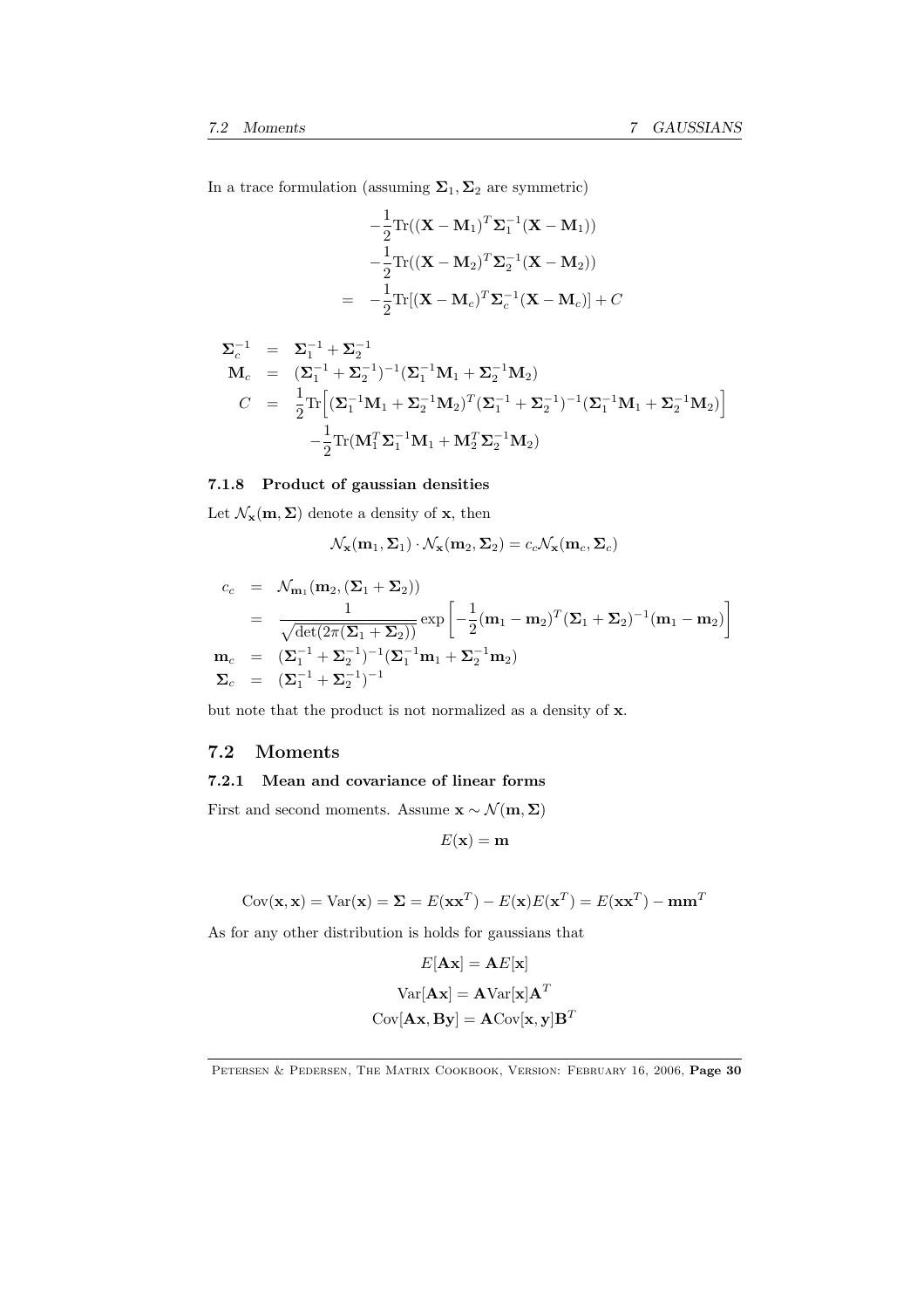# 7.2.2 Mean and variance of square forms

Mean and variance of square forms: Assume  $\mathbf{x} \sim \mathcal{N}(\mathbf{m}, \boldsymbol{\Sigma})$ 

$$
E(\mathbf{x}\mathbf{x}^T) = \Sigma + \mathbf{m}\mathbf{m}^T
$$
  
\n
$$
E[\mathbf{x}^T \mathbf{A}\mathbf{x}] = \text{Tr}(\mathbf{A}\Sigma) + \mathbf{m}^T \mathbf{A}\mathbf{m}
$$
  
\n
$$
\text{Var}(\mathbf{x}^T \mathbf{A}\mathbf{x}) = 2\sigma^4 \text{Tr}(\mathbf{A}^2) + 4\sigma^2 \mathbf{m}^T \mathbf{A}^2 \mathbf{m}
$$
  
\n
$$
E[(\mathbf{x} - \mathbf{m}')^T \mathbf{A}(\mathbf{x} - \mathbf{m}')] = (\mathbf{m} - \mathbf{m}')^T \mathbf{A}(\mathbf{m} - \mathbf{m}') + \text{Tr}(\mathbf{A}\Sigma)
$$

Assume  $\mathbf{x} \sim \mathcal{N}(\mathbf{0}, \sigma^2 \mathbf{I})$  and **A** and **B** to be symmetric, then

$$
Cov(\mathbf{x}^T \mathbf{A} \mathbf{x}, \mathbf{x}^T \mathbf{B} \mathbf{x}) = 2\sigma^4 \text{Tr}(\mathbf{A} \mathbf{B})
$$

7.2.3 Cubic forms

$$
E[\mathbf{x}\mathbf{b}^T \mathbf{x}\mathbf{x}^T] = \mathbf{m}\mathbf{b}^T (\mathbf{M} + \mathbf{m}\mathbf{m}^T) + (\mathbf{M} + \mathbf{m}\mathbf{m}^T) \mathbf{b}\mathbf{m}^T
$$

$$
+ \mathbf{b}^T \mathbf{m} (\mathbf{M} - \mathbf{m}\mathbf{m}^T)
$$

# 7.2.4 Mean of Quartic Forms

$$
E[\mathbf{x}\mathbf{x}^T\mathbf{x}\mathbf{x}^T] = 2(\mathbf{\Sigma} + \mathbf{m}\mathbf{m}^T)^2 + \mathbf{m}^T\mathbf{m}(\mathbf{\Sigma} - \mathbf{m}\mathbf{m}^T) + \text{Tr}(\mathbf{\Sigma})(\mathbf{\Sigma} + \mathbf{m}\mathbf{m}^T) E[\mathbf{x}\mathbf{x}^T\mathbf{A}\mathbf{x}\mathbf{x}^T] = (\mathbf{\Sigma} + \mathbf{m}\mathbf{m}^T)(\mathbf{A} + \mathbf{A}^T)(\mathbf{\Sigma} + \mathbf{m}\mathbf{m}^T) + \mathbf{m}^T\mathbf{A}\mathbf{m}(\mathbf{\Sigma} - \mathbf{m}\mathbf{m}^T) + \text{Tr}[\mathbf{A}\mathbf{\Sigma}(\mathbf{\Sigma} + \mathbf{m}\mathbf{m}^T)] E[\mathbf{x}^T\mathbf{x}\mathbf{x}^T\mathbf{x}] = 2\text{Tr}(\mathbf{\Sigma}^2) + 4\mathbf{m}^T\mathbf{\Sigma}\mathbf{m} + (\text{Tr}(\mathbf{\Sigma}) + \mathbf{m}^T\mathbf{m})^2 E[\mathbf{x}^T\mathbf{A}\mathbf{x}\mathbf{x}^T\mathbf{B}\mathbf{x}] = \text{Tr}[\mathbf{A}\mathbf{\Sigma}(\mathbf{B} + \mathbf{B}^T)\mathbf{\Sigma}] + \mathbf{m}^T(\mathbf{A} + \mathbf{A}^T)\mathbf{\Sigma}(\mathbf{B} + \mathbf{B}^T)\mathbf{m} + (\text{Tr}(\mathbf{A}\mathbf{\Sigma}) + \mathbf{m}^T\mathbf{A}\mathbf{m})(\text{Tr}(\mathbf{B}\mathbf{\Sigma}) + \mathbf{m}^T\mathbf{B}\mathbf{m})
$$

$$
E[\mathbf{a}^T \mathbf{x} \mathbf{b}^T \mathbf{x} \mathbf{c}^T \mathbf{x} \mathbf{d}^T \mathbf{x}]
$$
  
=  $(\mathbf{a}^T (\Sigma + \mathbf{m} \mathbf{m}^T) \mathbf{b}) (\mathbf{c}^T (\Sigma + \mathbf{m} \mathbf{m}^T) \mathbf{d})$   
+ $(\mathbf{a}^T (\Sigma + \mathbf{m} \mathbf{m}^T) \mathbf{c}) (\mathbf{b}^T (\Sigma + \mathbf{m} \mathbf{m}^T) \mathbf{d})$   
+ $(\mathbf{a}^T (\Sigma + \mathbf{m} \mathbf{m}^T) \mathbf{d}) (\mathbf{b}^T (\Sigma + \mathbf{m} \mathbf{m}^T) \mathbf{c}) - 2 \mathbf{a}^T \mathbf{m} \mathbf{b}^T \mathbf{m} \mathbf{c}^T \mathbf{m} \mathbf{d}^T \mathbf{m}$ 

$$
E[(\mathbf{A}\mathbf{x} + \mathbf{a})(\mathbf{B}\mathbf{x} + \mathbf{b})^T(\mathbf{C}\mathbf{x} + \mathbf{c})(\mathbf{D}\mathbf{x} + \mathbf{d})^T]
$$
\n
$$
= [\mathbf{A}\boldsymbol{\Sigma}\mathbf{B}^T + (\mathbf{A}\mathbf{m} + \mathbf{a})(\mathbf{B}\mathbf{m} + \mathbf{b})^T][\mathbf{C}\boldsymbol{\Sigma}\mathbf{D}^T + (\mathbf{C}\mathbf{m} + \mathbf{c})(\mathbf{D}\mathbf{m} + \mathbf{d})^T]
$$
\n
$$
+ [\mathbf{A}\boldsymbol{\Sigma}\mathbf{C}^T + (\mathbf{A}\mathbf{m} + \mathbf{a})(\mathbf{C}\mathbf{m} + \mathbf{c})^T][\mathbf{B}\boldsymbol{\Sigma}\mathbf{D}^T + (\mathbf{B}\mathbf{m} + \mathbf{b})(\mathbf{D}\mathbf{m} + \mathbf{d})^T]
$$
\n
$$
+ (\mathbf{B}\mathbf{m} + \mathbf{b})^T(\mathbf{C}\mathbf{m} + \mathbf{c})[\mathbf{A}\boldsymbol{\Sigma}\mathbf{D}^T - (\mathbf{A}\mathbf{m} + \mathbf{a})(\mathbf{D}\mathbf{m} + \mathbf{d})^T]
$$
\n
$$
+ \text{Tr}(\mathbf{B}\boldsymbol{\Sigma}\mathbf{C}^T)[\mathbf{A}\boldsymbol{\Sigma}\mathbf{D}^T + (\mathbf{A}\mathbf{m} + \mathbf{a})(\mathbf{D}\mathbf{m} + \mathbf{d})^T]
$$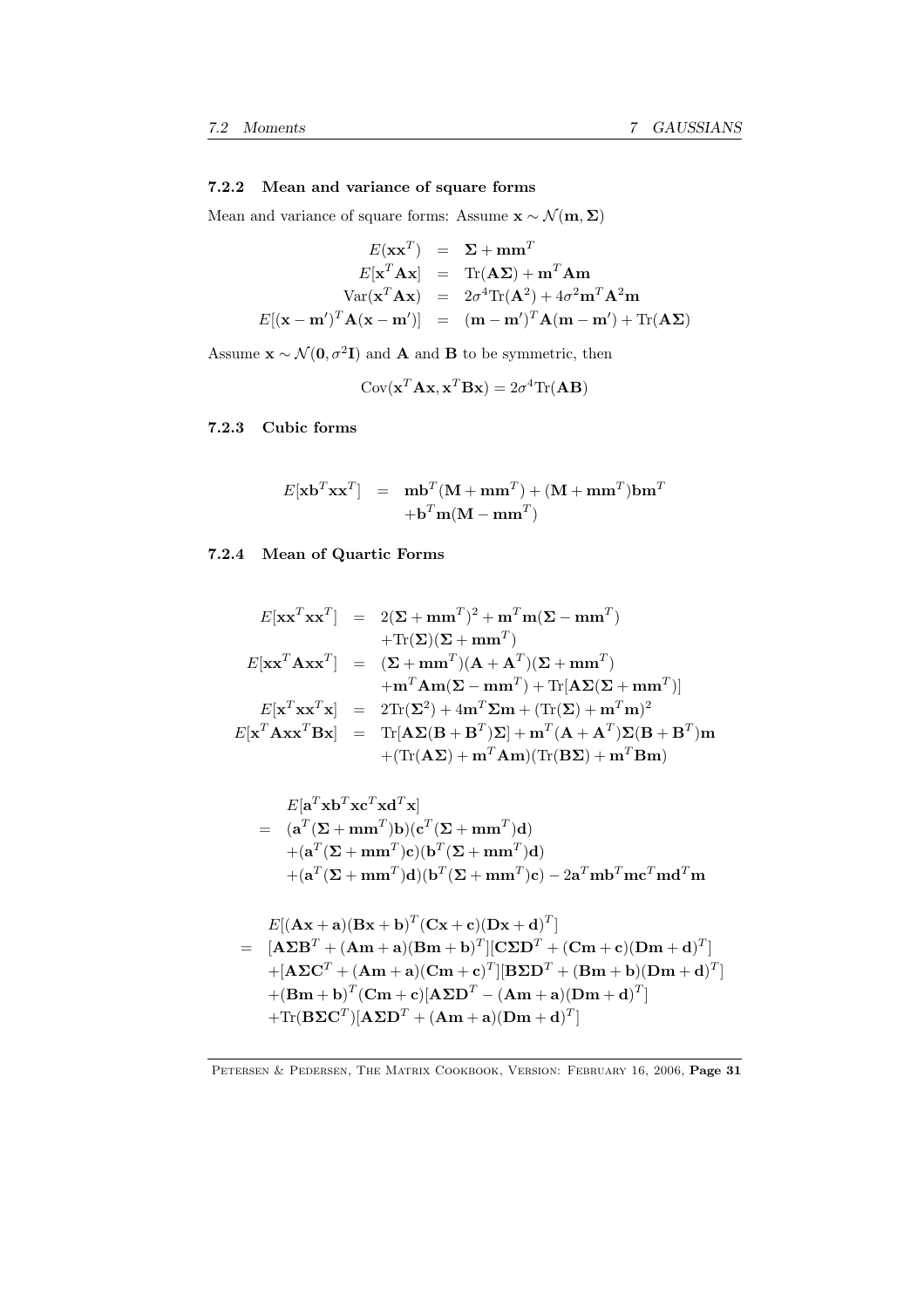$$
E[(\mathbf{A}\mathbf{x} + \mathbf{a})^T (\mathbf{B}\mathbf{x} + \mathbf{b})(\mathbf{C}\mathbf{x} + \mathbf{c})^T (\mathbf{D}\mathbf{x} + \mathbf{d})]
$$
  
= Tr[ $\mathbf{A}\mathbf{\Sigma}(\mathbf{C}^T\mathbf{D} + \mathbf{D}^T\mathbf{C})\mathbf{\Sigma}\mathbf{B}^T$ ]  
+[( $\mathbf{A}\mathbf{m} + \mathbf{a}$ )<sup>T</sup> $\mathbf{B}$  + ( $\mathbf{B}\mathbf{m} + \mathbf{b}$ )<sup>T</sup> $\mathbf{A}$ ] $\mathbf{\Sigma}[\mathbf{C}^T (\mathbf{D}\mathbf{m} + \mathbf{d}) + \mathbf{D}^T (\mathbf{C}\mathbf{m} + \mathbf{c})]$   
+[Tr( $\mathbf{A}\mathbf{\Sigma}\mathbf{B}^T$ ) + ( $\mathbf{A}\mathbf{m} + \mathbf{a}$ )<sup>T</sup>( $\mathbf{B}\mathbf{m} + \mathbf{b}$ )][Tr( $\mathbf{\Sigma}\mathbf{\Sigma}\mathbf{D}^T$ ) + ( $\mathbf{C}\mathbf{m} + \mathbf{c}$ )<sup>T</sup>( $\mathbf{D}\mathbf{m} + \mathbf{d}$ )]

See [7].

# 7.2.5 Moments

$$
E[\mathbf{x}] = \sum_{k} \rho_k \mathbf{m}_k
$$

$$
Cov(\mathbf{x}) = \sum_{k} \sum_{k'} \rho_k \rho_{k'} (\mathbf{\Sigma}_k + \mathbf{m}_k \mathbf{m}_k^T - \mathbf{m}_k \mathbf{m}_{k'}^T)
$$

# 7.3 Miscellaneous

## 7.3.1 Whitening

Assume  $\mathbf{x} \sim \mathcal{N}(\mathbf{m}, \mathbf{\Sigma})$  then

$$
\mathbf{z} = \mathbf{\Sigma}^{-1/2}(\mathbf{x} - \mathbf{m}) \sim \mathcal{N}(\mathbf{0}, \mathbf{I})
$$

Conversely having  $\mathbf{z} \sim \mathcal{N}(\mathbf{0}, \mathbf{I})$  one can generate data  $\mathbf{x} \sim \mathcal{N}(\mathbf{m}, \mathbf{\Sigma})$  by setting

$$
\mathbf{x} = \mathbf{\Sigma}^{1/2} \mathbf{z} + \mathbf{m} \sim \mathcal{N}(\mathbf{m}, \mathbf{\Sigma})
$$

Note that  $\Sigma^{1/2}$  means the matrix which fulfils  $\Sigma^{1/2}\Sigma^{1/2} = \Sigma$ , and that it exists and is unique since  $\boldsymbol{\Sigma}$  is positive definite.

# 7.3.2 The Chi-Square connection

Assume  $\mathbf{x} \sim \mathcal{N}(\mathbf{m}, \Sigma)$  and  $\mathbf{x}$  to be *n* dimensional, then

$$
z = (\mathbf{x} - \mathbf{m})^T \mathbf{\Sigma}^{-1} (\mathbf{x} - \mathbf{m}) \sim \chi_n^2
$$

where  $\chi^2_n$  denotes the Chi square distribution with *n* degrees of freedom.

#### 7.3.3 Entropy

Entropy of a *D*-dimensional gaussian

$$
H(\mathbf{x}) = -\int \mathcal{N}(\mathbf{m}, \Sigma) \ln \mathcal{N}(\mathbf{m}, \Sigma) d\mathbf{x} = \ln \sqrt{\det(2\pi\Sigma)} + \frac{D}{2}
$$

PETERSEN & PEDERSEN, THE MATRIX COOKBOOK, VERSION: FEBRUARY 16, 2006, Page 32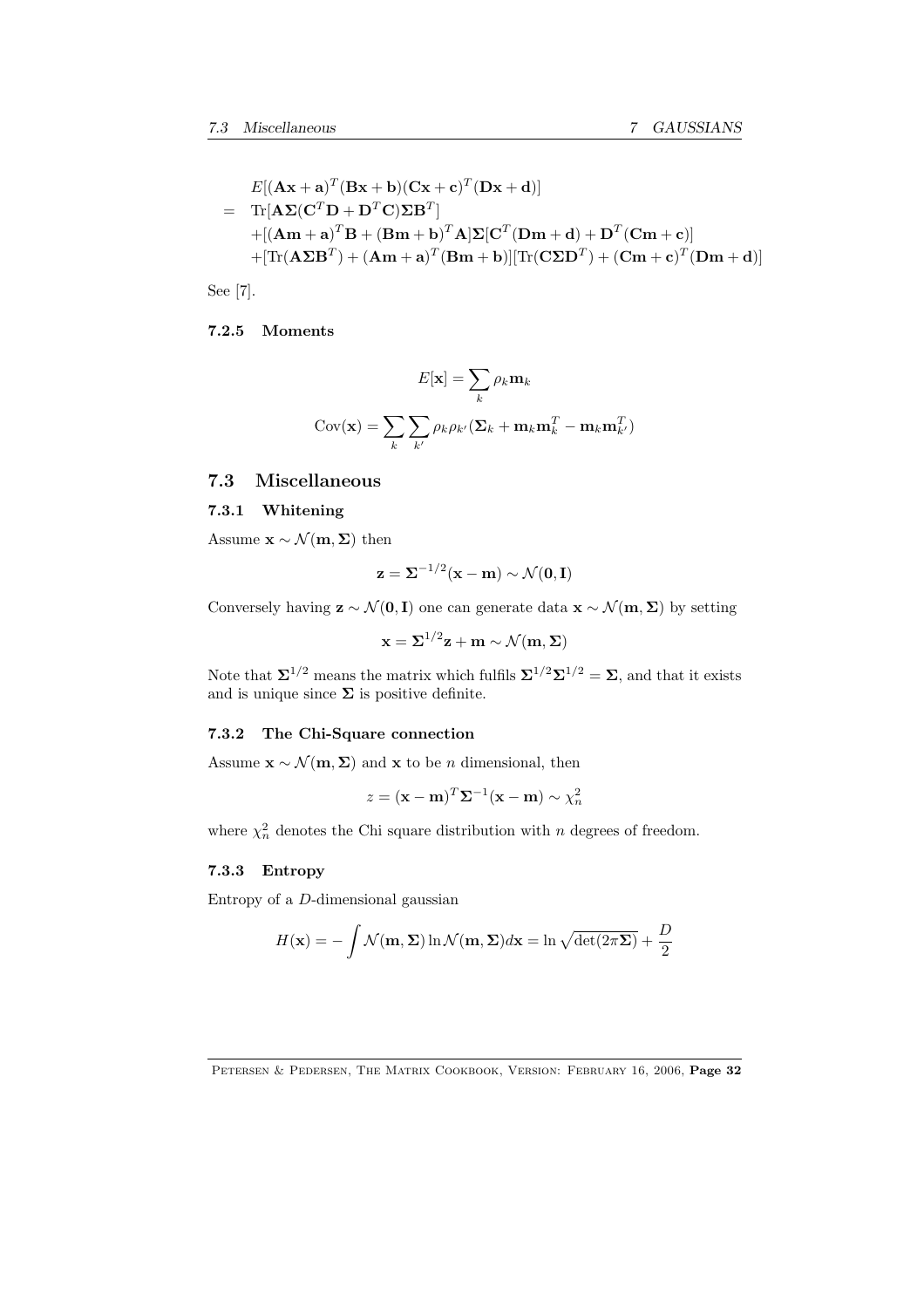# 7.4 Mixture of Gaussians

# 7.4.1 Density

The variable  ${\bf x}$  is distributed as a mixture of gaussians if it has the density

$$
p(\mathbf{x}) = \sum_{k=1}^{K} \rho_k \frac{1}{\sqrt{\det(2\pi \Sigma_k)}} \exp\left[-\frac{1}{2}(\mathbf{x} - \mathbf{m}_k)^T \Sigma_k^{-1}(\mathbf{x} - \mathbf{m}_k)\right]
$$

where  $\rho_k$  sum to 1 and the  $\pmb{\Sigma}_k$  all are positive definite.

# 7.4.2 Derivatives

Defining  $p(\mathbf{s}) = \sum_{k} \rho_k \mathcal{N}_\mathbf{s}(\boldsymbol{\mu}_k, \boldsymbol{\Sigma}_k)$  one get

$$
\frac{\partial \ln p(\mathbf{s})}{\partial \rho_j} = \frac{\rho_j \mathcal{N}_\mathbf{s}(\boldsymbol{\mu}_j, \boldsymbol{\Sigma}_j)}{\sum_k \rho_k \mathcal{N}_\mathbf{s}(\boldsymbol{\mu}_k, \boldsymbol{\Sigma}_k)} \frac{\partial}{\partial \rho_j} \ln[\rho_j \mathcal{N}_\mathbf{s}(\boldsymbol{\mu}_j, \boldsymbol{\Sigma}_j)] \n= \frac{\rho_j \mathcal{N}_\mathbf{s}(\boldsymbol{\mu}_j, \boldsymbol{\Sigma}_j)}{\sum_k \rho_k \mathcal{N}_\mathbf{s}(\boldsymbol{\mu}_k, \boldsymbol{\Sigma}_k)} \frac{1}{\rho_j} \n\frac{\partial \ln p(\mathbf{s})}{\partial \boldsymbol{\mu}_j} = \frac{\rho_j \mathcal{N}_\mathbf{s}(\boldsymbol{\mu}_j, \boldsymbol{\Sigma}_j)}{\sum_k \rho_k \mathcal{N}_\mathbf{s}(\boldsymbol{\mu}_k, \boldsymbol{\Sigma}_k)} \frac{\partial}{\partial \boldsymbol{\mu}_j} \ln[\rho_j \mathcal{N}_\mathbf{s}(\boldsymbol{\mu}_j, \boldsymbol{\Sigma}_j)] \n= \frac{\rho_j \mathcal{N}_\mathbf{s}(\boldsymbol{\mu}_j, \boldsymbol{\Sigma}_j)}{\sum_k \rho_k \mathcal{N}_\mathbf{s}(\boldsymbol{\mu}_k, \boldsymbol{\Sigma}_k)} \left[-\boldsymbol{\Sigma}_k^{-1}(\mathbf{s} - \boldsymbol{\mu}_k)\right] \n\frac{\partial \ln p(\mathbf{s})}{\partial \boldsymbol{\Sigma}_j} = \frac{\rho_j \mathcal{N}_\mathbf{s}(\boldsymbol{\mu}_j, \boldsymbol{\Sigma}_j)}{\sum_k \rho_k \mathcal{N}_\mathbf{s}(\boldsymbol{\mu}_k, \boldsymbol{\Sigma}_k)} \frac{\partial}{\partial \boldsymbol{\Sigma}_j} \ln[\rho_j \mathcal{N}_\mathbf{s}(\boldsymbol{\mu}_j, \boldsymbol{\Sigma}_j)] \n= \frac{\rho_j \mathcal{N}_\mathbf{s}(\boldsymbol{\mu}_j, \boldsymbol{\Sigma}_j)}{\sum_k \rho_k \mathcal{N}_\mathbf{s}(\boldsymbol{\mu}_k, \boldsymbol{\Sigma}_k)} \frac{1}{2} \left[\boldsymbol{\Sigma}_j^{-T} + \boldsymbol{\Sigma}_j^{-T}(\mathbf{s} - \boldsymbol{\mu}_j)(\mathbf{s} - \boldsymbol{\mu}_j)^T \boldsymbol{\Sigma}_j^{-T}\right]
$$

But  $\rho_k$  and  $\Sigma_k$  needs to be constrained.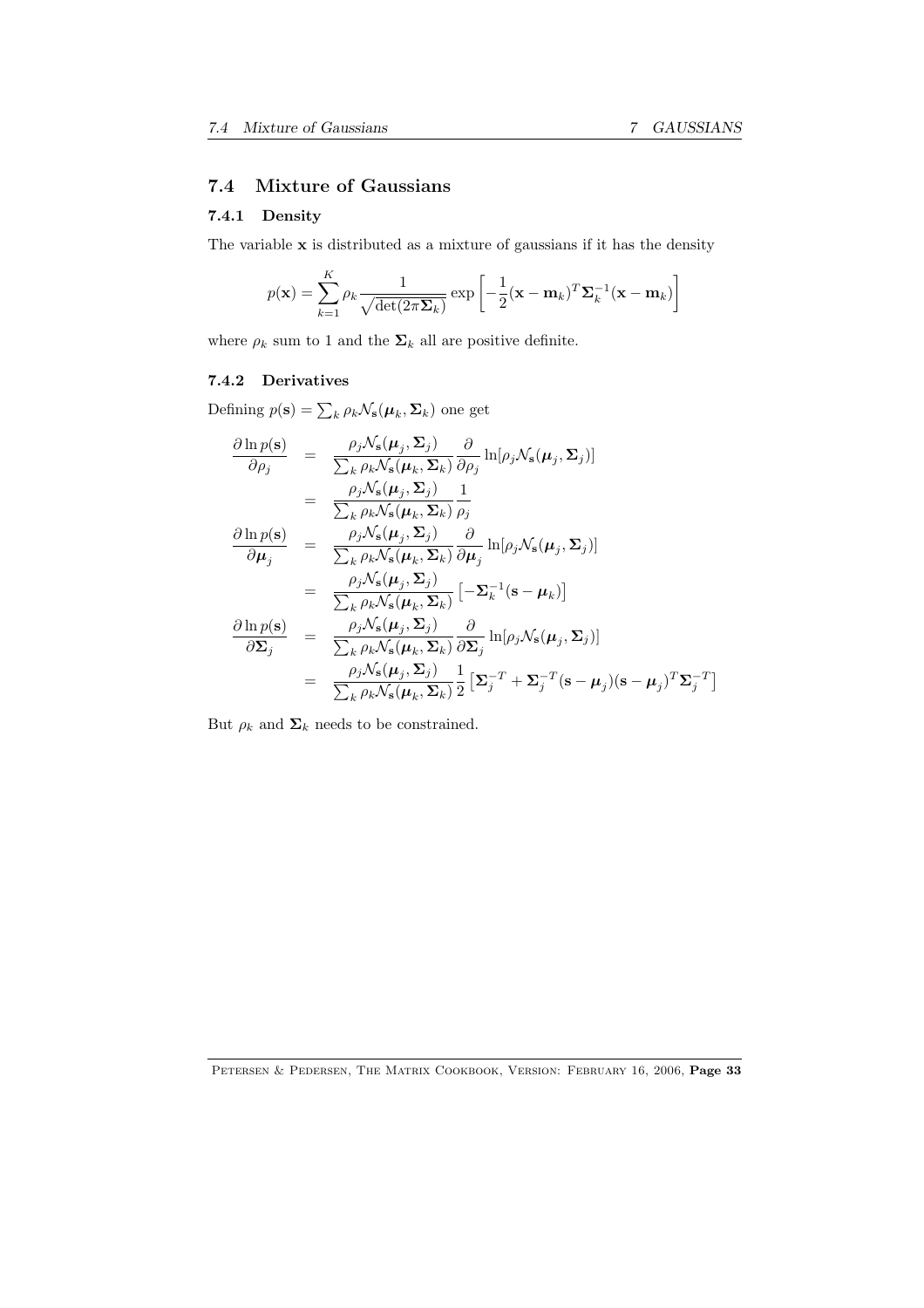# 8 Special Matrices

# 8.1 Units, Permutation and Shift

#### 8.1.1 Unit vector

Let  $\mathbf{e}_i \in \mathbb{R}^{n \times 1}$  be the *i*th unit vector, i.e. the vector which is zero in all entries except the *i*th at which it is 1.

#### 8.1.2 Rows and Columns

*i.th* row of **A** = 
$$
\mathbf{e}_i^T \mathbf{A}
$$
  
*j.th* column of **A** =  $\mathbf{A} \mathbf{e}_j$ 

# 8.1.3 Permutations

Let  $P$  be some permutation matrix, e.g.

$$
\mathbf{P} = \left[ \begin{array}{ccc} 0 & 1 & 0 \\ 1 & 0 & 0 \\ 0 & 0 & 1 \end{array} \right] = \left[ \begin{array}{ccc} \mathbf{e}_2 & \mathbf{e}_1 & \mathbf{e}_3 \end{array} \right] = \left[ \begin{array}{c} \mathbf{e}_2^T \\ \mathbf{e}_1^T \\ \mathbf{e}_3^T \end{array} \right]
$$

For permutation matrices it holds that

$$
\mathbf{P}\mathbf{P}^T = \mathbf{I}
$$

and that

$$
\mathbf{AP} = \left[ \begin{array}{cc} \mathbf{A}\mathbf{e}_2 & \mathbf{A}\mathbf{e}_1 & \mathbf{A}\mathbf{e}_3 \end{array} \right] \qquad \mathbf{PA} = \left[ \begin{array}{c} \mathbf{e}_2^T\mathbf{A} \\ \mathbf{e}_1^T\mathbf{A} \\ \mathbf{e}_3^T\mathbf{A} \end{array} \right]
$$

That is, the first is a matrix which has columns of A but in permuted sequence and the second is a matrix which has the rows of A but in the permuted sequence.

#### 8.1.4 Translation, Shift or Lag Operators

Let L denote the lag (or 'translation' or 'shift') operator defined on a  $4 \times 4$ example by

$$
\mathbf{L} = \left[ \begin{array}{cccc} 0 & 0 & 0 & 0 \\ 1 & 0 & 0 & 0 \\ 0 & 1 & 0 & 0 \\ 0 & 0 & 1 & 0 \end{array} \right]
$$

i.e. a matrix of zeros with one on the sub-diagonal,  $(L)_{ij} = \delta_{i,j+1}$ . With some signal  $x_t$  for  $t = 1, ..., N$ , the n.th power of the lag operator shifts the indices, i.e.

$$
(\mathbf{L}^n \mathbf{x})_t = \begin{cases} 0 & \text{for } t = 1,..,n \\ x_{t-n} & \text{for } t = n+1,...,N \end{cases}
$$

PETERSEN & PEDERSEN, THE MATRIX COOKBOOK, VERSION: FEBRUARY 16, 2006, Page 34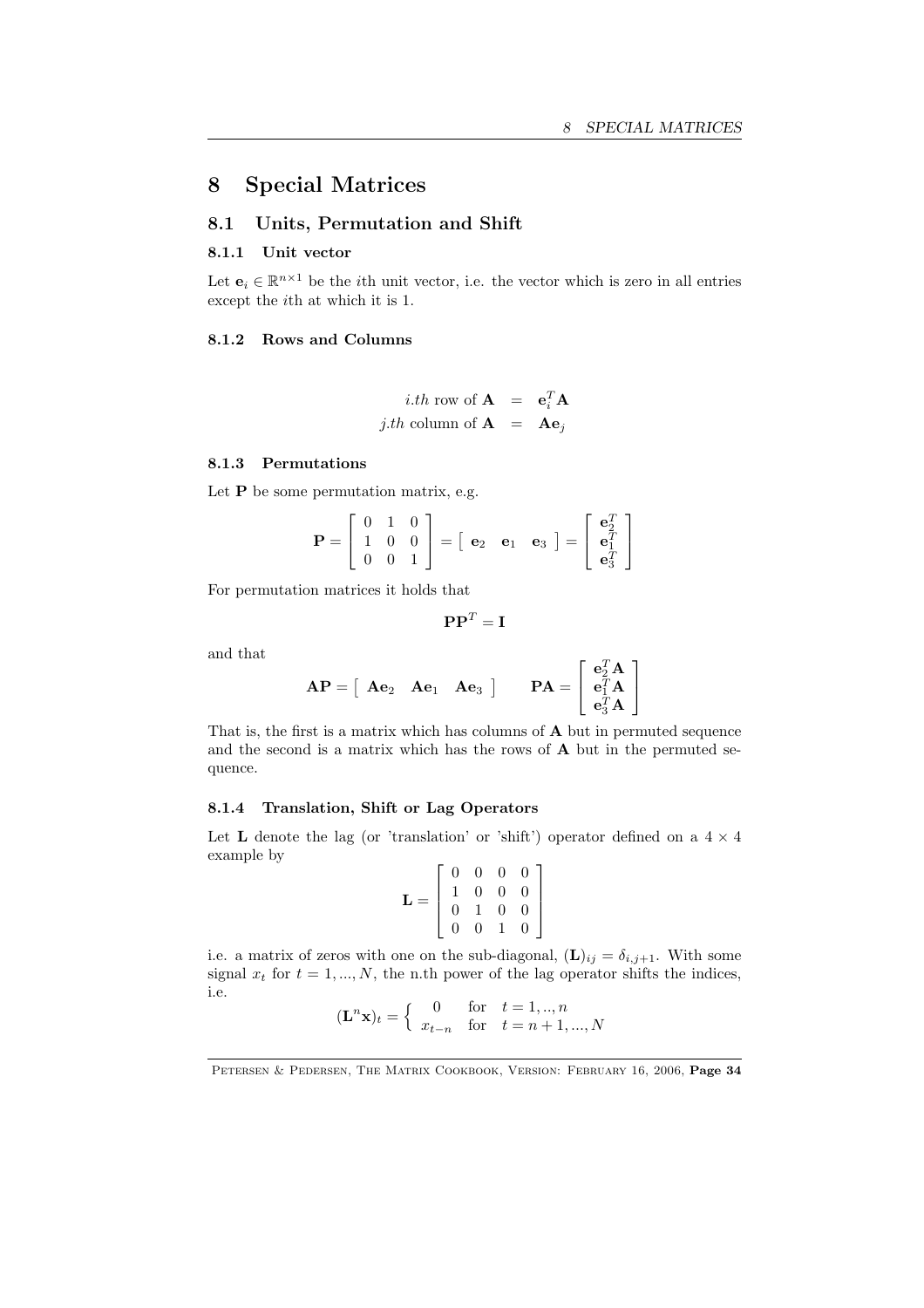A related but slightly different matrix is the 'recurrent shifted' operator defined on a 4x4 example by

$$
\hat{\mathbf{L}} = \left[ \begin{array}{cccc} 0 & 0 & 0 & 1 \\ 1 & 0 & 0 & 0 \\ 0 & 1 & 0 & 0 \\ 0 & 0 & 1 & 0 \end{array} \right]
$$

i.e. a matrix defined by  $(\hat{\mathbf{L}})_{ij} = \delta_{i,j+1} + \delta_{i,1}\delta_{j,dim(\mathbf{L})}$ . On a signal **x** it has the  $effect$ 

$$
(\hat{\mathbf{L}}^n \mathbf{x})_t = x_{t'}, \quad t' = [(t - n) \mod N] + 1
$$

That is,  $\hat{\mathbf{L}}$  is like the shift operator **L** except that it 'wraps' the signal as if it was periodic and shifted (substituting the zeros with the rear end of the signal). Note that  $\hat{\mathbf{L}}$  is invertible and orthogonal, i.e.

$$
\hat{\mathbf{L}}^{-1} = \hat{\mathbf{L}}^{T}
$$

# 8.2 The Singleentry Matrix

#### 8.2.1 Definition

The single-entry matrix  $J^{ij} \in \mathbb{R}^{n \times n}$  is defined as the matrix which is zero everywhere except in the entry  $(i, j)$  in which it is 1. In a  $4 \times 4$  example one might have

$$
\mathbf{J}^{23} = \left[ \begin{array}{cccc} 0 & 0 & 0 & 0 \\ 0 & 0 & 1 & 0 \\ 0 & 0 & 0 & 0 \\ 0 & 0 & 0 & 0 \end{array} \right]
$$

The single-entry matrix is very useful when working with derivatives of expressions involving matrices.

#### 8.2.2 Swap and Zeros

Assume **A** to be  $n \times m$  and  $\mathbf{J}^{ij}$  to be  $m \times p$ 

$$
\mathbf{A}\mathbf{J}^{ij} = \left[ \begin{array}{cccc} \mathbf{0} & \mathbf{0} & \dots & \mathbf{A}_i & \dots & \mathbf{0} \end{array} \right]
$$

i.e. an  $n \times p$  matrix of zeros with the i.th column of **A** in place of the j.th column. Assume **A** to be  $n \times m$  and  $\mathbf{J}^{ij}$  to be  $p \times n$ 

> 3  $\mathbf{1}$  $\overline{1}$  $\overline{1}$  $\overline{1}$  $\overline{1}$  $\overline{1}$  $\overline{1}$  $\mathbf{I}$  $\mathbf{r}$  $\overline{1}$  $\overline{1}$

$$
\mathbf{J}^{ij}\mathbf{A} = \begin{bmatrix} \mathbf{0} \\ \vdots \\ \mathbf{0} \\ \mathbf{A}_j \\ \mathbf{0} \\ \vdots \\ \mathbf{0} \end{bmatrix}
$$

PETERSEN & PEDERSEN, THE MATRIX COOKBOOK, VERSION: FEBRUARY 16, 2006, Page 35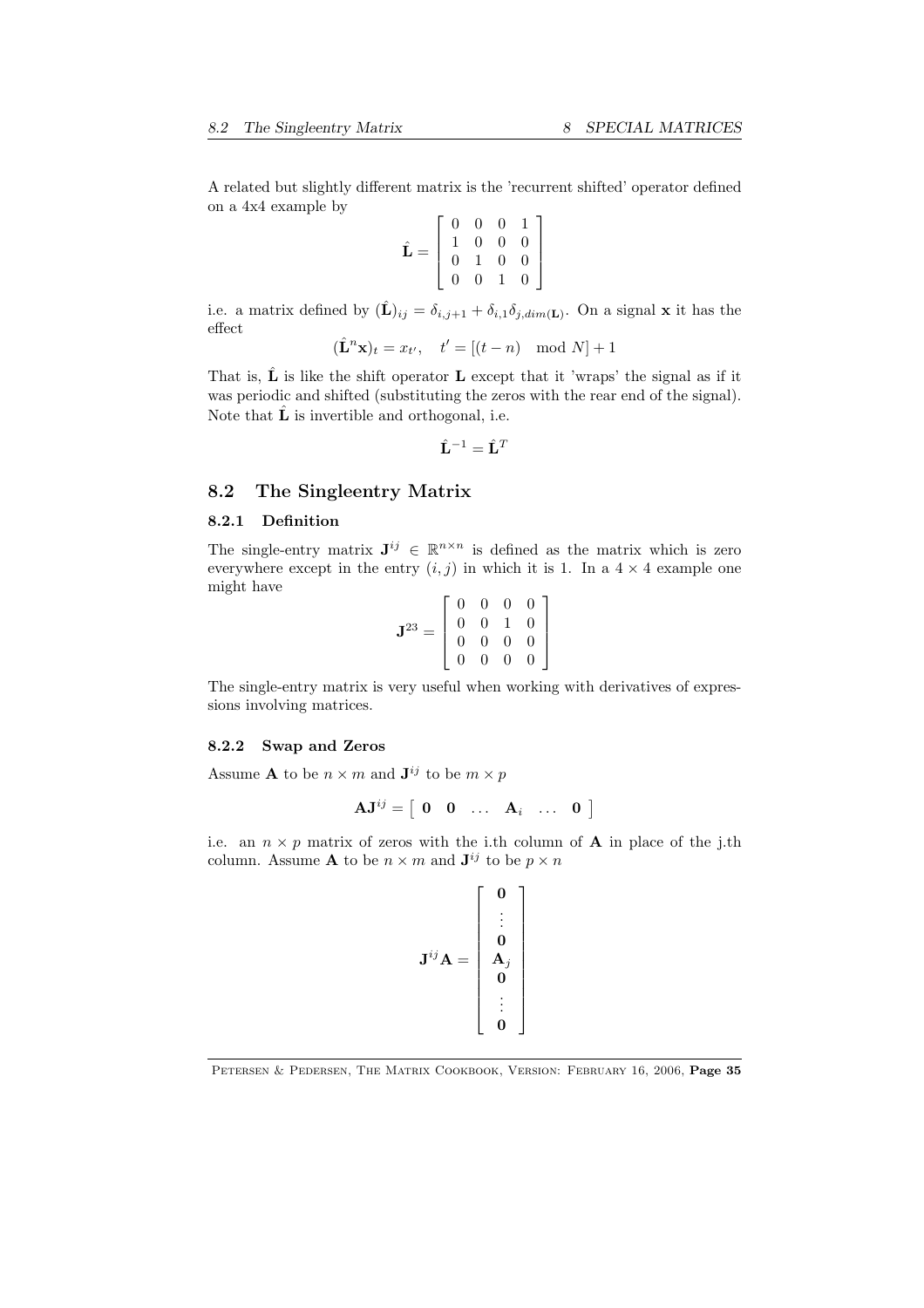i.e. an  $p \times m$  matrix of zeros with the j.th row of **A** in the placed of the i.th row.

# 8.2.3 Rewriting product of elements

$$
A_{ki}B_{jl} = (\mathbf{A}\mathbf{e}_i\mathbf{e}_j^T\mathbf{B})_{kl} = (\mathbf{A}\mathbf{J}^{ij}\mathbf{B})_{kl}
$$

$$
A_{ik}B_{lj} = (\mathbf{A}^T\mathbf{e}_i\mathbf{e}_j^T\mathbf{B}^T)_{kl} = (\mathbf{A}^T\mathbf{J}^{ij}\mathbf{B}^T)_{kl}
$$

$$
A_{ik}B_{jl} = (\mathbf{A}^T\mathbf{e}_i\mathbf{e}_j^T\mathbf{B})_{kl} = (\mathbf{A}^T\mathbf{J}^{ij}\mathbf{B})_{kl}
$$

$$
A_{ki}B_{lj} = (\mathbf{A}\mathbf{e}_i\mathbf{e}_j^T\mathbf{B}^T)_{kl} = (\mathbf{A}\mathbf{J}^{ij}\mathbf{B}^T)_{kl}
$$

# 8.2.4 Properties of the Singleentry Matrix

If  $i = j$ 

$$
\mathbf{J}^{ij}\mathbf{J}^{ij} = \mathbf{J}^{ij} \qquad (\mathbf{J}^{ij})^T (\mathbf{J}^{ij})^T = \mathbf{J}^{ij}
$$

$$
\mathbf{J}^{ij} (\mathbf{J}^{ij})^T = \mathbf{J}^{ij} \qquad (\mathbf{J}^{ij})^T \mathbf{J}^{ij} = \mathbf{J}^{ij}
$$

If  $i \neq j$ 

$$
\mathbf{J}^{ij}\mathbf{J}^{ij} = \mathbf{0} \qquad (\mathbf{J}^{ij})^T (\mathbf{J}^{ij})^T = \mathbf{0}
$$

$$
\mathbf{J}^{ij} (\mathbf{J}^{ij})^T = \mathbf{J}^{ii} \qquad (\mathbf{J}^{ij})^T \mathbf{J}^{ij} = \mathbf{J}^{jj}
$$

# 8.2.5 The Singleentry Matrix in Scalar Expressions

Assume **A** is  $n \times m$  and **J** is  $m \times n$ , then

 $\text{Tr}(\mathbf{A}\mathbf{J}^{ij}) = \text{Tr}(\mathbf{J}^{ij}\mathbf{A}) = (\mathbf{A}^T)_{ij}$ 

Assume **A** is  $n \times n$ , **J** is  $n \times m$  and **B** is  $m \times n$ , then

$$
\text{Tr}(\mathbf{A}\mathbf{J}^{ij}\mathbf{B}) = (\mathbf{A}^T\mathbf{B}^T)_{ij}
$$

$$
\text{Tr}(\mathbf{A}\mathbf{J}^{ji}\mathbf{B}) = (\mathbf{B}\mathbf{A})_{ij}
$$

$$
\text{Tr}(\mathbf{A}\mathbf{J}^{ij}\mathbf{J}^{ij}\mathbf{B}) = \text{diag}(\mathbf{A}^T\mathbf{B}^T)_{ij}
$$

Assume **A** is  $n \times n$ ,  $\mathbf{J}^{ij}$  is  $n \times m$  **B** is  $m \times n$ , then

$$
\mathbf{x}^T \mathbf{A} \mathbf{J}^{ij} \mathbf{B} \mathbf{x} = (\mathbf{A}^T \mathbf{x} \mathbf{x}^T \mathbf{B}^T)_{ij}
$$

$$
\mathbf{x}^T \mathbf{A} \mathbf{J}^{ij} \mathbf{J}^{ij} \mathbf{B} \mathbf{x} = \text{diag}(\mathbf{A}^T \mathbf{x} \mathbf{x}^T \mathbf{B}^T)_{ij}
$$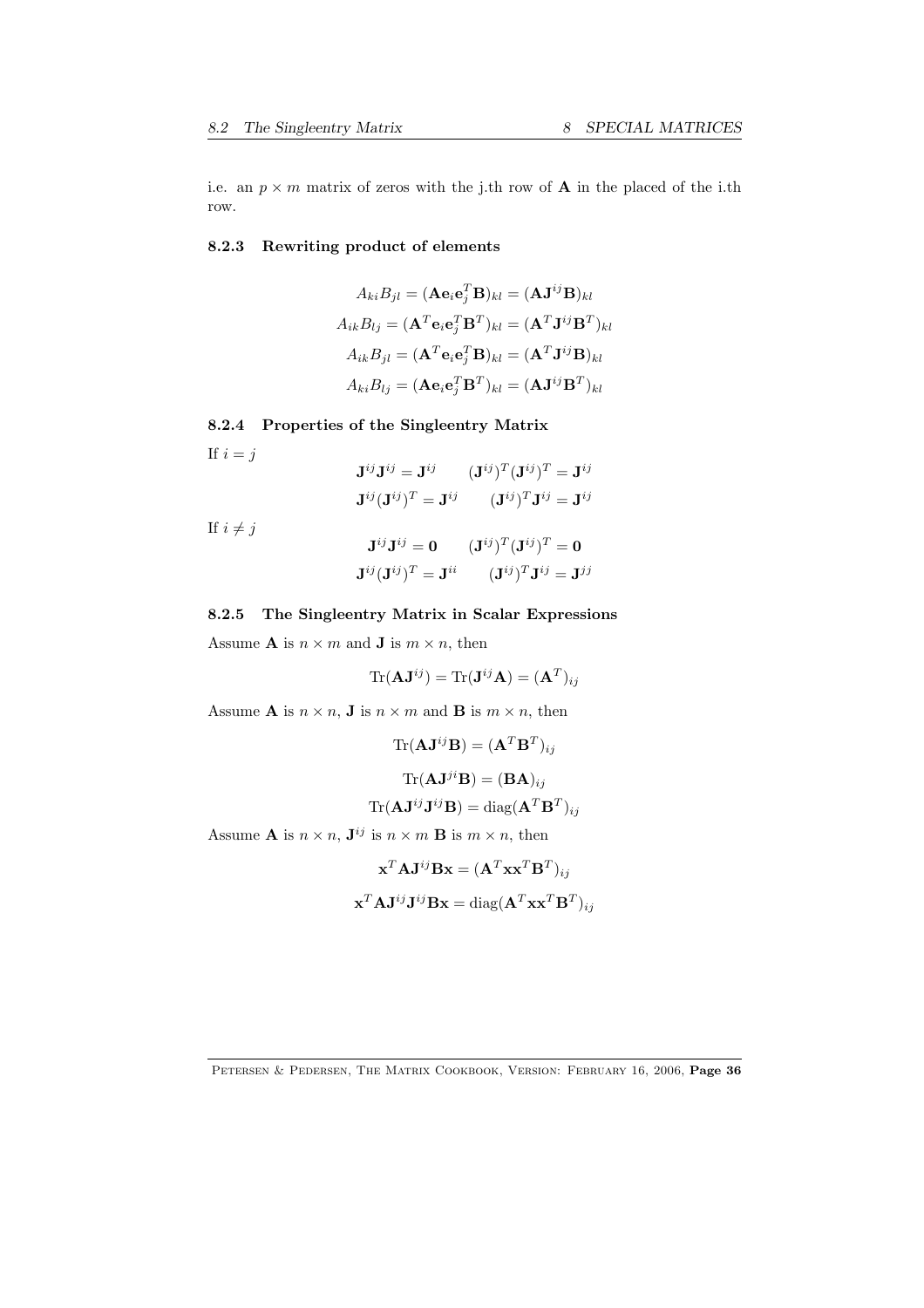#### 8.2.6 Structure Matrices

The structure matrix is defined by

$$
\frac{\partial \mathbf{A}}{\partial A_{ij}} = \mathbf{S}^{ij}
$$

If A has no special structure then

$$
\mathbf{S}^{ij}=\mathbf{J}^{ij}
$$

If A is symmetric then

$$
\mathbf{S}^{ij} = \mathbf{J}^{ij} + \mathbf{J}^{ji} - \mathbf{J}^{ij}\mathbf{J}^{ij}
$$

# 8.3 Symmetric and Antisymmetric

# 8.3.1 Symmetric

The matrix A is said to be *symmetric* if

 $A = A^T$ 

Symmetric matrices have many important properties, e.g. that their eigenvalues are real and eigenvalues orthogonal.

#### 8.3.2 Antisymmetric

The *antisymmetric* matrix is also known as the *skew* symmetric matrix. It has the following property from which it is defined

$$
\mathbf{A} = -\mathbf{A}^T
$$

Hereby, it can be seen that the antisymmetric matrices always have a zero diagonal. The  $n \times n$  antisymmetric matrices also have the following properties.

$$
\det(\mathbf{A}^T) = \det(-\mathbf{A}) = (-1)^n \det(\mathbf{A})
$$
  
-
$$
-\det(\mathbf{A}) = \det(-\mathbf{A}) = 0, \text{ if } n \text{ is odd}
$$

# 8.4 Vandermonde Matrices

A Vandermonde matrix has the form [12]

$$
\mathbf{V} = \begin{bmatrix} 1 & v_1 & v_1^2 & \cdots & v_1^{n-1} \\ 1 & v_2 & v_2^2 & \cdots & v_2^{n-1} \\ \vdots & \vdots & \vdots & & \vdots \\ 1 & v_n & v_n^2 & \cdots & v_n^{n-1} \end{bmatrix} .
$$
 (59)

The transpose of  $V$  is also said to a Vandermonde matrix. The determinant is given by [21]

$$
\det \mathbf{V} = \prod_{i} > j(v_i - v_j) \tag{60}
$$

PETERSEN & PEDERSEN, THE MATRIX COOKBOOK, VERSION: FEBRUARY 16, 2006, Page 37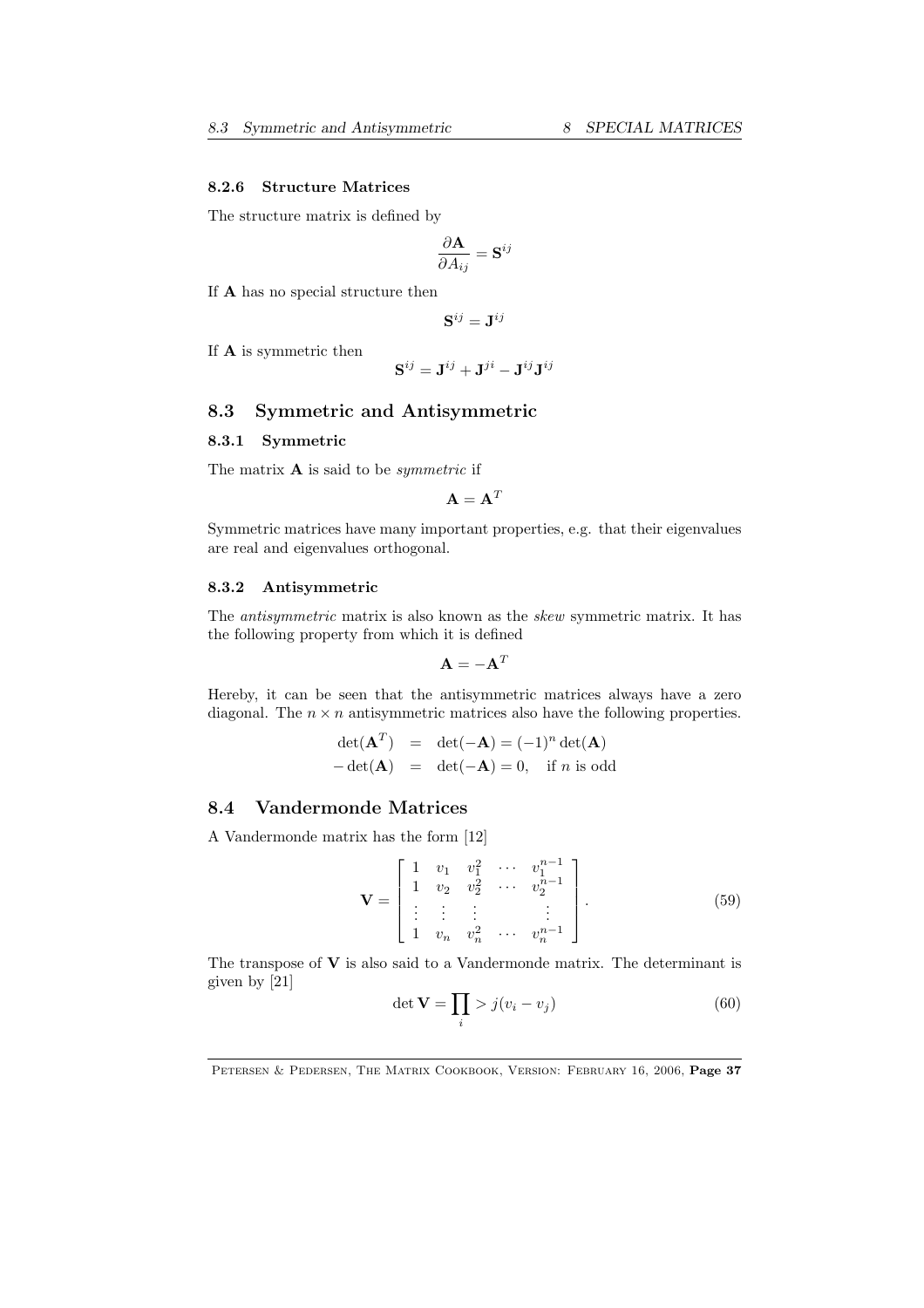# 8.5 Toeplitz Matrices

A Toeplitz matrix T is a matrix where the elements of each diagonal is the same. In the  $n \times n$  square case, it has the following structure:

$$
\mathbf{T} = \begin{bmatrix} t_{11} & t_{12} & \cdots & t_{1n} \\ t_{21} & \cdots & \cdots & \vdots \\ \vdots & \ddots & \ddots & \vdots \\ t_{n1} & \cdots & t_{21} & t_{11} \end{bmatrix} = \begin{bmatrix} t_0 & t_1 & \cdots & t_{n-1} \\ t_{-1} & \cdots & \ddots & \vdots \\ \vdots & \ddots & \ddots & t_1 \\ t_{-(n-1)} & \cdots & t_{-1} & t_0 \end{bmatrix}
$$
(61)

A Toeplitz matrix is *persymmetric*. If a matrix is persymmetric (or orthosymmetric), it means that the matrix is symmetric about its northeast-southwest diagonal (anti-diagonal) [9]. Persymmetric matrices is a larger class of matrices, since a persymmetric matrix not necessarily has a Toeplitz structure. There are some special cases of Toeplitz matrices. The *symmetric* Toeplitz matrix is given by:

$$
\mathbf{T} = \begin{bmatrix} t_0 & t_1 & \cdots & t_{n-1} \\ t_1 & \ddots & \ddots & \vdots \\ \vdots & \ddots & \ddots & t_1 \\ t_{-(n-1)} & \cdots & t_1 & t_0 \end{bmatrix}
$$
(62)

The circular Toeplitz matrix:

$$
\mathbf{T}_C = \begin{bmatrix} t_0 & t_1 & \cdots & t_{n-1} \\ t_n & \ddots & \ddots & \vdots \\ \vdots & \ddots & \ddots & t_1 \\ t_1 & \cdots & t_{n-1} & t_0 \end{bmatrix}
$$
 (63)

The upper triangular Toeplitz matrix:

$$
\mathbf{T}_U = \begin{bmatrix} t_0 & t_1 & \cdots & t_{n-1} \\ 0 & \ddots & \ddots & \vdots \\ \vdots & \ddots & \ddots & t_1 \\ 0 & \cdots & 0 & t_0 \end{bmatrix}, \tag{64}
$$

and the lower triangular Toeplitz matrix:

$$
\mathbf{T}_L = \begin{bmatrix} t_0 & 0 & \cdots & 0 \\ t_{-1} & \ddots & \ddots & \vdots \\ \vdots & \ddots & \ddots & 0 \\ t_{-(n-1)} & \cdots & t_{-1} & t_0 \end{bmatrix}
$$
(65)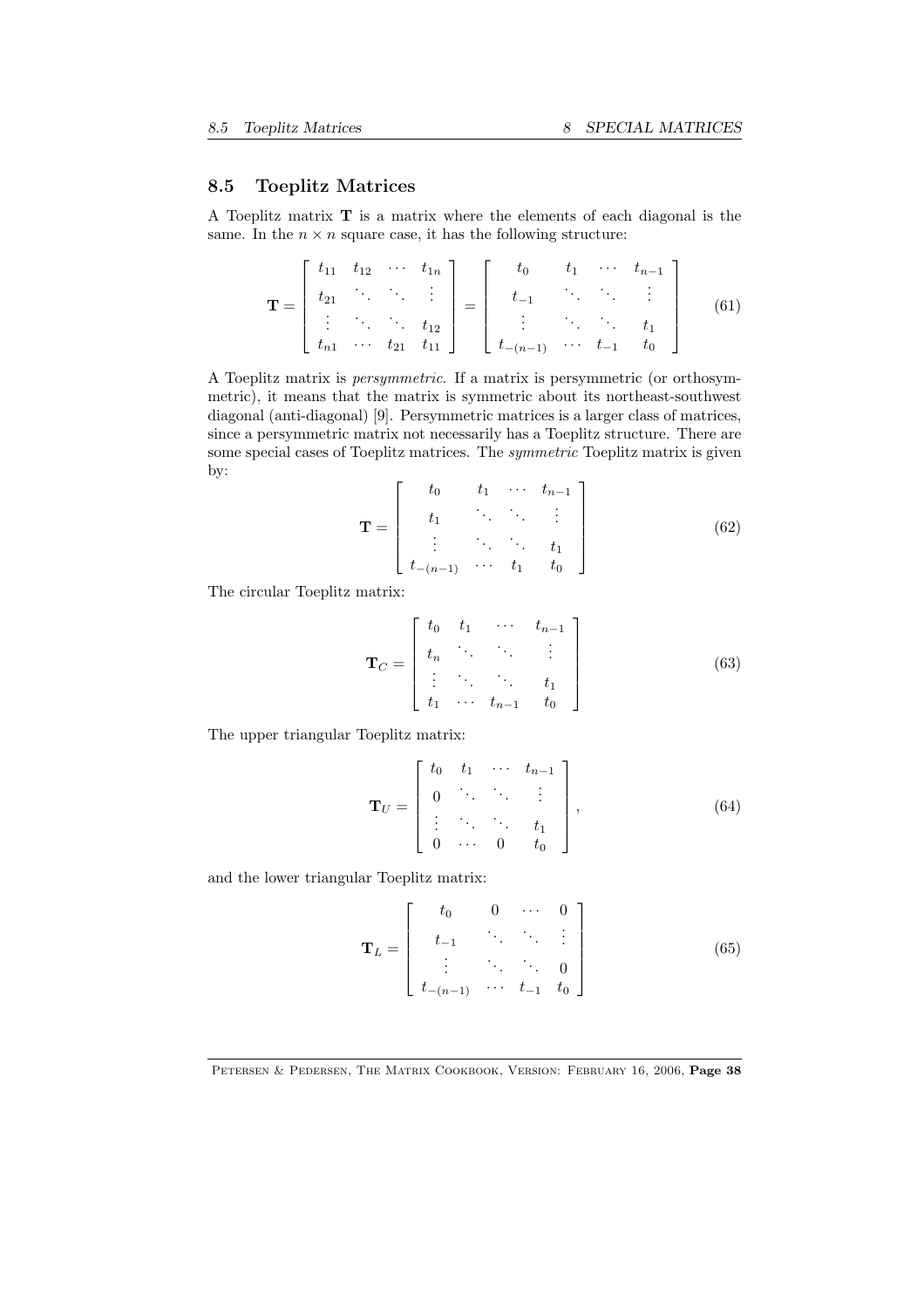#### 8.5.1 Properties of Toeplitz Matrices

The Toeplitz matrix has some computational advantages. The addition of two Toeplitz matrices can be done with  $\mathcal{O}(n)$  flops, multiplication of two Toeplitz matrices can be done in  $\mathcal{O}(n \ln n)$  flops. Toeplitz equation systems can be solved in  $\mathcal{O}(n^2)$  flops. The inverse of a positive definite Toeplitz matrix can be found in  $\mathcal{O}(n^2)$  flops too. The inverse of a Toeplitz matrix is persymmetric. The product of two lower triangular Toeplitz matrices is a Toeplitz matrix. More information on Toeplitz matrices and circulant matrices can be found in [10, 7].

# 8.6 The DFT Matrix

The DFT matrix is an  $N \times N$  symmetric matrix  $\mathbf{W}_N$ , where the *k*, *n*th element is given by

$$
W_N^{kn} = e^{\frac{-j2\pi kn}{N}}\tag{66}
$$

Thus the discrete Fourier transform (DFT) can be expressed as

$$
X(k) = \sum_{n=0}^{N-1} x(n)W_N^{kn}.
$$
 (67)

Likewise the inverse discrete Fourier transform (IDFT) can be expressed as

$$
x(n) = \frac{1}{N} \sum_{k=0}^{N-1} X(k) W_N^{-kn}.
$$
 (68)

The DFT of the vector  $\mathbf{x} = [x(0), x(1), \cdots, x(N-1)]^T$  can be written in matrix form as

$$
\mathbf{X} = \mathbf{W}_N \mathbf{x},\tag{69}
$$

where  $\mathbf{X} = [X(0), X(1), \cdots, x(N-1)]^T$ . The IDFT is similarly given as

$$
\mathbf{x} = \mathbf{W}_N^{-1} \mathbf{X}.\tag{70}
$$

Some properties of  $\mathbf{W}_N$  exist:

$$
\mathbf{W}_N^{-1} = \frac{1}{N} \mathbf{W}_N^* \tag{71}
$$

$$
\mathbf{W}_N \mathbf{W}_N^* = N \mathbf{I} \tag{72}
$$

$$
\mathbf{W}_N^* = \mathbf{W}_N^H \tag{73}
$$

If  $W_N = e^{\frac{-j2\pi}{N}}$ , then [15]

$$
W_N^{m+N/2} = -W_N^m \tag{74}
$$

Notice, the DFT matrix is a Vandermonde Matrix.

The following important relation between the circulant matrix and the discrete Fourier transform (DFT) exists

$$
\mathbf{T}_C = \mathbf{W}_N^{-1} (\mathbf{I} \circ (\mathbf{W}_N \mathbf{t})) \mathbf{W}_N, \tag{75}
$$

where  $\mathbf{t} = [t_0, t_1, \cdots, t_{n-1}]^T$  is the first row of  $\mathbf{T}_C$ .

PETERSEN & PEDERSEN, THE MATRIX COOKBOOK, VERSION: FEBRUARY 16, 2006, Page 39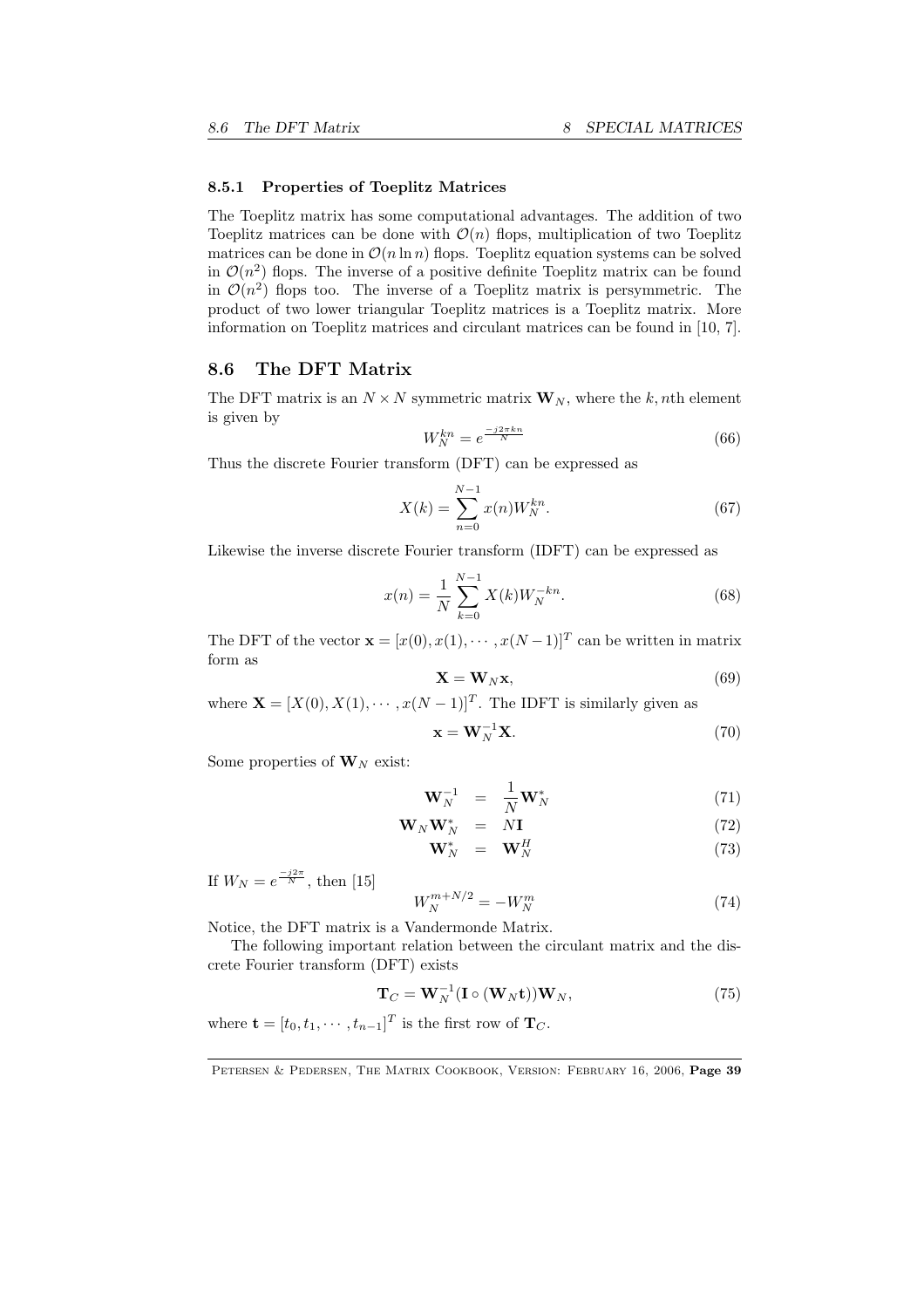# 8.7 Positive Definite and Semi-definite Matrices

# 8.7.1 Definitions

A matrix A is positive definite if and only if

$$
\mathbf{x}^T \mathbf{A} \mathbf{x} > \mathbf{0}, \quad \forall \mathbf{x}
$$

A matrix A is positive semi-definite if and only if

$$
\mathbf{x}^T \mathbf{A} \mathbf{x} \ge \mathbf{0}, \quad \forall \mathbf{x}
$$

Note that if  $A$  is positive definite, then  $A$  is also positive semi-definite.

#### 8.7.2 Eigenvalues

The following holds with respect to the eigenvalues:

**A** pos. def.  $\Leftrightarrow$  eig(**A**) > 0 **A** pos. semi-def.  $\Leftrightarrow$  eig(**A**)  $\geq 0$ 

#### 8.7.3 Trace

The following holds with respect to the trace:

**A** pos. def.  $\Rightarrow$  Tr(**A**) > 0 **A** pos. semi-def.  $\Rightarrow$  Tr(**A**) > 0

#### 8.7.4 Inverse

If **A** is positive definite, then **A** is invertible and  $A^{-1}$  is also positive definite.

#### 8.7.5 Diagonal

If **A** is positive definite, then  $A_{ii} > 0, \forall i$ 

#### 8.7.6 Decomposition I

The matrix **A** is positive semi-definite of rank  $r \Leftrightarrow$  there exists a matrix **B** of rank *r* such that  $\mathbf{A} = \mathbf{B}\mathbf{B}^T$ 

The matrix **A** is positive definite  $\Leftrightarrow$  there exists an invertible matrix **B** such that  $\mathbf{A} = \mathbf{B}\mathbf{B}^T$ 

#### 8.7.7 Decomposition II

Assume **A** is an  $n \times n$  positive semi-definite, then there exists an  $n \times r$  matrix **B** of rank *r* such that  $\mathbf{B}^T \mathbf{A} \mathbf{B} = \mathbf{I}$ .

PETERSEN & PEDERSEN, THE MATRIX COOKBOOK, VERSION: FEBRUARY 16, 2006, Page 40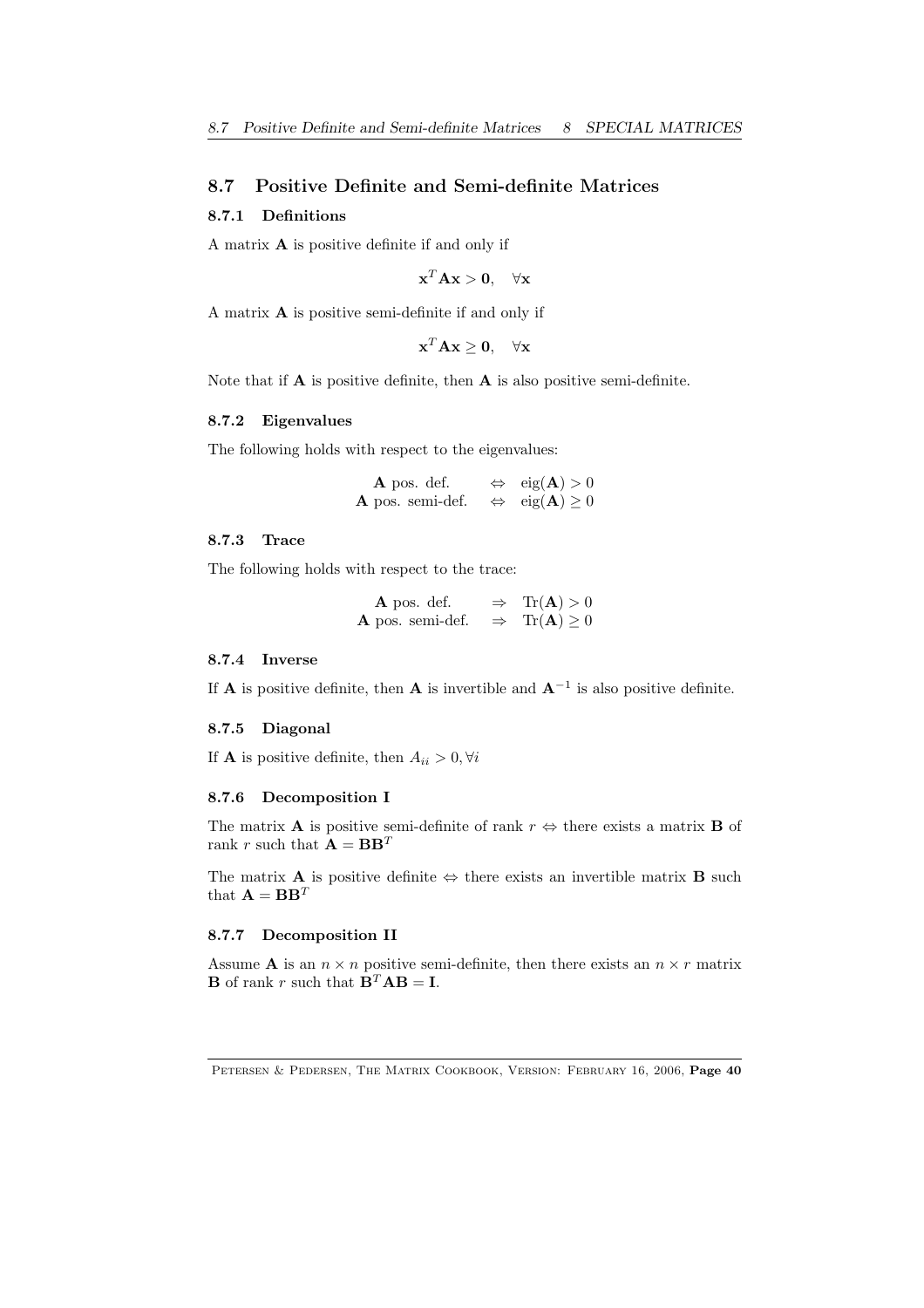# 8.7.8 Equation with zeros

Assume **A** is positive semi-definite, then  $X^T A X = 0 \Rightarrow AX = 0$ 

#### 8.7.9 Rank of product

Assume **A** is positive definite, then  $\text{rank}(\mathbf{BAB}^T) = \text{rank}(\mathbf{B})$ 

# 8.7.10 Positive definite property

If **A** is  $n \times n$  positive definite and **B** is  $r \times n$  of rank *r*, then **BAB**<sup>*T*</sup> is positive definite.

#### 8.7.11 Outer Product

If **X** is  $n \times r$ , where  $n \leq r$  and rank(**X**) = *n*, then **XX**<sup>*T*</sup> is positive definite.

#### 8.7.12 Small pertubations

If **A** is positive definite and **B** is symmetric, then  $\mathbf{A} - t\mathbf{B}$  is positive definite for sufficiently small  $t$ .

# 8.8 Block matrices

Let  $\mathbf{A}_{ij}$  denote the *ij*th block of **A**.

#### 8.8.1 Multiplication

Assuming the dimensions of the blocks matches we have

$$
\left[\begin{array}{c|c|c} \bf{A}_{11} & \bf{A}_{12} \\ \hline \bf{A}_{21} & \bf{A}_{22} \end{array}\right]\left[\begin{array}{c|c|c} \bf{B}_{11} & \bf{B}_{12} \\ \hline \bf{B}_{21} & \bf{B}_{22} \end{array}\right]=\left[\begin{array}{c|c|c} \bf{A}_{11}\bf{B}_{11}+\bf{A}_{12}\bf{B}_{21} & \bf{A}_{11}\bf{B}_{12}+\bf{A}_{12}\bf{B}_{22} \\ \hline \bf{A}_{21}\bf{B}_{11}+\bf{A}_{22}\bf{B}_{21} & \bf{A}_{21}\bf{B}_{12}+\bf{A}_{22}\bf{B}_{22} \end{array}\right]
$$

#### 8.8.2 The Determinant

The determinant can be expressed as by the use of

$$
\begin{array}{ccc} \mathbf{C}_1 & = & \mathbf{A}_{11} - \mathbf{A}_{12}\mathbf{A}_{22}^{-1}\mathbf{A}_{21} \\ \mathbf{C}_2 & = & \mathbf{A}_{22} - \mathbf{A}_{21}\mathbf{A}_{11}^{-1}\mathbf{A}_{12} \end{array}
$$

as

$$
\det\left(\left[\begin{array}{c|c}\mathbf{A}_{11} & \mathbf{A}_{12} \\ \hline \mathbf{A}_{21} & \mathbf{A}_{22}\end{array}\right]\right) = \det(\mathbf{A}_{22}) \cdot \det(\mathbf{C}_1) = \det(\mathbf{A}_{11}) \cdot \det(\mathbf{C}_2)
$$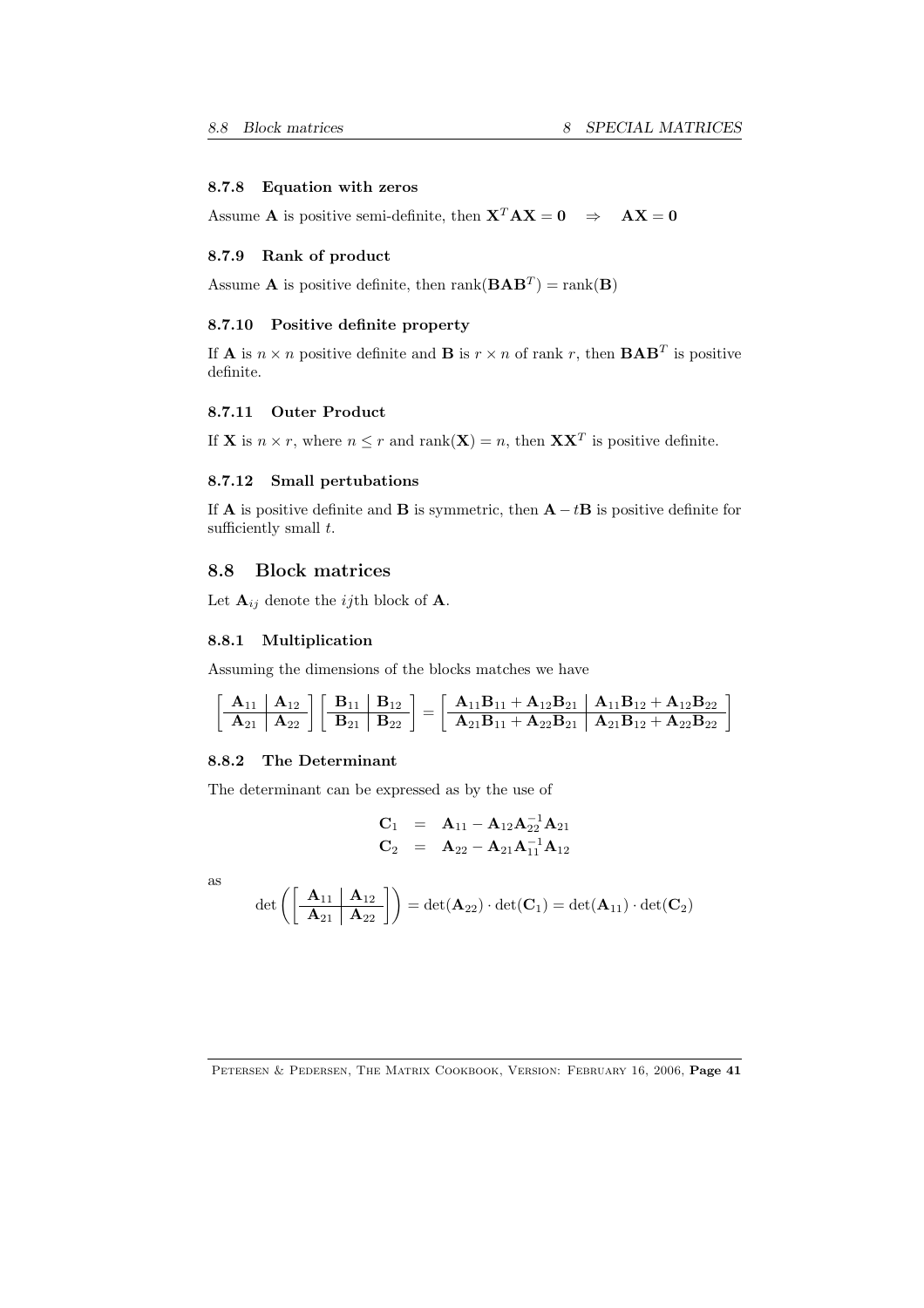# 8.8.3 The Inverse

The inverse can be expressed as by the use of

$$
\begin{array}{rcl}\n\mathbf{C}_1 & = & \mathbf{A}_{11} - \mathbf{A}_{12} \mathbf{A}_{22}^{-1} \mathbf{A}_{21} \\
\mathbf{C}_2 & = & \mathbf{A}_{22} - \mathbf{A}_{21} \mathbf{A}_{11}^{-1} \mathbf{A}_{12}\n\end{array}
$$

as

$$
\begin{aligned}&\left[\begin{array}{c|c}\mathbf{A}_{11} & \mathbf{A}_{12} \\ \hline \mathbf{A}_{21} & \mathbf{A}_{22}\end{array}\right]^{-1} = \left[\begin{array}{c|c} \mathbf{C}_1^{-1} & -\mathbf{A}_{11}^{-1}\mathbf{A}_{12}\mathbf{C}_2^{-1} \\ \hline -\mathbf{C}_2^{-1}\mathbf{A}_{21}\mathbf{A}_{11}^{-1} & \mathbf{C}_2^{-1}\end{array}\right] \\ &=\left[\begin{array}{c|c}\mathbf{A}_{11}^{-1}+\mathbf{A}_{11}^{-1}\mathbf{A}_{12}\mathbf{C}_2^{-1}\mathbf{A}_{21}\mathbf{A}_{11}^{-1} & -\mathbf{C}_1^{-1}\mathbf{A}_{12}\mathbf{A}_{22}^{-1} \\ \hline -\mathbf{A}_{22}^{-1}\mathbf{A}_{21}\mathbf{C}_1^{-1} & \mathbf{A}_{22}^{-1}+\mathbf{A}_{22}^{-1}\mathbf{A}_{21}\mathbf{C}_1^{-1}\mathbf{A}_{12}\mathbf{A}_{22}^{-1}\end{array}\right]\end{aligned}
$$

# 8.8.4 Block diagonal

For block diagonal matrices we have

$$
\begin{bmatrix} \begin{array}{|c|c|c|} \hline \mathbf{A}_{11} & \mathbf{0} \\ \hline \mathbf{0} & \mathbf{A}_{22} \end{array} \end{bmatrix}^{-1} = \begin{bmatrix} \begin{array}{|c|c|c|} \hline (\mathbf{A}_{11})^{-1} & \mathbf{0} \\ \hline \mathbf{0} & (\mathbf{A}_{22})^{-1} \end{array} \end{bmatrix}
$$
  
det  $\left( \begin{bmatrix} \begin{array}{|c|c|} \mathbf{A}_{11} & \mathbf{0} \\ \hline \mathbf{0} & \mathbf{A}_{22} \end{array} \right) = \det(\mathbf{A}_{11}) \cdot \det(\mathbf{A}_{22})$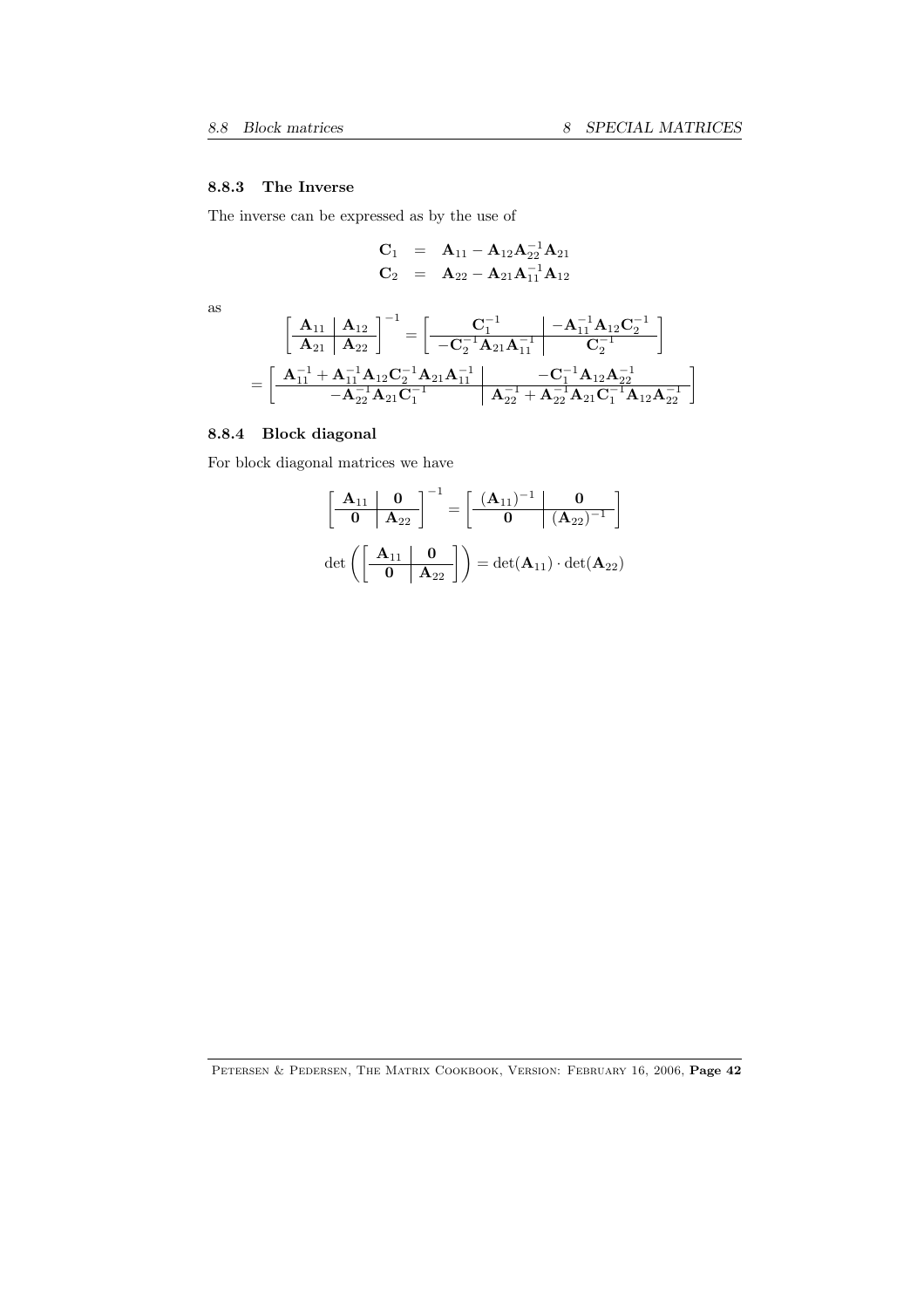# 9 Functions and Operators

# 9.1 Functions and Series

## 9.1.1 Finite Series

$$
(Xn - I)(X – I)-1 = I + X + X2 + ... + Xn-1
$$

# 9.1.2 Taylor Expansion of Scalar Function

Consider some scalar function  $f(\mathbf{x})$  which takes the vector **x** as an argument. This we can Taylor expand around  $\mathbf{x}_0$ 

$$
f(\mathbf{x}) \approx f(\mathbf{x}_0) + \mathbf{g}(\mathbf{x}_0)^T(\mathbf{x} - \mathbf{x}_0) + \frac{1}{2}(\mathbf{x} - \mathbf{x}_0)^T \mathbf{H}(\mathbf{x}_0) (\mathbf{x} - \mathbf{x}_0)
$$

where

$$
\mathbf{g}(\mathbf{x}_0) = \frac{\partial f(\mathbf{x})}{\partial \mathbf{x}} \Big|_{\mathbf{x}_0} \qquad \mathbf{H}(\mathbf{x}_0) = \frac{\partial^2 f(\mathbf{x})}{\partial \mathbf{x} \partial \mathbf{x}^T} \Big|_{\mathbf{x}_0}
$$

# 9.1.3 Matrix Functions by Infinite Series

As for analytical functions in one dimension, one can define a matrix function for square matrices  $X$  by an infinite series

$$
\mathbf{f}(\mathbf{X}) = \sum_{n=0}^{\infty} c_n \mathbf{X}^n
$$

assuming the limit exists and is finite. If the coefficients  $c_n$  fulfils  $\sum_n c_n x^n < \infty$ , then one can prove that the above series exists and is finite, see [1]. Thus for any analytical function  $f(x)$  there exists a corresponding matrix function  $f(x)$ constructed by the Taylor expansion. Using this one can prove the following results:

1) A matrix A is a zero of its own characteristic polynomium [1]:

$$
p(\lambda) = \det(\mathbf{I}\lambda - \mathbf{A}) = \sum_{n} c_n \lambda^n \qquad \Rightarrow \qquad p(\mathbf{A}) = \mathbf{0}
$$

2) If A is square it holds that [1]

$$
A = UBU^{-1} \quad \Rightarrow \quad f(A) = Uf(B)U^{-1}
$$

3) A useful fact when using power series is that

$$
\mathbf{A}^n \to \mathbf{0} \text{for} n \to \infty \qquad \text{if} \qquad |\mathbf{A}| < 1
$$

PETERSEN & PEDERSEN, THE MATRIX COOKBOOK, VERSION: FEBRUARY 16, 2006, Page 43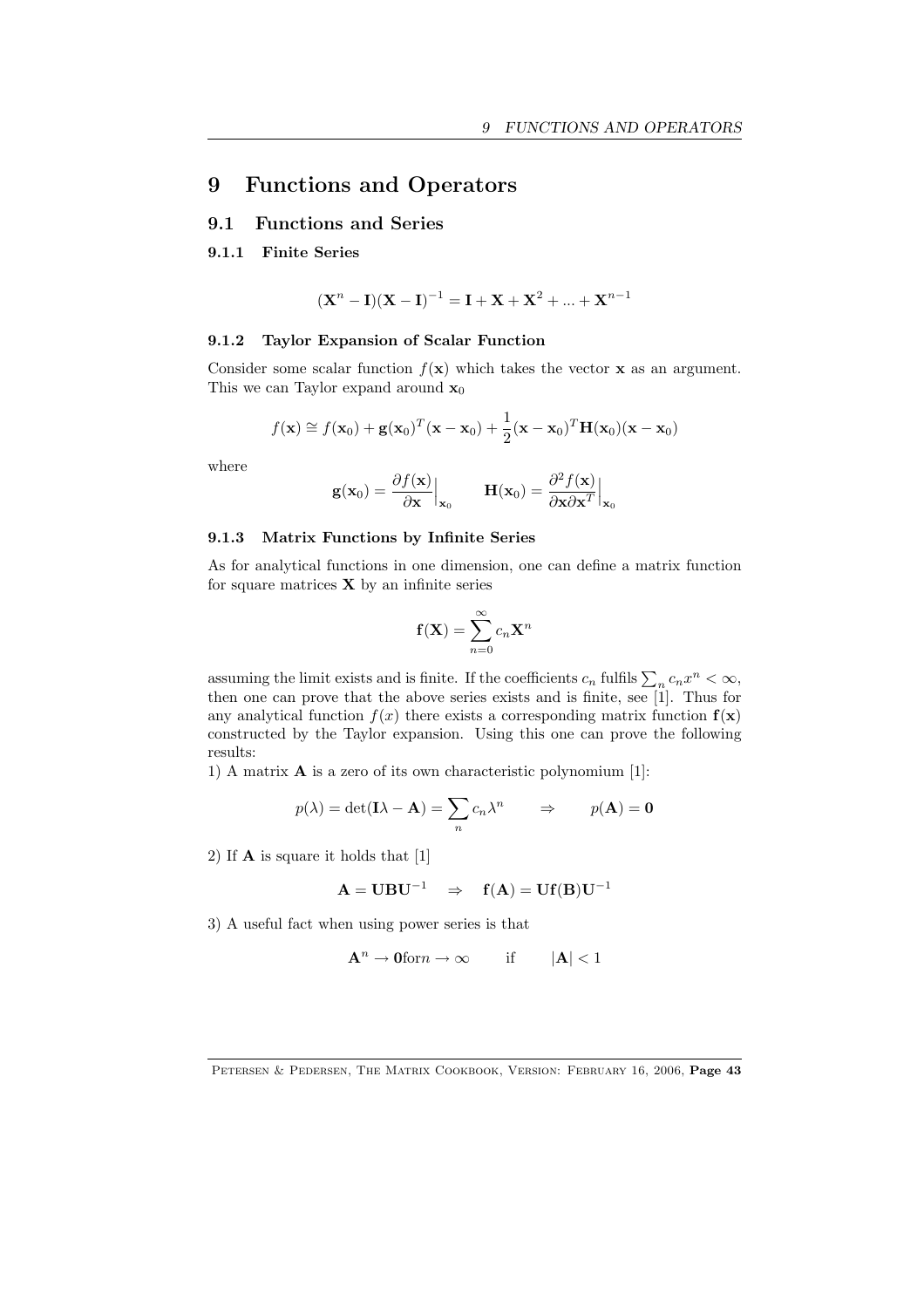# 9.1.4 Exponential Matrix Function

In analogy to the ordinary scalar exponential function, one can define exponential and logarithmic matrix functions:

$$
e^{\mathbf{A}} = \sum_{n=0}^{\infty} \frac{1}{n!} \mathbf{A}^{n} = \mathbf{I} + \mathbf{A} + \frac{1}{2} \mathbf{A}^{2} + \dots
$$
  
\n
$$
e^{-\mathbf{A}} = \sum_{n=0}^{\infty} \frac{1}{n!} (-1)^{n} \mathbf{A}^{n} = \mathbf{I} - \mathbf{A} + \frac{1}{2} \mathbf{A}^{2} - \dots
$$
  
\n
$$
e^{t\mathbf{A}} = \sum_{n=0}^{\infty} \frac{1}{n!} (t\mathbf{A})^{n} = \mathbf{I} + t\mathbf{A} + \frac{1}{2} t^{2} \mathbf{A}^{2} + \dots
$$
  
\n
$$
\ln(\mathbf{I} + \mathbf{A}) = \sum_{n=1}^{\infty} \frac{(-1)^{n-1}}{n} \mathbf{A}^{n} = \mathbf{A} - \frac{1}{2} \mathbf{A}^{2} + \frac{1}{3} \mathbf{A}^{3} - \dots
$$

Some of the properties of the exponential function are [1]

$$
e^{\mathbf{A}}e^{\mathbf{B}} = e^{\mathbf{A} + \mathbf{B}} \quad \text{if} \quad \mathbf{AB} = \mathbf{BA}
$$

$$
(e^{\mathbf{A}})^{-1} = e^{-\mathbf{A}}
$$

$$
\frac{d}{dt}e^{t\mathbf{A}} = \mathbf{A}e^{t\mathbf{A}} = e^{t\mathbf{A}}\mathbf{A}, \quad t \in \mathbb{R}
$$

$$
\frac{d}{dt}\text{Tr}(e^{t\mathbf{A}}) = \text{Tr}(\mathbf{A}e^{t\mathbf{A}})
$$

$$
\text{det}(e^{\mathbf{A}}) = e^{\text{Tr}(\mathbf{A})}
$$

# 9.1.5 Trigonometric Functions

$$
\sin(\mathbf{A}) = \sum_{n=0}^{\infty} \frac{(-1)^n \mathbf{A}^{2n+1}}{(2n+1)!} = \mathbf{A} - \frac{1}{3!} \mathbf{A}^3 + \frac{1}{5!} \mathbf{A}^5 - \dots
$$

$$
\cos(\mathbf{A}) = \sum_{n=0}^{\infty} \frac{(-1)^n \mathbf{A}^{2n}}{(2n)!} = \mathbf{I} - \frac{1}{2!} \mathbf{A}^2 + \frac{1}{4!} \mathbf{A}^4 - \dots
$$

# 9.2 Kronecker and Vec Operator

#### 9.2.1 The Kronecker Product

The Kronecker product of an  $m \times n$  matrix **A** and an  $r \times q$  matrix **B**, is an  $mr \times nq$  matrix,  $\mathbf{A} \otimes \mathbf{B}$  defined as

$$
\mathbf{A} \otimes \mathbf{B} = \left[ \begin{array}{cccc} A_{11}\mathbf{B} & A_{12}\mathbf{B} & \dots & A_{1n}\mathbf{B} \\ A_{21}\mathbf{B} & A_{22}\mathbf{B} & \dots & A_{2n}\mathbf{B} \\ \vdots & & & \vdots \\ A_{m1}\mathbf{B} & A_{m2}\mathbf{B} & \dots & A_{mn}\mathbf{B} \end{array} \right]
$$

PETERSEN & PEDERSEN, THE MATRIX COOKBOOK, VERSION: FEBRUARY 16, 2006, Page 44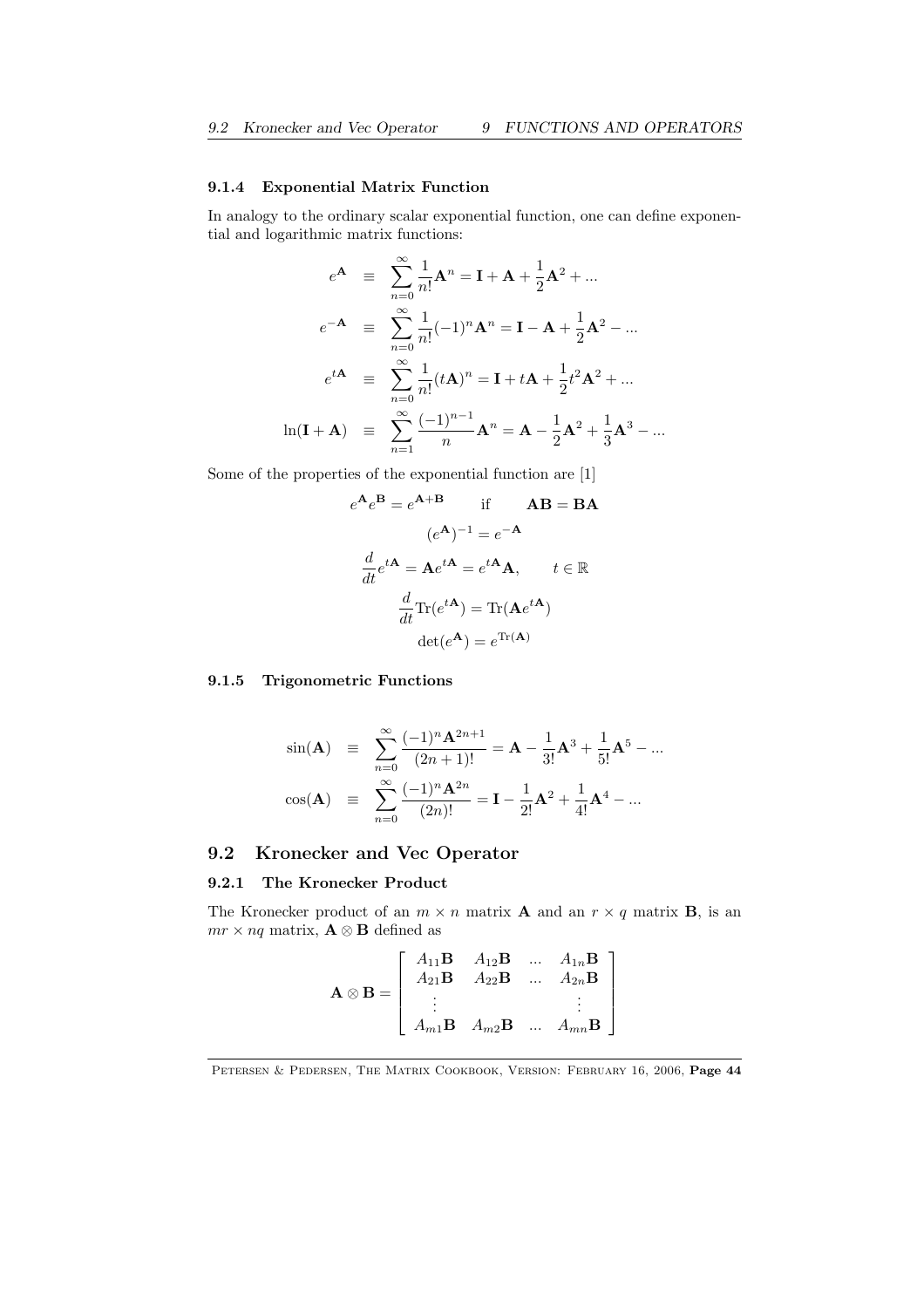The Kronecker product has the following properties (see [13])

$$
\mathbf{A} \otimes (\mathbf{B} + \mathbf{C}) = \mathbf{A} \otimes \mathbf{B} + \mathbf{A} \otimes \mathbf{C}
$$
  
\n
$$
\mathbf{A} \otimes \mathbf{B} \neq \mathbf{B} \otimes \mathbf{A}
$$
  
\n
$$
\mathbf{A} \otimes (\mathbf{B} \otimes \mathbf{C}) = (\mathbf{A} \otimes \mathbf{B}) \otimes \mathbf{C}
$$
  
\n
$$
(\alpha_A \mathbf{A} \otimes \alpha_B \mathbf{B}) = \alpha_A \alpha_B (\mathbf{A} \otimes \mathbf{B})
$$
  
\n
$$
(\mathbf{A} \otimes \mathbf{B})^T = \mathbf{A}^T \otimes \mathbf{B}^T
$$
  
\n
$$
(\mathbf{A} \otimes \mathbf{B})(\mathbf{C} \otimes \mathbf{D}) = \mathbf{A}\mathbf{C} \otimes \mathbf{B}\mathbf{D}
$$
  
\n
$$
(\mathbf{A} \otimes \mathbf{B})^{-1} = \mathbf{A}^{-1} \otimes \mathbf{B}^{-1}
$$
  
\n
$$
rank(\mathbf{A} \otimes \mathbf{B}) = rank(\mathbf{A})rank(\mathbf{B})
$$
  
\n
$$
Tr(\mathbf{A} \otimes \mathbf{B}) = Tr(\mathbf{A})Tr(\mathbf{B})
$$
  
\n
$$
det(\mathbf{A} \otimes \mathbf{B}) = det(\mathbf{A})^{rank(\mathbf{B})} det(\mathbf{B})^{rank(\mathbf{A})}
$$

# 9.2.2 The Vec Operator

The vec-operator applied on a matrix A stacks the columns into a vector, i.e. for a  $2\times 2$  matrix

$$
\mathbf{A} = \left[ \begin{array}{cc} A_{11} & A_{12} \\ A_{21} & A_{22} \end{array} \right] \qquad \text{vec}(\mathbf{A}) = \left[ \begin{array}{c} A_{11} \\ A_{21} \\ A_{12} \\ A_{22} \end{array} \right]
$$

Properties of the vec-operator include (see [13])

$$
\begin{array}{rcl}\n\text{vec}(\mathbf{A}\mathbf{X}\mathbf{B}) & = & (\mathbf{B}^T \otimes \mathbf{A})\text{vec}(\mathbf{X}) \\
\text{Tr}(\mathbf{A}^T\mathbf{B}) & = & \text{vec}(\mathbf{A})^T \text{vec}(\mathbf{B}) \\
\text{vec}(\mathbf{A} + \mathbf{B}) & = & \text{vec}(\mathbf{A}) + \text{vec}(\mathbf{B}) \\
\text{vec}(\alpha \mathbf{A}) & = & \alpha \cdot \text{vec}(\mathbf{A})\n\end{array}
$$

# 9.3 Solutions to Systems of Equations

#### 9.3.1 Existence in Linear Systems

Assume  ${\bf A}$  is  $n \times m$  and consider the linear system

$$
\mathbf{A}\mathbf{x}=\mathbf{b}
$$

Construct the augmented matrix  $\mathbf{B} = [\mathbf{A} \mathbf{b}]$  then

| Condition                                 | Solution           |
|-------------------------------------------|--------------------|
| $rank(\mathbf{A}) = rank(\mathbf{B}) = m$ | Unique solution x  |
| $rank(\mathbf{A}) = rank(\mathbf{B}) < m$ | Many solutions $x$ |
| $rank(\mathbf{A}) < rank(\mathbf{B})$     | No solutions $x$   |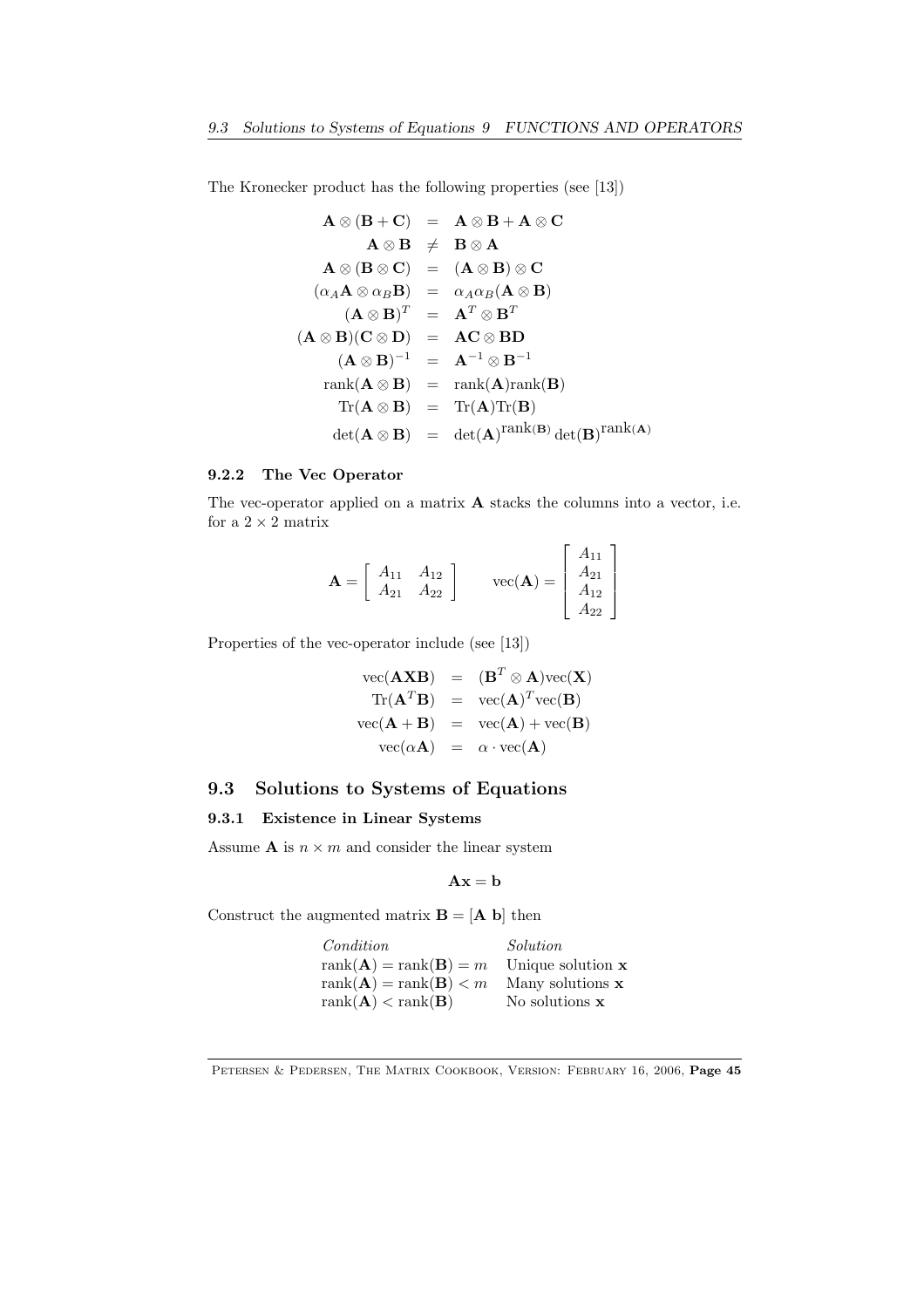#### 9.3.2 Standard Square

Assume A is square and invertible, then

$$
Ax = b \qquad \Rightarrow \qquad x = A^{-1}b
$$

#### 9.3.3 Degenerated Square

#### 9.3.4 Over-determined Rectangular

Assume **A** to be  $n \times m$ ,  $n > m$  (tall) and rank(**A**) = *m*, then

$$
\mathbf{A}\mathbf{x} = \mathbf{b} \qquad \Rightarrow \qquad \mathbf{x} = (\mathbf{A}^T \mathbf{A})^{-1} \mathbf{A}^T \mathbf{b} = \mathbf{A}^+ \mathbf{b}
$$

that is  $if$  there exists a solution  $x$  at all! If there is no solution the following can be useful:

$$
Ax = b \qquad \Rightarrow \qquad x_{min} = A^+b
$$

Now  $\mathbf{x}_{min}$  is the vector **x** which minimizes  $||\mathbf{A}\mathbf{x} - \mathbf{b}||^2$ , i.e. the vector which is "least wrong". The matrix  $A^+$  is the pseudo-inverse of A. See [3].

#### 9.3.5 Under-determined Rectangular

Assume **A** is  $n \times m$  and  $n < m$  ("broad").

$$
\mathbf{A}\mathbf{x} = \mathbf{b} \qquad \Rightarrow \qquad \mathbf{x}_{min} = \mathbf{A}^T (\mathbf{A}\mathbf{A}^T)^{-1} \mathbf{b}
$$

The equation have many solutions  $x$ . But  $x_{min}$  is the solution which minimizes  $||Ax - b||^2$  and also the solution with the smallest norm  $||x||^2$ . The same holds for a matrix version: Assume **A** is  $n \times m$ , **X** is  $m \times n$  and **B** is  $n \times n$ , then

$$
AX = B \qquad \Rightarrow \qquad X_{min} = A^{+}B
$$

The equation have many solutions  $X$ . But  $X_{min}$  is the solution which minimizes  $||AX - B||^2$  and also the solution with the smallest norm  $||X||^2$ . See [3].

Similar but different: Assume **A** is square  $n \times n$  and the matrices  $\mathbf{B}_0, \mathbf{B}_1$ are  $n \times N$ , where  $N > n$ , then if  $\mathbf{B}_0$  has maximal rank

$$
\mathbf{A}\mathbf{B}_0 = \mathbf{B}_1 \qquad \Rightarrow \qquad \mathbf{A}_{min} = \mathbf{B}_1 \mathbf{B}_0^T (\mathbf{B}_0 \mathbf{B}_0^T)^{-1}
$$

where  $A_{min}$  denotes the matrix which is optimal in a least square sense. An interpretation is that  $\bf{A}$  is the linear approximation which maps the columns vectors of  $\mathbf{B}_0$  into the columns vectors of  $\mathbf{B}_1$ .

# 9.3.6 Linear form and zeros

$$
Ax = 0, \quad \forall x \qquad \Rightarrow \qquad A = 0
$$

Petersen & Pedersen, The Matrix Cookbook, Version: February 16, 2006, Page 46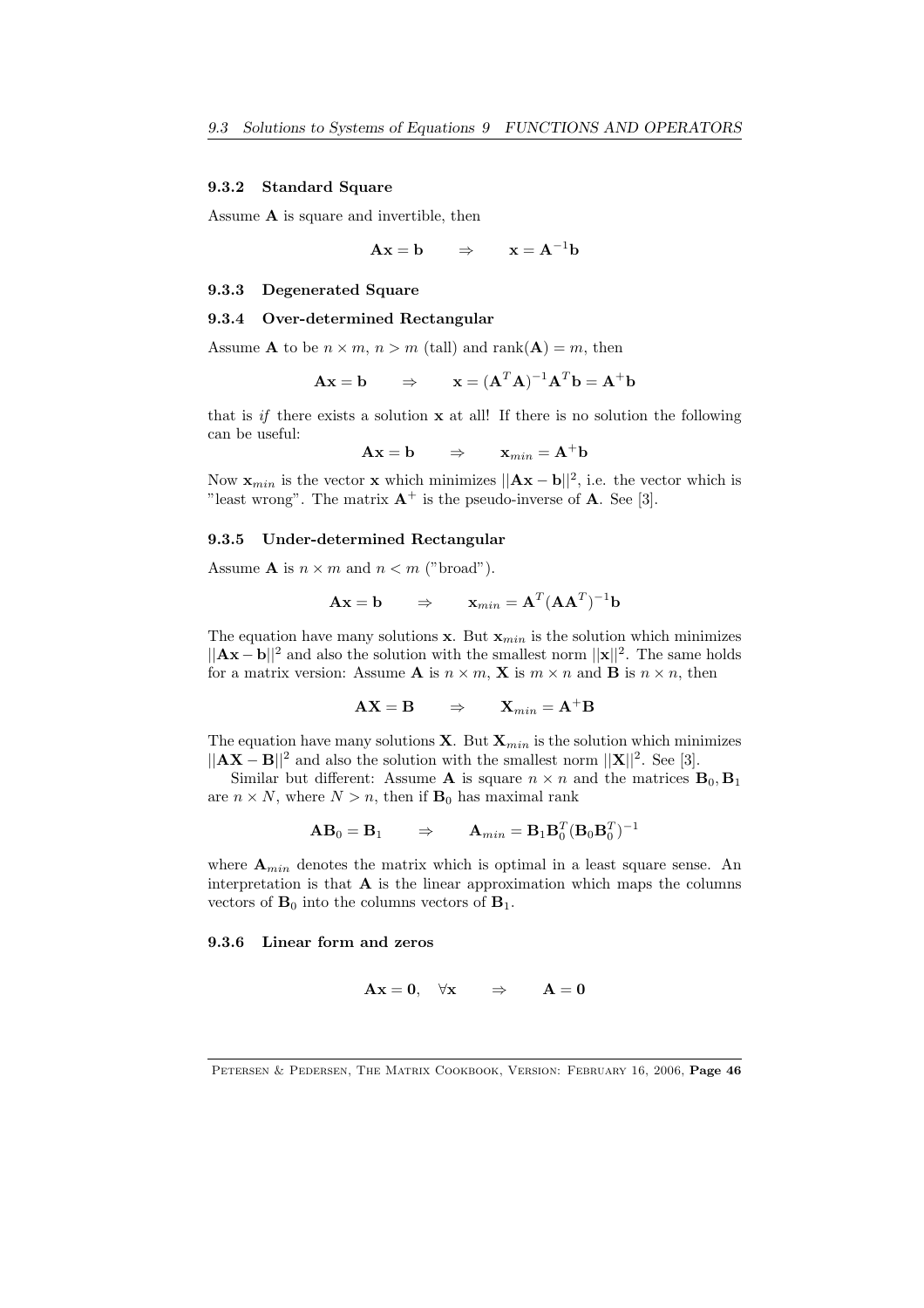#### 9.3.7 Square form and zeros

If A is symmetric, then

$$
\mathbf{x}^T \mathbf{A} \mathbf{x} = \mathbf{0}, \quad \forall \mathbf{x} \qquad \Rightarrow \qquad \mathbf{A} = \mathbf{0}
$$

# 9.3.8 The Lyapunov Equation

$$
\mathbf{AX} + \mathbf{XB} = \mathbf{C}
$$

$$
\text{vec}(\mathbf{X}) = (\mathbf{I} \otimes \mathbf{A} + \mathbf{B}^T \otimes \mathbf{I})^{-1} \text{vec}(\mathbf{C})
$$

See Sec 9.2.1 and 9.2.2 for details on the Kronecker product and the vec operator.

# 9.3.9 Encapsulating Sum

$$
\sum_{n} \mathbf{A}_{n} \mathbf{X} \mathbf{B}_{n} = \mathbf{C}
$$

$$
\text{vec}(\mathbf{X}) = \left(\sum_{n} \mathbf{B}_{n}^{T} \otimes \mathbf{A}_{n}\right)^{-1} \text{vec}(\mathbf{C})
$$

See Sec 9.2.1 and 9.2.2 for details on the Kronecker product and the vec operator.

# 9.4 Matrix Norms

# 9.4.1 Definitions

A matrix norm is a mapping which fulfils

$$
||\mathbf{A}|| \ge 0 \t ||\mathbf{A}|| = 0 \Leftrightarrow \mathbf{A} = \mathbf{0}
$$
  
 
$$
||c\mathbf{A}|| = |c|||\mathbf{A}||, \t c \in \mathbb{R}
$$
  
 
$$
||\mathbf{A} + \mathbf{B}|| \le ||\mathbf{A}|| + ||\mathbf{B}||
$$

# 9.4.2 Examples

$$
\|\mathbf{A}\|_{1} = \max_{j} \sum_{i} |A_{ij}|
$$
  
\n
$$
\|\mathbf{A}\|_{2} = \sqrt{\max_{i} \operatorname{eig}(\mathbf{A}^{T} \mathbf{A})}
$$
  
\n
$$
\|\mathbf{A}\|_{p} = (\max_{\|\mathbf{x}\|_{p}} \| \mathbf{A} \|\mathbf{x}\|_{p})^{1/p}
$$
  
\n
$$
\|\mathbf{A}\|_{\infty} = \max_{i} \sum_{j} |A_{ij}|
$$
  
\n
$$
\|\mathbf{A}\|_{F} = \sqrt{\sum_{ij} |A_{ij}|^{2}} = \sqrt{\text{Tr}(\mathbf{A}\mathbf{A}^{H})}
$$
 (Frobenius)  
\n
$$
\|\mathbf{A}\|_{max} = \max_{ij} |A_{ij}|
$$
  
\n
$$
\|\mathbf{A}\|_{KF} = ||\text{sing}(\mathbf{A})||_{1}
$$
 (Ky Fan)

where  $sing(A)$  is the vector of singular values of the matrix  $A$ .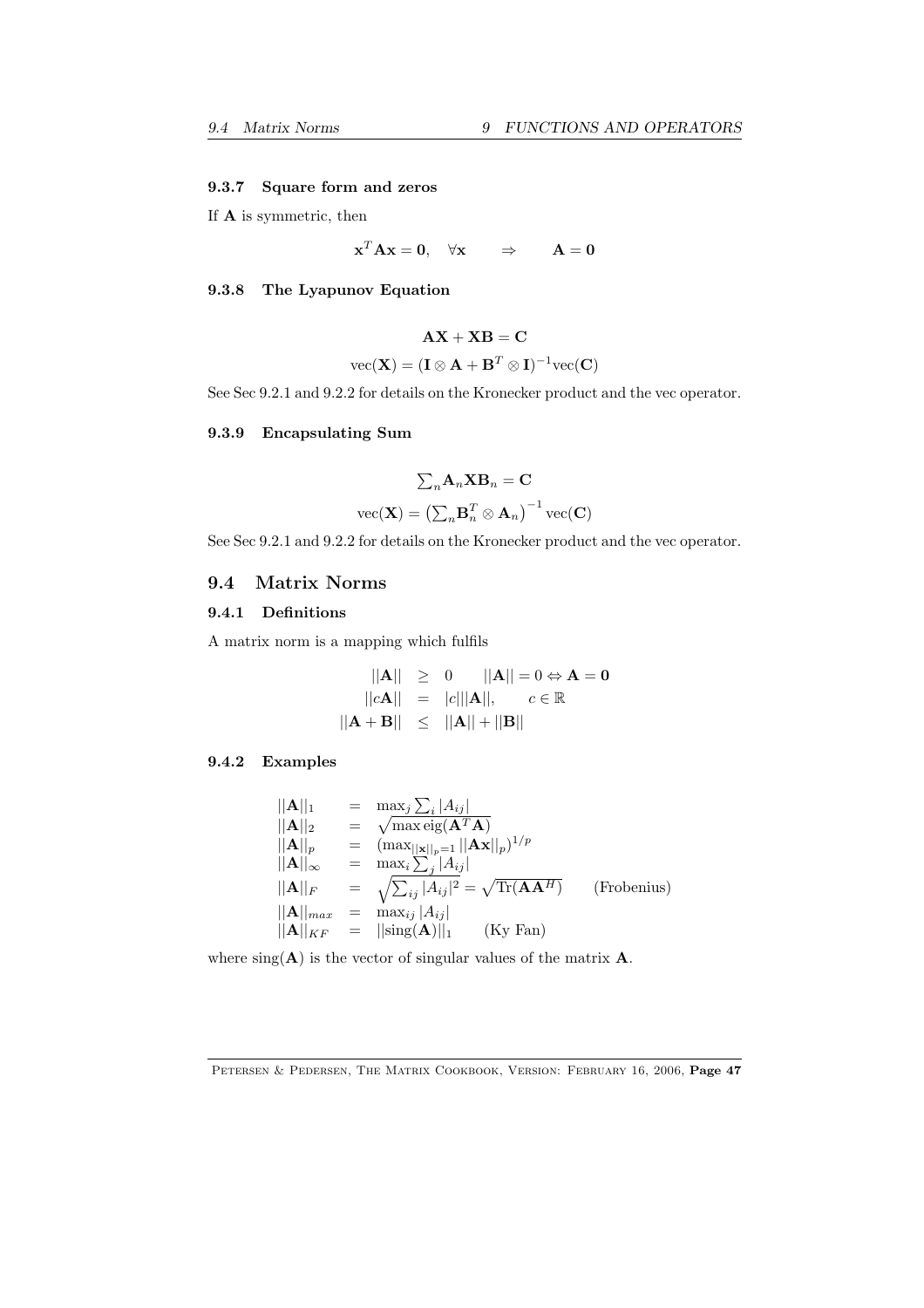#### 9.4.3 Inequalities

E. H. Rasmussen has in yet unpublished material derived and collected the following inequalities. They are collected in a table as below, assuming  $A$  is an  $m \times n$ , and  $d = \min\{m, n\}$ 

|                           | $  \mathbf{A}  _{max}$ | $  \mathbf{A}  _1$ | $\ {\bf A}\ _\infty$          | $  \mathbf{A}  _2$ | $\ {\mathbf A}\ _F$ | $\ {\mathbf A}\ _{KF}$ |
|---------------------------|------------------------|--------------------|-------------------------------|--------------------|---------------------|------------------------|
| $  {\bf A}  _{max}$       |                        |                    |                               |                    |                     |                        |
| $  \mathbf{A}  _1$        | $m\,$                  |                    | m                             | $\sqrt{m}$         | $\sqrt{m}$          | /m                     |
| $  \mathbf{A}  _{\infty}$ | $\, n$                 | $\it n$            |                               | $\sqrt{n}$         | $\sqrt{n}$          | $\sqrt{n}$             |
| $  \mathbf{A}  _2$        | $\sqrt{mn}$            | $\sqrt{n}$         | $\sqrt{m}$                    |                    |                     |                        |
| $  \mathbf{A}  _F$        | $\sqrt{mn}$            | $\sqrt{n}$         | $\sqrt{m}$                    | $\sqrt{d}$         |                     |                        |
| $  {\bf A}  _{KF}$        | $\it 'mnd$             | $^{\prime}$ nd     | $\hspace{.1cm}\mathit{f}$ and | d.                 | d                   |                        |

which are to be read as, e.g.

$$
||\mathbf{A}||_2 \leq \sqrt{m} \cdot ||\mathbf{A}||_{\infty}
$$

#### 9.4.4 Condition Number

The 2-norm of **A** equals  $\sqrt{\max(\text{eig}(\mathbf{A}^T\mathbf{A})))}$  [9, p.57]. For a symmetric, positive definite matrix, this reduces to  $max(eig(A))$  The condition number based on the 2-norm thus reduces to

$$
\|\mathbf{A}\|_2 \|\mathbf{A}^{-1}\|_2 = \max(\text{eig}(\mathbf{A})) \max(\text{eig}(\mathbf{A}^{-1})) = \frac{\max(\text{eig}(\mathbf{A}))}{\min(\text{eig}(\mathbf{A}))}. \tag{76}
$$

# 9.5 Rank

#### 9.5.1 Sylvester's Inequality

If **A** is  $m \times n$  and **B** is  $n \times r$ , then

 $rank(\mathbf{A}) + rank(\mathbf{B}) - n \leq rank(\mathbf{AB}) \leq min\{rank(\mathbf{A}),rank(\mathbf{B})\}$ 

# 9.6 Integral Involving Dirac Delta Functions

Assuming A to be square, then

$$
\int p(\mathbf{s})\delta(\mathbf{x} - \mathbf{A}\mathbf{s})d\mathbf{s} = \frac{1}{\det(\mathbf{A})}p(\mathbf{A}^{-1}\mathbf{x})
$$

Assuming A to be "underdetermined", i.e. "tall", then

$$
\int p(\mathbf{s}) \delta(\mathbf{x} - \mathbf{A}\mathbf{s}) d\mathbf{s} = \begin{cases} \frac{1}{\sqrt{\det(\mathbf{A}^T \mathbf{A})}} p(\mathbf{A}^+ \mathbf{x}) & \text{if } \mathbf{x} = \mathbf{A} \mathbf{A}^+ \mathbf{x} \\ 0 & \text{elsewhere} \end{cases}
$$

See [8].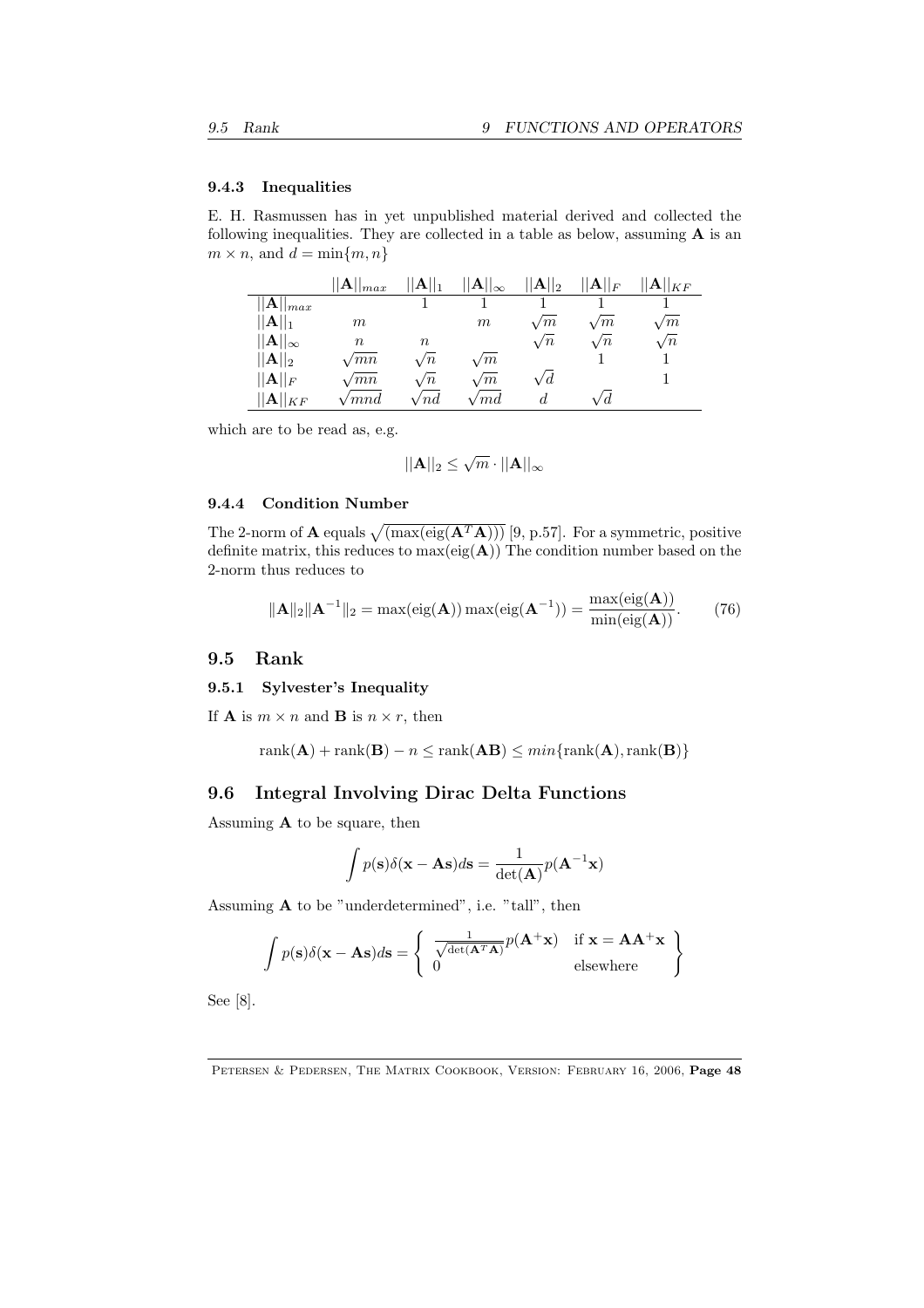# 9.7 Miscellaneous

For any  ${\bf A}$  it holds that

$$
rank(\mathbf{A}) = rank(\mathbf{A}^T) = rank(\mathbf{A}\mathbf{A}^T) = rank(\mathbf{A}^T\mathbf{A})
$$

It holds that

**A** is positive definite 
$$
\Leftrightarrow \exists B
$$
 invertible, such that **A** = **BB**<sup>T</sup>

# 9.7.1 Orthogonal matrix

If **A** is orthogonal, then  $det(\mathbf{A}) = \pm 1$ .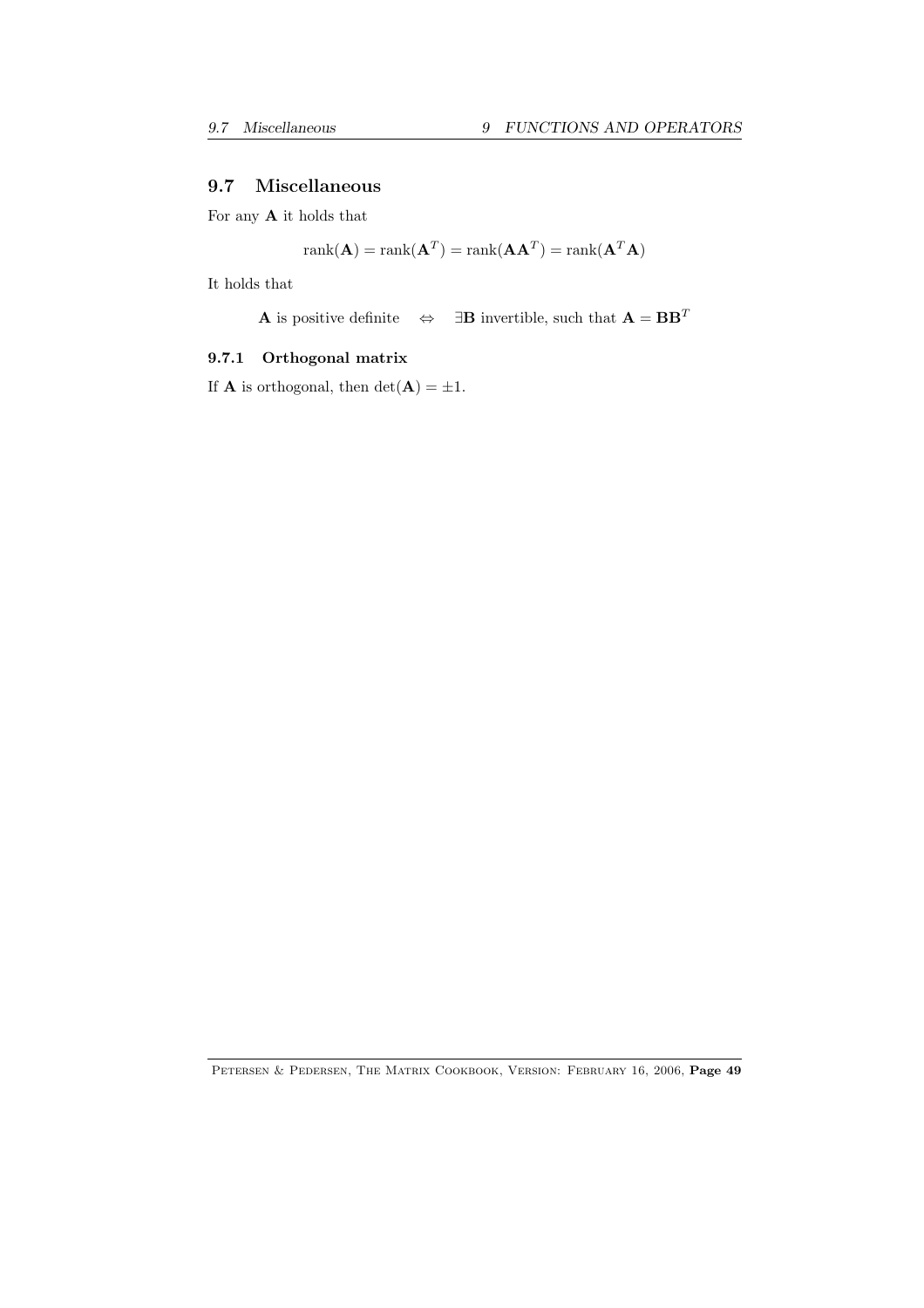# A One-dimensional Results

# A.1 Gaussian

A.1.1 Density

$$
p(x) = \frac{1}{\sqrt{2\pi\sigma^2}} \exp\left(-\frac{(x-\mu)^2}{2\sigma^2}\right)
$$

# A.1.2 Normalization

$$
\int e^{-\frac{(s-\mu)^2}{2\sigma^2}} ds = \sqrt{2\pi\sigma^2}
$$

$$
\int e^{-(ax^2+bx+c)} dx = \sqrt{\frac{\pi}{a}} \exp\left[\frac{b^2-4ac}{4a}\right]
$$

$$
\int e^{c_2x^2+c_1x+c_0} dx = \sqrt{\frac{\pi}{-c_2}} \exp\left[\frac{c_1^2-4c_2c_0}{-4c_2}\right]
$$

# A.1.3 Derivatives

or

$$
\frac{\partial p(x)}{\partial \mu} = p(x) \frac{(x - \mu)}{\sigma^2}
$$

$$
\frac{\partial \ln p(x)}{\partial \mu} = \frac{(x - \mu)}{\sigma^2}
$$

$$
\frac{\partial p(x)}{\partial \sigma} = p(x) \frac{1}{\sigma} \left[ \frac{(x - \mu)^2}{\sigma^2} - 1 \right]
$$

$$
\frac{\partial \ln p(x)}{\partial \sigma} = \frac{1}{\sigma} \left[ \frac{(x - \mu)^2}{\sigma^2} - 1 \right]
$$

# A.1.4 Completing the Squares

$$
c_2x^2 + c_1x + c_0 = -a(x - b)^2 + w
$$

$$
-a = c_2 \qquad b = \frac{1}{2}\frac{c_1}{c_2} \qquad w = \frac{1}{4}\frac{c_1^2}{c_2} + c_0
$$

$$
c_2x^2 + c_1x + c_0 = -\frac{1}{2\sigma^2}(x - \mu)^2 + d
$$

$$
\mu = \frac{-c_1}{2c_2} \qquad \sigma^2 = \frac{-1}{2c_2} \qquad d = c_0 - \frac{c_1^2}{4c_2}
$$

PETERSEN & PEDERSEN, THE MATRIX COOKBOOK, VERSION: FEBRUARY 16, 2006, Page 50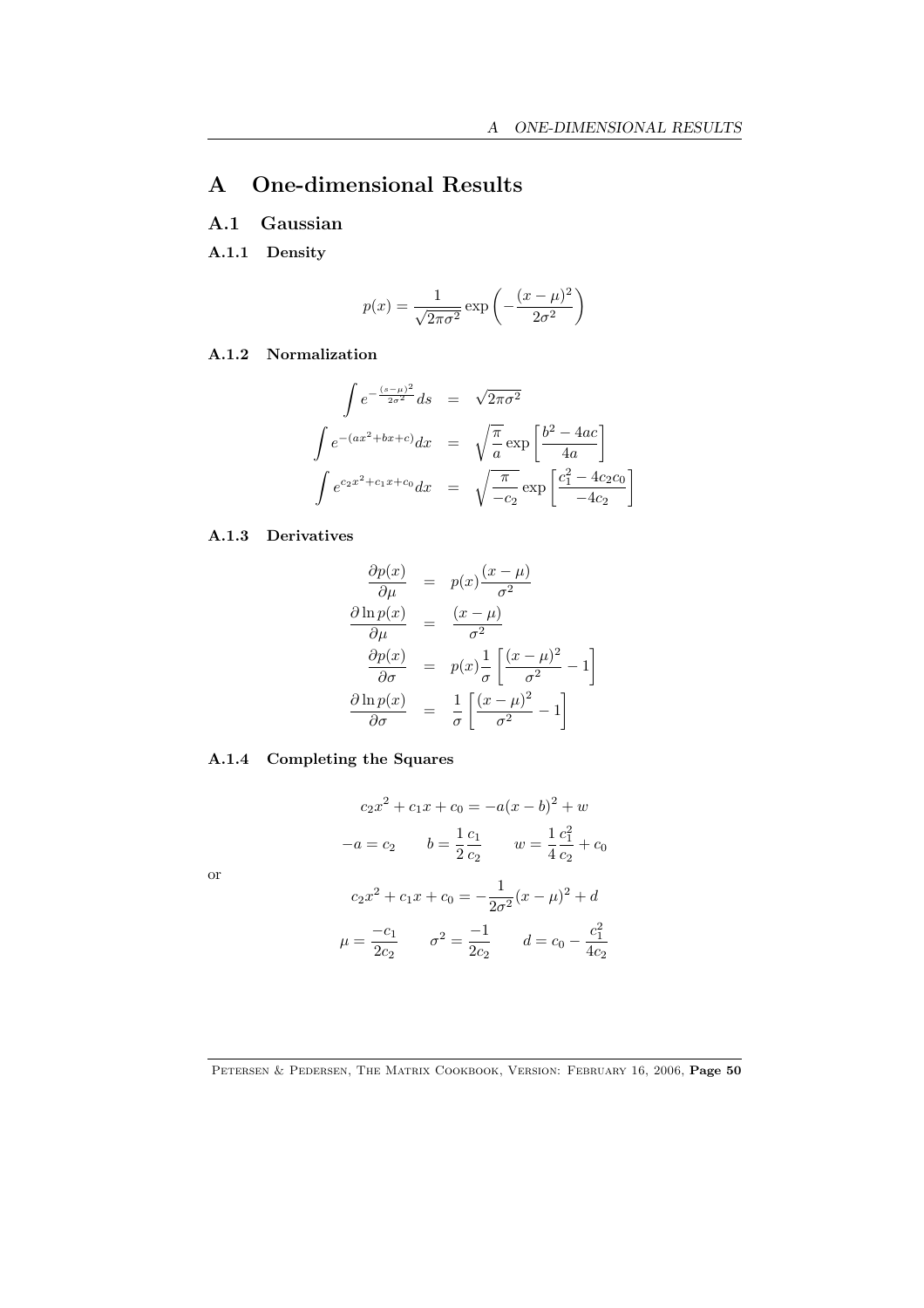# A.1.5 Moments

If the density is expressed by

$$
p(x) = {1 \over \sqrt{2\pi\sigma^2}} \exp \left[ -{(s-\mu)^2 \over 2\sigma^2} \right]
$$
 or  $p(x) = C \exp(c_2 x^2 + c_1 x)$ 

then the first few basic moments are

$$
\langle x \rangle = \mu = \frac{-c_1}{2c_2}
$$
  
\n
$$
\langle x^2 \rangle = \sigma^2 + \mu^2 = \frac{-1}{2c_2} + \left(\frac{-c_1}{2c_2}\right)^2
$$
  
\n
$$
\langle x^3 \rangle = 3\sigma^2 \mu + \mu^3 = \frac{c_1}{(2c_2)^2} \left[3 - \frac{c_1^2}{2c_2}\right]
$$
  
\n
$$
\langle x^4 \rangle = \mu^4 + 6\mu^2 \sigma^2 + 3\sigma^4 = \left(\frac{c_1}{2c_2}\right)^4 + 6\left(\frac{c_1}{2c_2}\right)^2 \left(\frac{-1}{2c_2}\right) + 3\left(\frac{1}{2c_2}\right)^2
$$

and the central moments are

$$
\langle (x - \mu) \rangle = 0 = 0
$$
  

$$
\langle (x - \mu)^2 \rangle = \sigma^2 = \begin{bmatrix} -1 \\ 2c_2 \end{bmatrix}
$$
  

$$
\langle (x - \mu)^3 \rangle = 0 = 0
$$
  

$$
\langle (x - \mu)^4 \rangle = 3\sigma^4 = 3\left[\frac{1}{2c_2}\right]^2
$$

A kind of pseudo-moments (un-normalized integrals) can easily be derived as

$$
\int \exp(c_2 x^2 + c_1 x) x^n dx = Z \langle x^n \rangle = \sqrt{\frac{\pi}{-c_2}} \exp\left[\frac{c_1^2}{-4c_2}\right] \langle x^n \rangle
$$

From the un-centralized moments one can derive other entities like

$$
\langle x^2 \rangle - \langle x \rangle^2 = \sigma^2 = \frac{-1}{2c_2}
$$
  
\n
$$
\langle x^3 \rangle - \langle x^2 \rangle \langle x \rangle = 2\sigma^2 \mu = \frac{2c_1}{(2c_2)^2}
$$
  
\n
$$
\langle x^4 \rangle - \langle x^2 \rangle^2 = 2\sigma^4 + 4\mu^2 \sigma^2 = \frac{2}{(2c_2)^2} \left[ 1 - 4 \frac{c_1^2}{2c_2} \right]
$$

# A.2 One Dimensional Mixture of Gaussians

# A.2.1 Density and Normalization

$$
p(s) = \sum_{k}^{K} \frac{\rho_k}{\sqrt{2\pi\sigma_k^2}} \exp\left[-\frac{1}{2}\frac{(s-\mu_k)^2}{\sigma_k^2}\right]
$$

# A.2.2 Moments

An useful fact of MoG, is that

$$
\langle x^n\rangle=\sum_k\rho_k\langle x^n\rangle_k
$$

PETERSEN & PEDERSEN, THE MATRIX COOKBOOK, VERSION: FEBRUARY 16, 2006, Page 51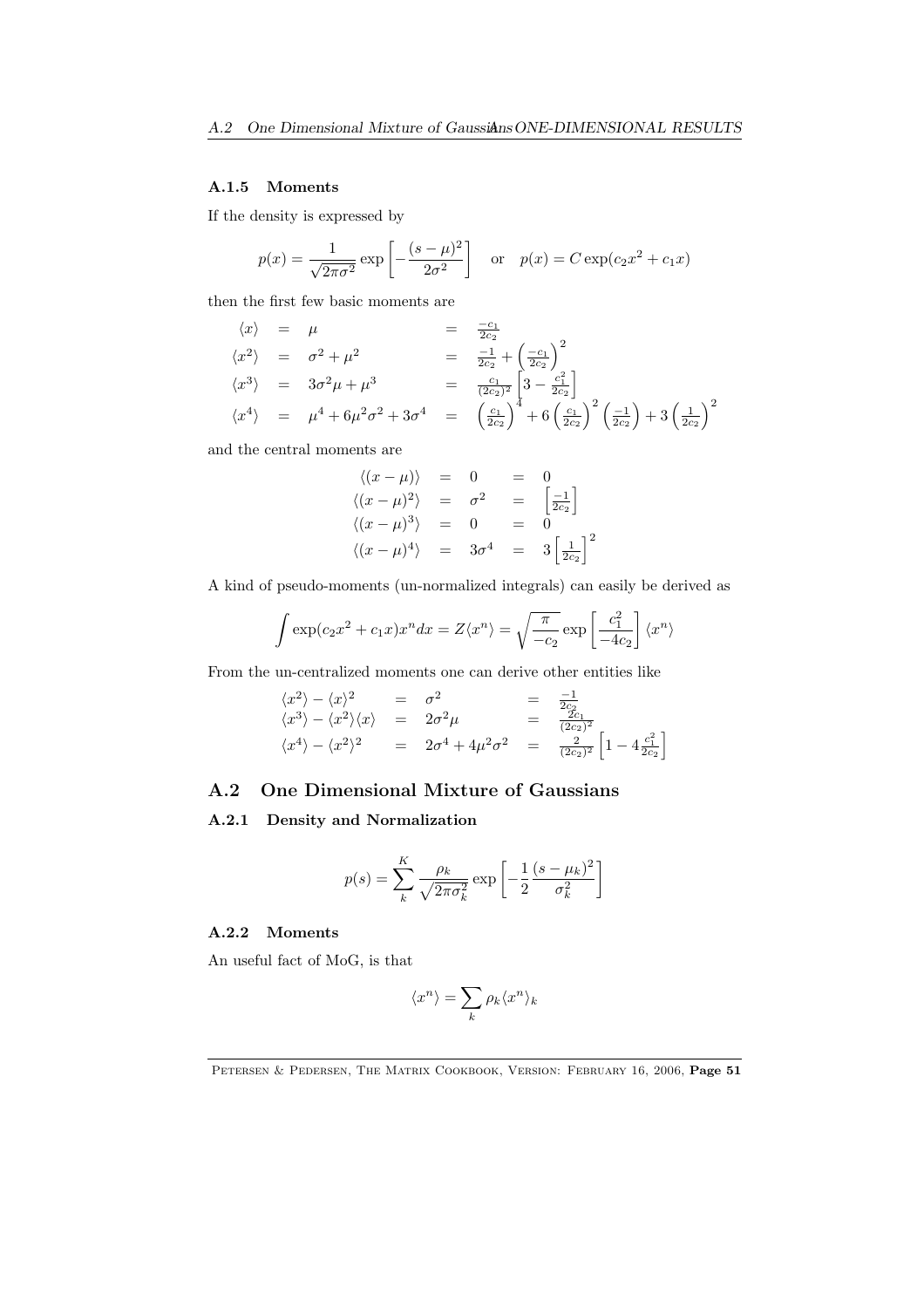where  $\langle \cdot \rangle_k$  denotes average with respect to the *k.th* component. We can calculate the first four moments from the densities

$$
p(x) = \sum_{k} \rho_k \frac{1}{\sqrt{2\pi\sigma_k^2}} \exp\left[-\frac{1}{2}\frac{(x-\mu_k)^2}{\sigma_k^2}\right]
$$

$$
p(x) = \sum_{k} \rho_k C_k \exp\left[c_k x^2 + c_{k1} x\right]
$$

as

$$
\langle x \rangle = \sum_{k} \rho_{k} \mu_{k} = \sum_{k} \rho_{k} \left[ \frac{-c_{k1}}{2c_{k2}} \right]
$$
  
\n
$$
\langle x^{2} \rangle = \sum_{k} \rho_{k} (\sigma_{k}^{2} + \mu_{k}^{2}) = \sum_{k} \rho_{k} \left[ \frac{-1}{2c_{k2}} + \left( \frac{-c_{k1}}{2c_{k2}} \right)^{2} \right]
$$
  
\n
$$
\langle x^{3} \rangle = \sum_{k} \rho_{k} (3\sigma_{k}^{2} \mu_{k} + \mu_{k}^{3}) = \sum_{k} \rho_{k} \left[ \frac{c_{k1}}{(2c_{k2})^{2}} \left[ 3 - \frac{c_{k1}^{2}}{2c_{k2}} \right] \right]
$$
  
\n
$$
\langle x^{4} \rangle = \sum_{k} \rho_{k} (\mu_{k}^{4} + 6\mu_{k}^{2} \sigma_{k}^{2} + 3\sigma_{k}^{4}) = \sum_{k} \rho_{k} \left[ \left( \frac{1}{2c_{k2}} \right)^{2} \left[ \left( \frac{c_{k1}}{2c_{k2}} \right)^{2} - 6 \frac{c_{k1}^{2}}{2c_{k2}} + 3 \right] \right]
$$

If all the gaussians are centered, i.e.  $\mu_k = 0$  for all *k*, then

$$
\langle x \rangle = 0 = 0
$$
  
\n
$$
\langle x^2 \rangle = \sum_k \rho_k \sigma_k^2 = \sum_k \rho_k \left[ \frac{-1}{2c_{k2}} \right]
$$
  
\n
$$
\langle x^3 \rangle = 0 = 0
$$
  
\n
$$
\langle x^4 \rangle = \sum_k \rho_k 3 \sigma_k^4 = \sum_k \rho_k 3 \left[ \frac{-1}{2c_{k2}} \right]^2
$$

From the un-centralized moments one can derive other entities like

$$
\begin{array}{rcl}\n\langle x^2 \rangle - \langle x \rangle^2 & = & \sum_{k,k'} \rho_k \rho_{k'} \left[ \mu_k^2 + \sigma_k^2 - \mu_k \mu_{k'} \right] \\
\langle x^3 \rangle - \langle x^2 \rangle \langle x \rangle & = & \sum_{k,k'} \rho_k \rho_{k'} \left[ 3\sigma_k^2 \mu_k + \mu_k^3 - (\sigma_k^2 + \mu_k^2) \mu_{k'} \right] \\
\langle x^4 \rangle - \langle x^2 \rangle^2 & = & \sum_{k,k'} \rho_k \rho_{k'} \left[ \mu_k^4 + 6\mu_k^2 \sigma_k^2 + 3\sigma_k^4 - (\sigma_k^2 + \mu_k^2) (\sigma_k^2 + \mu_{k'}^2) \right]\n\end{array}
$$

# A.2.3 Derivatives

Defining  $p(s) = \sum_{k} \rho_k \mathcal{N}_s(\mu_k, \sigma_k^2)$  we get for a parameter  $\theta_j$  of the j.th component

$$
\frac{\partial \ln p(s)}{\partial \theta_j} = \frac{\rho_j \mathcal{N}_s(\mu_j, \sigma_j^2)}{\sum_k \rho_k \mathcal{N}_s(\mu_k, \sigma_k^2)} \frac{\partial \ln(\rho_j \mathcal{N}_s(\mu_j, \sigma_j^2))}{\partial \theta_j}
$$

that is,

$$
\frac{\partial \ln p(s)}{\partial \rho_j} = \frac{\rho_j \mathcal{N}_s(\mu_j, \sigma_j^2)}{\sum_k \rho_k \mathcal{N}_s(\mu_k, \sigma_k^2)} \frac{1}{\rho_j}
$$
\n
$$
\frac{\partial \ln p(s)}{\partial \mu_j} = \frac{\rho_j \mathcal{N}_s(\mu_j, \sigma_j^2)}{\sum_k \rho_k \mathcal{N}_s(\mu_k, \sigma_k^2)} \frac{(s - \mu_j)}{\sigma_j^2}
$$
\n
$$
\frac{\partial \ln p(s)}{\partial \sigma_j} = \frac{\rho_j \mathcal{N}_s(\mu_j, \sigma_j^2)}{\sum_k \rho_k \mathcal{N}_s(\mu_k, \sigma_k^2)} \frac{1}{\sigma_j} \left[ \frac{(s - \mu_j)^2}{\sigma_j^2} - 1 \right]
$$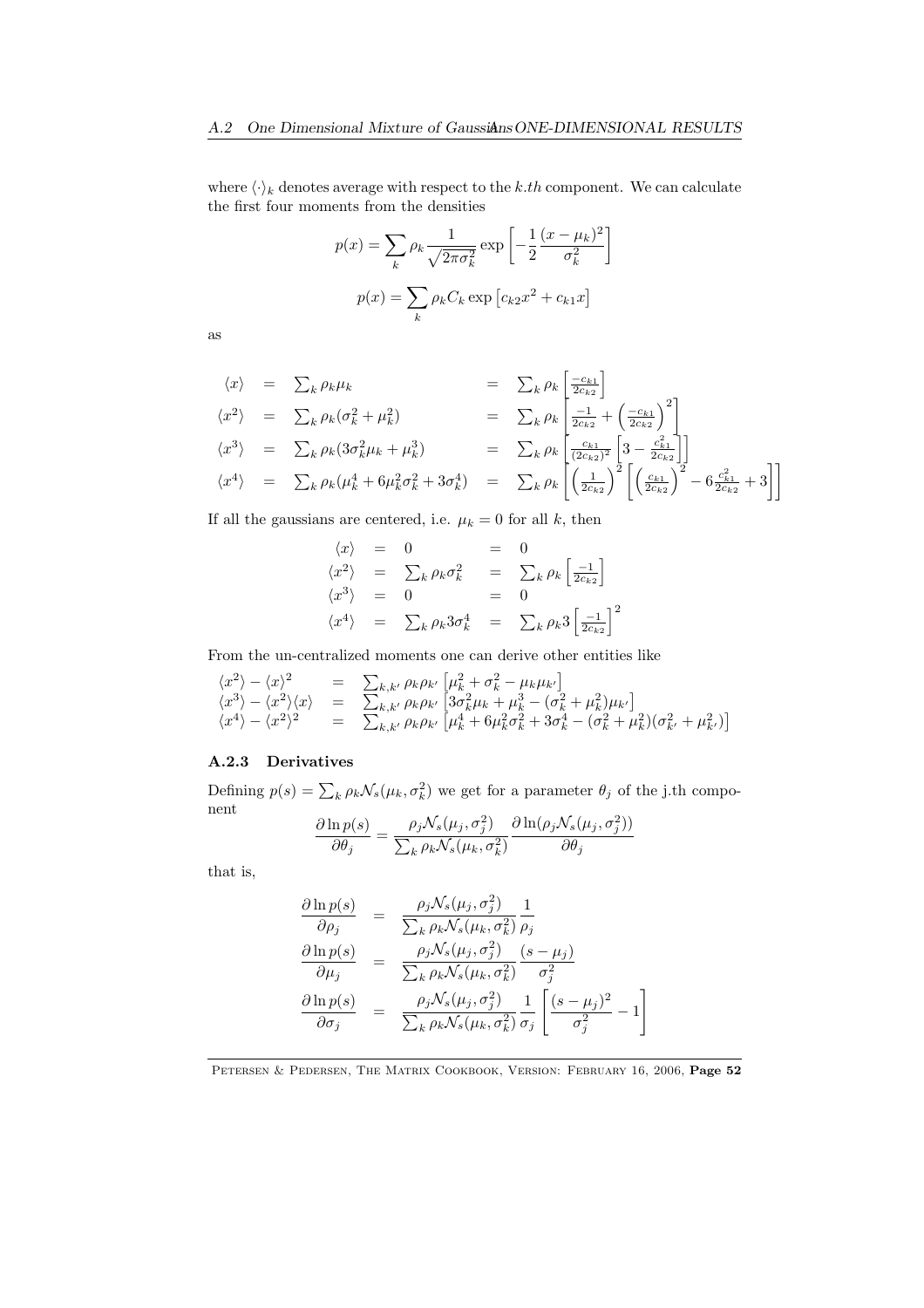Note that  $\rho_k$  must be constrained to be proper ratios. Defining the ratios by  $\rho_j = e^{r_j} / \sum_k e^{r_k}$ , we obtain

$$
\frac{\partial \ln p(s)}{\partial r_j} = \sum_l \frac{\partial \ln p(s)}{\partial \rho_l} \frac{\partial \rho_l}{\partial r_j} \quad \text{where} \quad \frac{\partial \rho_l}{\partial r_j} = \rho_l (\delta_{lj} - \rho_j)
$$

# B Proofs and Details

# B.1 Misc Proofs

# B.1.1 Proof of Equation 14

Essentially we need to calculate

$$
\frac{\partial (\mathbf{X}^{n})_{kl}}{\partial X_{ij}} = \frac{\partial}{\partial X_{ij}} \sum_{u_1, ..., u_{n-1}} X_{k, u_1} X_{u_1, u_2} ... X_{u_{n-1}, l}
$$
  
\n
$$
= \delta_{k,i} \delta_{u_1,j} X_{u_1, u_2} ... X_{u_{n-1}, l}
$$
  
\n
$$
+ X_{k, u_1} \delta_{u_1,i} \delta_{u_2,j} ... X_{u_{n-1}, l}
$$
  
\n:  
\n
$$
+ X_{k, u_1} X_{u_1, u_2} ... \delta_{u_{n-1},i} \delta_{l,j}
$$
  
\n
$$
= \sum_{r=0}^{n-1} (\mathbf{X}^{r})_{ki} (\mathbf{X}^{n-1-r})_{jl}
$$
  
\n
$$
= \sum_{r=0}^{n-1} (\mathbf{X}^{r} \mathbf{J}^{ij} \mathbf{X}^{n-1-r})_{kl}
$$

Using the properties of the single entry matrix found in Sec. 8.2.4, the result follows easily.

# B.1.2 Details on Eq. 78

$$
\partial \det(\mathbf{X}^{H} \mathbf{A} \mathbf{X}) = \det(\mathbf{X}^{H} \mathbf{A} \mathbf{X}) \text{Tr}[(\mathbf{X}^{H} \mathbf{A} \mathbf{X})^{-1} \partial (\mathbf{X}^{H} \mathbf{A} \mathbf{X})]
$$
\n
$$
= \det(\mathbf{X}^{H} \mathbf{A} \mathbf{X}) \text{Tr}[(\mathbf{X}^{H} \mathbf{A} \mathbf{X})^{-1} (\partial (\mathbf{X}^{H}) \mathbf{A} \mathbf{X} + \mathbf{X}^{H} \partial (\mathbf{A} \mathbf{X}))]
$$
\n
$$
= \det(\mathbf{X}^{H} \mathbf{A} \mathbf{X}) (\text{Tr}[(\mathbf{X}^{H} \mathbf{A} \mathbf{X})^{-1} \partial (\mathbf{X}^{H}) \mathbf{A} \mathbf{X}]
$$
\n
$$
+ \text{Tr}[(\mathbf{X}^{H} \mathbf{A} \mathbf{X})^{-1} \mathbf{X}^{H} \partial (\mathbf{A} \mathbf{X})]]
$$
\n
$$
= \det(\mathbf{X}^{H} \mathbf{A} \mathbf{X}) (\text{Tr}[\mathbf{A} \mathbf{X} (\mathbf{X}^{H} \mathbf{A} \mathbf{X})^{-1} \partial (\mathbf{X}^{H})]
$$
\n
$$
+ \text{Tr}[(\mathbf{X}^{H} \mathbf{A} \mathbf{X})^{-1} \mathbf{X}^{H} \mathbf{A} \partial (\mathbf{X})])
$$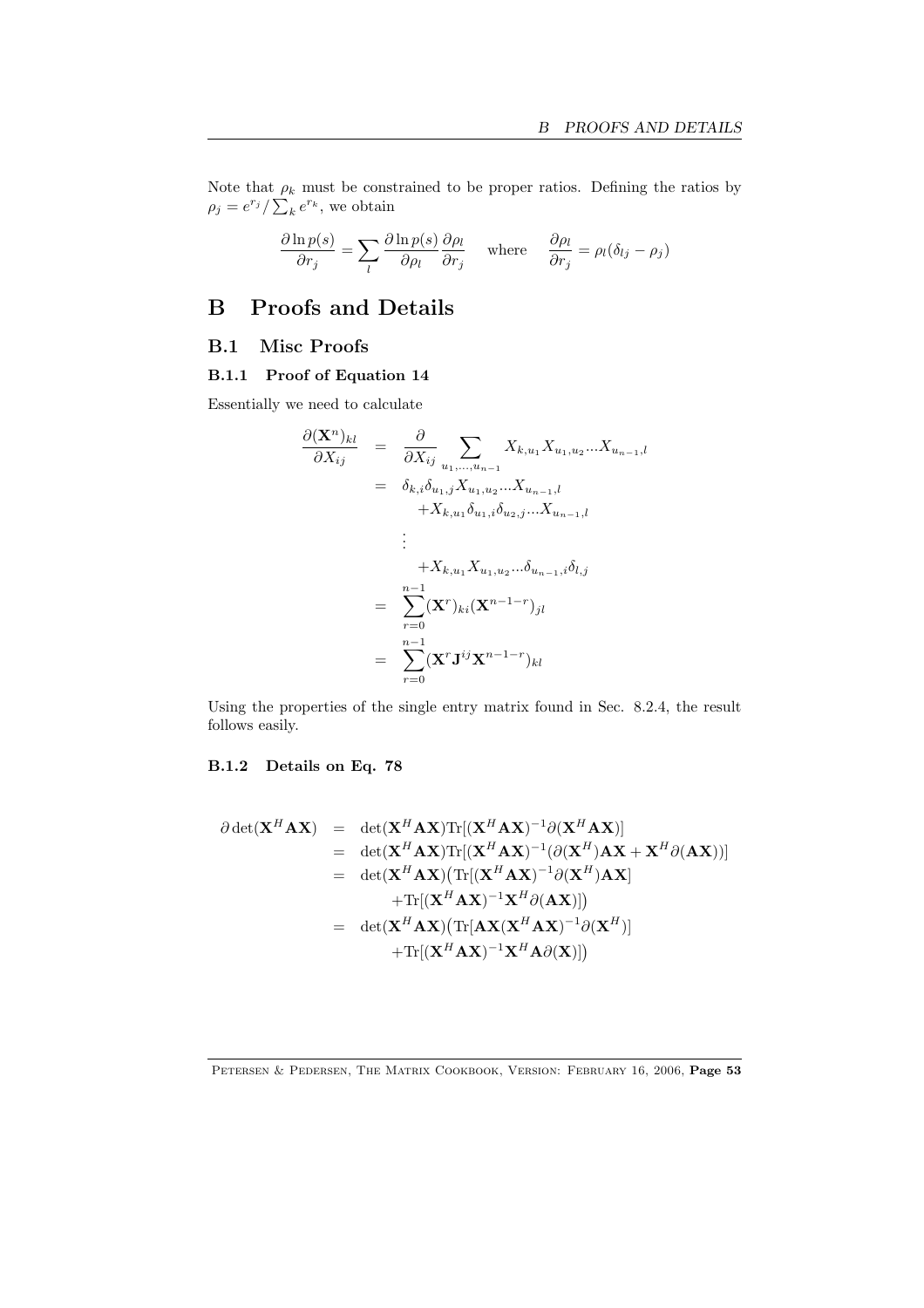First, the derivative is found with respect to the real part of  $X$ 

$$
\frac{\partial \det(\mathbf{X}^H \mathbf{A} \mathbf{X})}{\partial \Re \mathbf{X}} = \det(\mathbf{X}^H \mathbf{A} \mathbf{X}) \Big( \frac{\text{Tr}[\mathbf{A} \mathbf{X} (\mathbf{X}^H \mathbf{A} \mathbf{X})^{-1} \partial (\mathbf{X}^H)]}{\partial \Re \mathbf{X}} + \frac{\text{Tr}[(\mathbf{X}^H \mathbf{A} \mathbf{X})^{-1} \mathbf{X}^H \mathbf{A} \partial (\mathbf{X})]}{\partial \Re \mathbf{X}} \Big)
$$
\n
$$
= \det(\mathbf{X}^H \mathbf{A} \mathbf{X}) (\mathbf{A} \mathbf{X} (\mathbf{X}^H \mathbf{A} \mathbf{X})^{-1} + ((\mathbf{X}^H \mathbf{A} \mathbf{X})^{-1} \mathbf{X}^H \mathbf{A})^T)
$$

Through the calculations, (16) and (47) were used. In addition, by use of (48), the derivative is found with respect to the imaginary part of  $\mathbf X$ 

$$
i\frac{\partial \det(\mathbf{X}^{H}\mathbf{A}\mathbf{X})}{\partial \Im \mathbf{X}} = i\det(\mathbf{X}^{H}\mathbf{A}\mathbf{X}) \left( \frac{\text{Tr}[\mathbf{A}\mathbf{X}(\mathbf{X}^{H}\mathbf{A}\mathbf{X})^{-1}\partial(\mathbf{X}^{H})]}{\partial \Im \mathbf{X}} + \frac{\text{Tr}[(\mathbf{X}^{H}\mathbf{A}\mathbf{X})^{-1}\mathbf{X}^{H}\mathbf{A}\partial(\mathbf{X})]}{\partial \Im \mathbf{X}} \right)
$$
  
= det( $\mathbf{X}^{H}\mathbf{A}\mathbf{X}$ )( $\mathbf{A}\mathbf{X}(\mathbf{X}^{H}\mathbf{A}\mathbf{X})^{-1} - ((\mathbf{X}^{H}\mathbf{A}\mathbf{X})^{-1}\mathbf{X}^{H}\mathbf{A})^{T}$ )

Hence, derivative yields

$$
\frac{\partial \det(\mathbf{X}^H \mathbf{A} \mathbf{X})}{\partial \mathbf{X}} = \frac{1}{2} \Big( \frac{\partial \det(\mathbf{X}^H \mathbf{A} \mathbf{X})}{\partial \Re \mathbf{X}} - i \frac{\partial \det(\mathbf{X}^H \mathbf{A} \mathbf{X})}{\partial \Im \mathbf{X}} \Big)
$$
  
= det( $\mathbf{X}^H \mathbf{A} \mathbf{X}$ ) (( $\mathbf{X}^H \mathbf{A} \mathbf{X}$ )<sup>-1</sup> $\mathbf{X}^H \mathbf{A}$ )<sup>T</sup>

and the complex conjugate derivative yields

$$
\frac{\partial \det(\mathbf{X}^H \mathbf{A} \mathbf{X})}{\partial \mathbf{X}^*} = \frac{1}{2} \Big( \frac{\partial \det(\mathbf{X}^H \mathbf{A} \mathbf{X})}{\partial \Re \mathbf{X}} + i \frac{\partial \det(\mathbf{X}^H \mathbf{A} \mathbf{X})}{\partial \Im \mathbf{X}} \Big) \n= \det(\mathbf{X}^H \mathbf{A} \mathbf{X}) \mathbf{A} \mathbf{X} (\mathbf{X}^H \mathbf{A} \mathbf{X})^{-1}
$$

Notice, for real  $X$ ,  $A$ , the sum of (56) and (57) is reduced to (13). Similar calculations yield

$$
\frac{\partial \det(\mathbf{X} \mathbf{A} \mathbf{X}^H)}{\partial \mathbf{X}} = \frac{1}{2} \Big( \frac{\partial \det(\mathbf{X} \mathbf{A} \mathbf{X}^H)}{\partial \Re \mathbf{X}} - i \frac{\partial \det(\mathbf{X} \mathbf{A} \mathbf{X}^H)}{\partial \Im \mathbf{X}} \Big) \n= \det(\mathbf{X} \mathbf{A} \mathbf{X}^H) \big( \mathbf{A} \mathbf{X}^H (\mathbf{X} \mathbf{A} \mathbf{X}^H)^{-1} \big)^T
$$
\n(77)

and

$$
\frac{\partial \det(\mathbf{X} \mathbf{A} \mathbf{X}^H)}{\partial \mathbf{X}^*} = \frac{1}{2} \Big( \frac{\partial \det(\mathbf{X} \mathbf{A} \mathbf{X}^H)}{\partial \Re \mathbf{X}} + i \frac{\partial \det(\mathbf{X} \mathbf{A} \mathbf{X}^H)}{\partial \Im \mathbf{X}} \Big) \n= \det(\mathbf{X} \mathbf{A} \mathbf{X}^H)(\mathbf{X} \mathbf{A} \mathbf{X}^H)^{-1} \mathbf{X} \mathbf{A}
$$
\n(78)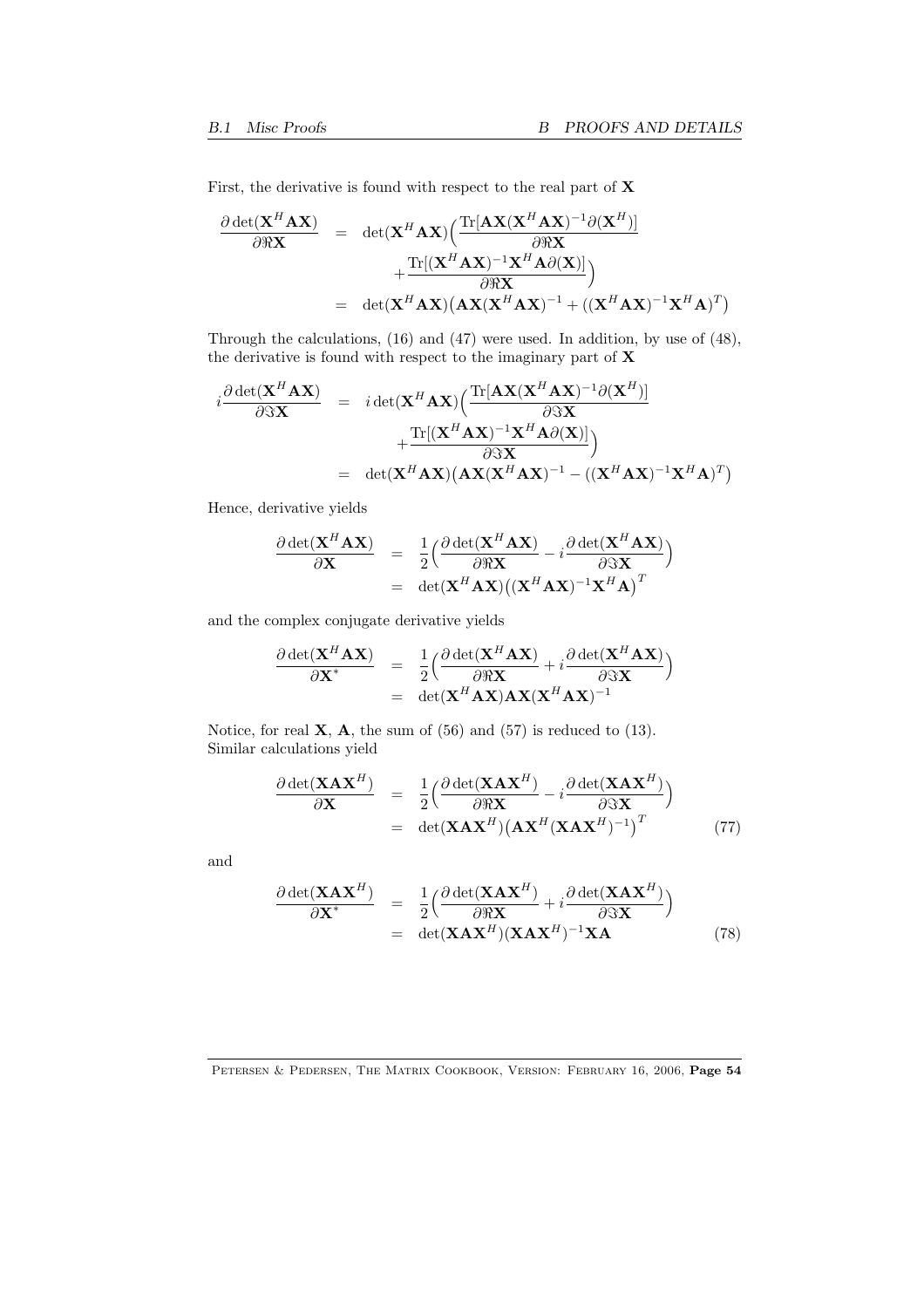# References

- [1] Karl Gustav Andersson and Lars-Christer Boiers. *Ordinaera differentialekvationer*. Studenterlitteratur, 1992.
- [2] Jörn Anemüller, Terrence J. Sejnowski, and Scott Makeig. Complex independent component analysis of frequency-domain electroencephalographic data. *Neural Networks*, 16(9):1311–1323, November 2003.
- [3] S. Barnet. *Matrices. Methods and Applications*. Oxford Applied Mathematics and Computin Science Series. Clarendon Press, 1990.
- [4] Christoffer Bishop. *Neural Networks for Pattern Recognition*. Oxford University Press, 1995.
- [5] Robert J. Boik. Lecture notes: Statistics 550. Online, April 22 2002. Notes.
- [6] D. H. Brandwood. A complex gradient operator and its application in adaptive array theory. *IEE Proceedings*, 130(1):11–16, February 1983. PTS. F and H.
- [7] M. Brookes. Matrix Reference Manual, 2004. Website May 20, 2004.
- [8] Mads Dyrholm. Some matrix results, 2004. Website August 23, 2004.
- [9] Gene H. Golub and Charles F. van Loan. *Matrix Computations*. The Johns Hopkins University Press, Baltimore, 3rd edition, 1996.
- [10] Robert M. Gray. Toeplitz and circulant matrices: A review. Technical report, Information Systems Laboratory, Department of Electrical Engineering,Stanford University, Stanford, California 94305, August 2002.
- [11] Simon Haykin. *Adaptive Filter Theory*. Prentice Hall, Upper Saddle River, NJ, 4th edition, 2002.
- [12] Roger A. Horn and Charles R. Johnson. *Matrix Analysis*. Cambridge University Press, 1985.
- [13] Thomas P. Minka. Old and new matrix algebra useful for statistics, December 2000. Notes.
- [14] L. Parra and C. Spence. Convolutive blind separation of non-stationary sources. In *IEEE Transactions Speech and Audio Processing*, pages 320– 327, May 2000.
- [15] John G. Proakis and Dimitris G. Manolakis. *Digital Signal Processing*. Prentice-Hall, 1996.
- [16] Laurent Schwartz. *Cours d'Analyse*, volume II. Hermann, Paris, 1967. As referenced in [11].

Petersen & Pedersen, The Matrix Cookbook, Version: February 16, 2006, Page 55